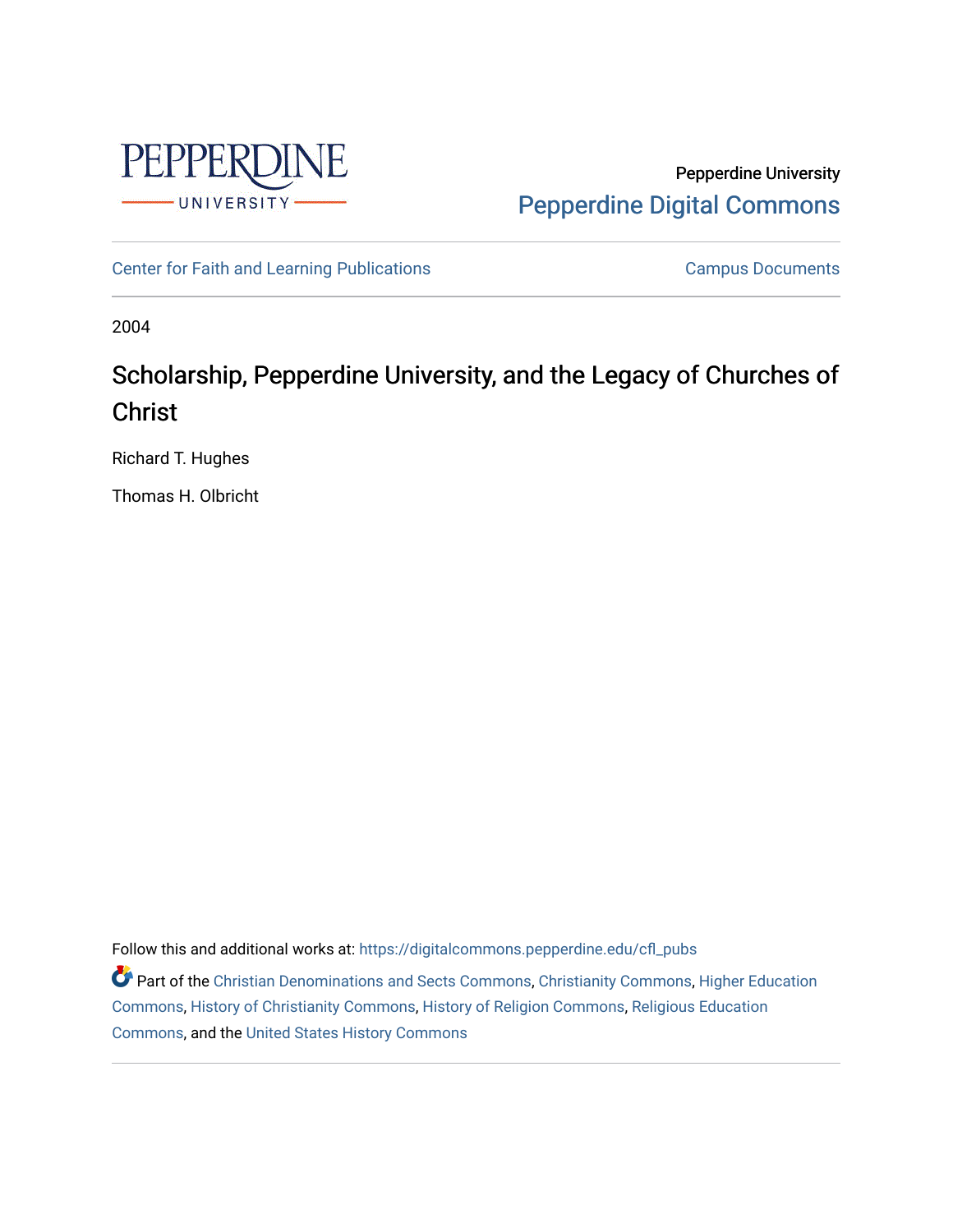

# Scholarship, Pepperdine University,<br>and the Legacy of Churches of Christ

### A PRIMER FOR FACULTY, STAFF, AND STUDENTS

Richard T. Hughes and Thomas H. Olbricht

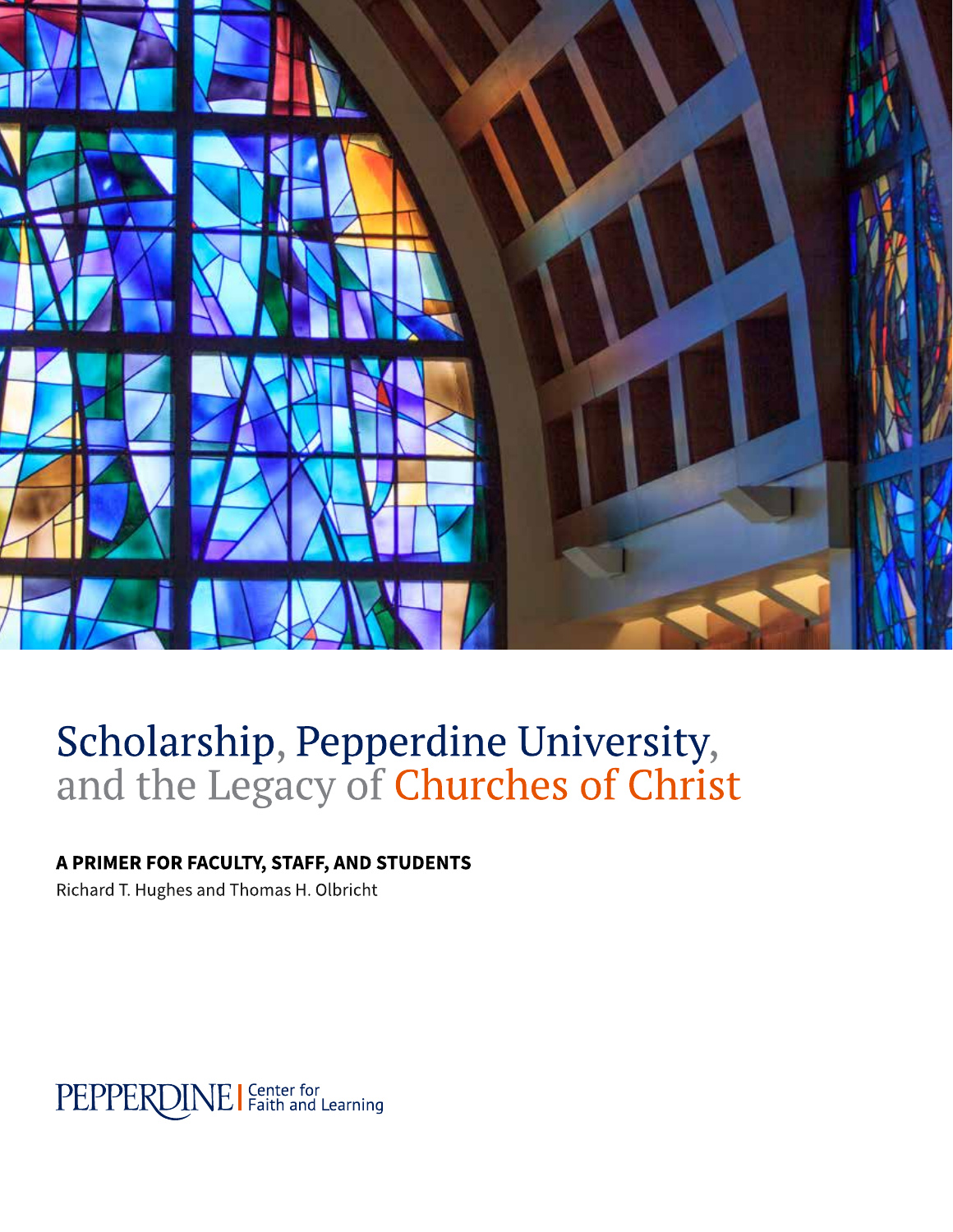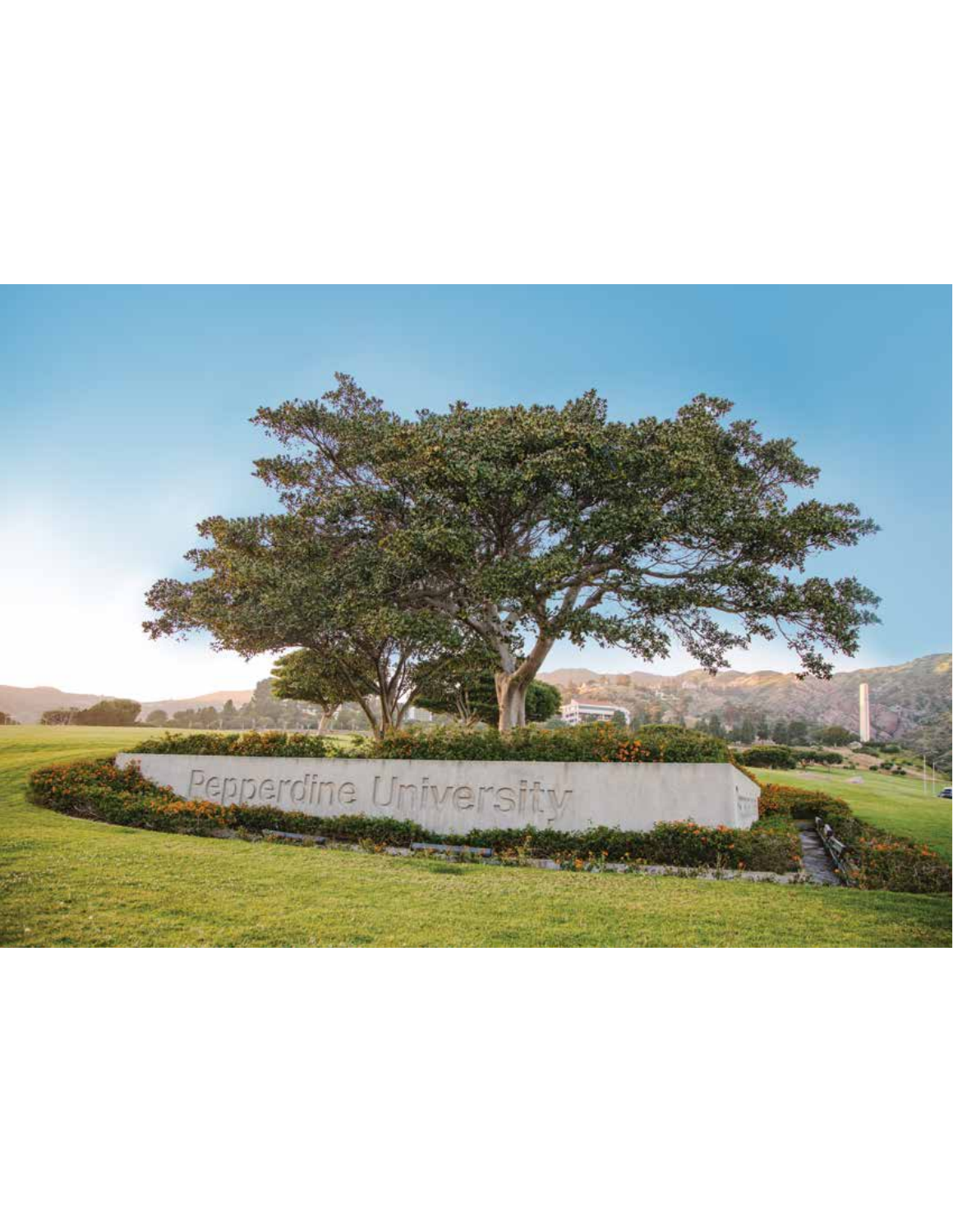# Scholarship, Pepperdine University, and the Legacy of Churches of Christ

### **A PRIMER FOR FACULTY, STAFF, AND STUDENTS**

### PREFACE

We hope that this small book will help Pepperdine faculty and staff members understand more about the specific Christian tradition to which Pepperdine is related—the Churches of Christ—and how that tradition can fruitfully interact with and even sustain the task of Christian higher education in the context of this institution.

Two of the essays in this book have been previously published. "What Can the Church of Christ Tradition Contribute to Christian Higher Education?" and "Faith and Learning at Pepperdine University" both appeared in *Models for Christian Higher Education: Strategies for Survival and Success in the Twenty–First Century*, edited by Richard T. Hughes and William B. Adrian (Eerdmans Publishing Co., 1997). Both these essays have been slightly edited for use in this book. We are grateful to Wm. B. Eerdmans Publishing Co. for permission to reprint them here.

The other two essays—"Who Are the Churches of Christ?" and "Whatever Happened to Alexander Campbell's Idea of a Christian College?"—appear in print for the first time in this volume. The former piece, however, will appear in 2004 in the revised edition of the *Encyclopedia of Religion in the South*, Samual S. Hill, ed. (Macon, GA: Mercer University Press), the venue for which it was commissioned.

### **Richard T. Hughes**

Distinguished Professor of Religion Director, Pepperdine University Center For Faith and Learning

### **Thomas H. Olbricht**

Distinguished Emeritus Professor of Religion Chair, Religion Division, 1986–1996

### TABLE OF CONTENTS

- **2** Who are The Churches of Christ?
- **6** Whatever Happened to Alexander Campbell's Idea of a Christian College?
- **13** What Can the Church of Christ Tradition Contribute To Christian Higher Education?
- **18** Faith and Learning At Pepperdine University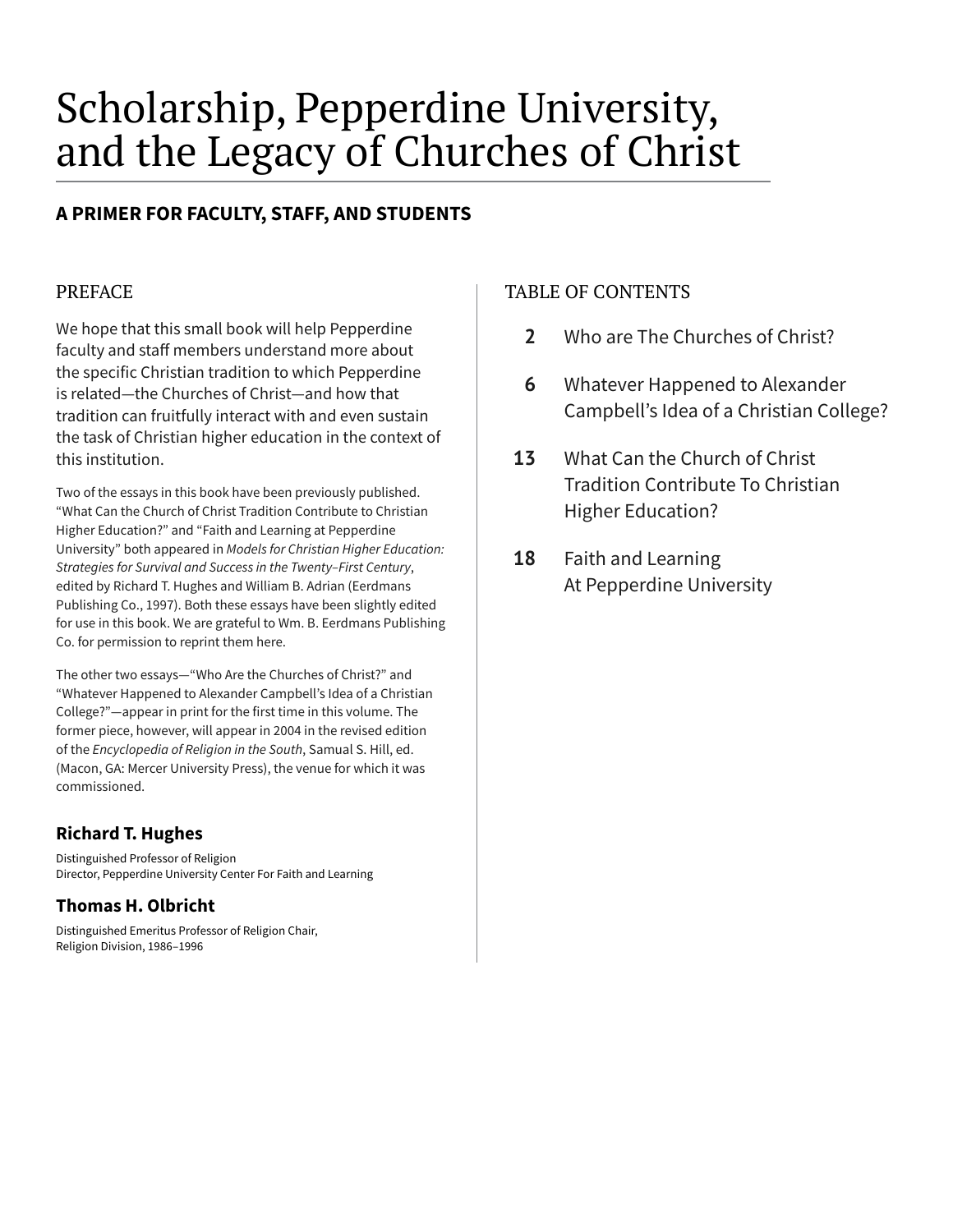# Who Are the Churches of Christ?

### **Richard T. Hughes**

Churches of Christ trace their American beginnings to several important leaders on the American frontier in the early nineteenth century, but none were more important to this tradition than Alexander Campbell (1788–1866) and Barton W. Stone (1772–1844). Campbell immigrated to the United States from Ireland in 1809, spent most of his life in Bethany, Virginia (later West Virginia), and exerted a powerful influence throughout the Midwest and as far south as Kentucky and Tennessee until his death in 1866. Stone, a native of Maryland, led a "Christian" movement that attracted sizable followings in the upper South, especially Tennessee, Kentucky, southern Illinois, and southern Indiana.

Campbell and Stone did much to shape the character of a movement whose congregations soon came to be known as Churches of Christ, Christian Churches, or Disciples of Christ. Any full–blown attempt to describe the character of that early movement would surely include the following.

First, both Campbell and Stone grieved over the denominational divisions that plagued the Christian faith on the American frontier. Accordingly, both men devoted their lives to healing those divisions. The movement they led, therefore, was essentially an ecumenical movement, seeking to unite all Christians on a common platform.

Second, Campbell and Stone believed that the only platform on which all Christians could possibly unite was the Bible and the Bible alone. Accordingly, they urged all Christians to dispense with their various creeds and confessions of faith and unite around the simple faith proclaimed in the biblical text. Moreover, Campbell and Stone believed that fidelity to the biblical text demanded a restoration of the faith and practice of the earliest Christian communities. In effect, then, Campbell and Stone argued that the restoration of ancient Christianity was the surest means to the unity of all Christians.

Third, while Campbell and Stone rejected the authority of creeds and confessions of faith, they also rejected the authority of priests and other clergy. Instead, they argued that every Christian should be free to read and understand the Bible for himself or for herself. To this extent, Campbell and Stone imbibed the spirit of the American Revolution. Not only, therefore, was the movement they led an ecumenical movement and a restoration movement; it was also a freedom movement. For many years, Campbell and Stone worked independently of one another, oblivious to each other's existence. Stone's "Christian" movement emerged in Kentucky in 1801,following the great Cane Ridge Revival of that year. The movement grew quickly, especially in Tennessee and Kentucky and, more often than not, congregations in that movement were called"Churches of Christ." Alexander Campbell came to the United States only in 1809, two years after his father Thomas (1763–1854) left Ireland and settled in

southwest Pennsylvania. Thomas provided the initial leadership for this biblically based ecumenical movement, but Alexander emerged as the movement's dominant leader shortly after his arrival in the United States.

Alexander Campbell and Barton Stone first met in 1823 in Kentucky where Campbell had gone for one of his many debates. They shared so much common ground that Stone, in particular, soon began pushing for a union of the two movements. Accordingly, the Stone and Campbell forces formally united in Lexington, Kentucky in 1832. The coalition thus created grew rapidly and continued to be known by the almost interchangeable labels of Churches of Christ, Christian Churches, and Disciples of Christ. By 1860, this upstart Christian tradition, with a history only a few decades long, had become the fourth largest Christian tradition in the United States, trailing only Baptists, Methodists, and Presbyterians.

### **The Movement Divides**

Ironically, this movement, dedicated to the union of all Christians,began the process of fragmentation as early as the 1840s. By 1906, the United States religious census reported that the once– unified Stone/Campbell movement had now spawned two major denominations, the Churches of Christ and the Disciples of Christ. Churches of Christ flourished mainly in the upper South, especially Tennessee, southern Kentucky, and northern Alabama, the region once dominated by the forces of Barton W. Stone, while Disciples of Christ thrived mainly in the Midwest, the region once dominated by Alexander Campbell. Several factors help account for this division.

First, the three fundamental themes of this movement—restoration of primitive Christianity, union of all Christians, and the individual's freedom to search for truth without constraint or compulsion—were not always compatible. The restoration vision served the other two themes quite well so long as adherents of this movement understood the restoration vision as both goal and process. By the 1840s, however, some in this movement began to understand the restoration vision not as goal and process, but as accomplished fact. They began to argue that the Stone/Campbell movement had restored to the earth the one true church and that all other churches were little more than frauds and impostors. Those who embraced this perspective were increasingly known by the designation, Churches of Christ. On the other hand, many in the Stone/Campbell movement rejected this restrictive understanding of the restoration vision and identified instead with the movement's other two major objectives, the right of the individual to search for truth and the union of all Christians. In time, those who embraced these latter two perspectives came to be known as Disciples of Christ or Christian Churches.

Second, significant ideological differences emerged between Alexander Campbell and Barton W. Stone. On the one hand, Campbell was the quintessential man of his age. Wealthy, progressive, and optimistic, Campbell fervently believed in the promise of America, the superiority of Anglo–Saxon civilization, and the power of science, education, and the Protestant faith to transform the world into a garden of peace, justice, and righteousness.

On the other hand, Barton W. Stone was in many ways a dissenter from the mainstream of popular culture. Plagued by poverty throughout his life, Stone harbored profoundly pessimistic sentiments about human potential. He counseled his followers to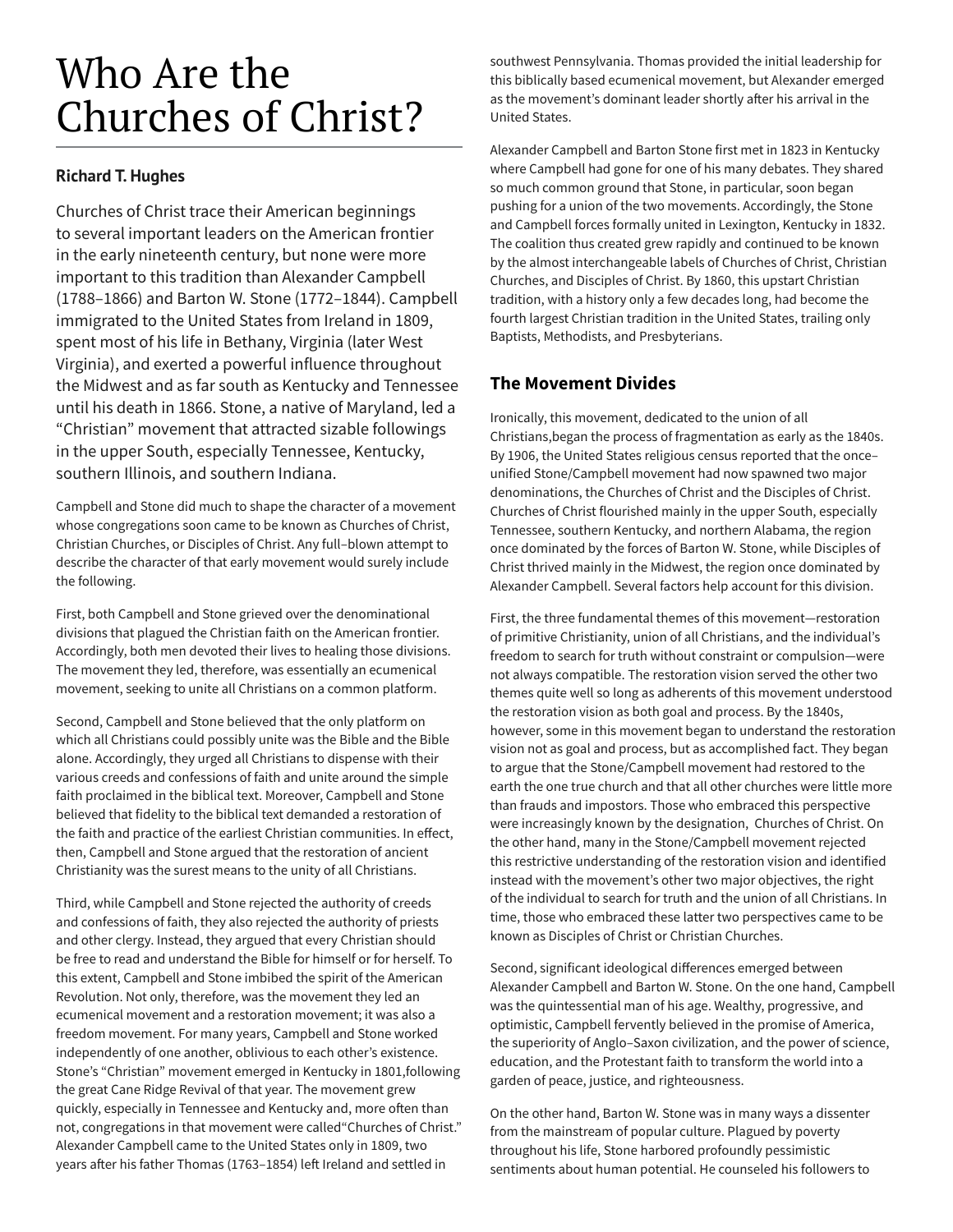refuse to fight in wars, to hold political office, or even to vote. Instead, Stone believed that God alone would renovate the world in His own good time. While expectantly waiting for the coming Kingdom of God, Stone lived his life as if that Kingdom were present in the here and now. This perspective lent his life simplicity, piety, and ethical rigor, characteristics that his followers found enormously attractive.

These fundamental differences between Campbell and Stone played themselves out as Churches of Christ and Disciples of Christ grew increasingly alienated from one another. The Disciples of Christ inherited Campbell's spirit of progressivism, optimism, and faith in the broader culture, while Churches of Christ, for the most part, inherited Stone's pessimism, separatism, and his sense of alienation from the surrounding world.

Third, one cannot understand the division that finally divided Churches of Christ from Disciples of Christ apart from several significant social factors, most notably the Civil War. That conflict drew the Mason–Dixon line through the heart of the Stone/Campbell movement just as it did through the nation itself. Churches of Christ, already estranged in many ways from the broader culture of the South, now found themselves estranged from their northern brothers and sisters as well. Further, the war plunged Churches of Christ, along with the rest of the South, into grinding poverty, while Disciples of Christ, along with the rest of the North, reaped the benefits of a booming post–war economy. These gaping economic differences helped to intensify the rift between Churches of Christ and Disciples of Christ, both socially and theologically.

The division between these two emerging denominations took more than half a century to run its course. By the dawn of the twentieth century, it was virtually complete.

The twentieth–century story of Churches of Christ can essentially be told with reference to three titanic struggles within that communion, each of them related to one of the century's great wars. By virtue of these struggles, Churches of Christ lurched their way, in fits and starts, out of their separatist posture of the nineteenth century and more toward the mainstream of American life.

### **World War I and the Battle Over Premillennialism and Pacifism**

While Churches of Christ retained considerable rural strength following their division from the Disciples, the division severely diminished Churches of Christ in the urban areas of the South, both numerically and financially. In city after city, the Disciples took the church houses and the majority of the members, essentially relegating Churches of Christ to a struggling sect on the "wrong side of the tracks." World War I also contributed to the marginality of this communion, since popular opinion during that period rejected as essentially un-American the pacifist sentiments that many in Churches of Christ still embraced. If Churches of Christ hoped to regain some measure of respectability, therefore, they had to scuttle both pacifism and the entire worldview that sustained it.

The effort to destroy both pacifism and its undergirding theology played itself out in a major battle over premillennial eschatology the notion that Christ will come again soon and will inaugurate upon the earth a thousand year period of peace, justice, and righteousness. Prior to the World War I era, premillennialism had never been a

major component in the theological arsenal of Churches of Christ. Several leaders had embraced a premillennial viewpoint, most notably Barton Stone and the late nineteenth–century patriarch David Lipscomb (1831–1917). Yet, neither Stone nor Lipscomb spoke often of this perspective, and neither sought to bind his premillennial sentiments upon others as a dogmatic article of faith.

Far more important than their premillennialism was a powerful undergirding vision that prompted these leaders—and many of their followers—to lead their lives as if the Kingdom of God had triumphed over all the earth, even in the here and now. For want of a better term, we might call this vision"an apocalyptic worldview." This vision had little or nothing to do with theories about when Christ might return, but it had everything to do with highly ethical, countercultural living. They reasoned, for example, that if the Kingdom of God were fully present in the here and now, slavery would be inadmissible. So would materialism and greed and war and violence. Accordingly, members of Churches of Christ who held to this perspective—and there were many, especially in Middle Tennessee— placed their faith in the moral framework of the Kingdom of God, paid little or no regard to the values embraced by the popular culture, and counseled one another to free their slaves, to shun war and violence, to reject any kind of political activity, and to give of their goods to feed the needy and care for the poor.

This apocalyptic world view sustained the pacifist sentiment in the hearts of many members of Churches of Christ, both in the nineteenth century and in the years leading up to World War I. Those who sought to eliminate pacifism from Churches of Christ, therefore, knew they must first destroy the apocalyptic sentiment in which pacifism was so often rooted.

R. H. Boll (1875–1956), the front–page editor of the Nashville–based *Gospel Advocate*—perhaps the most powerful journal among Churches of Christ in the early twentieth–century—provided the occasion for the battle that would be fought over this issue. Steeped in the apocalyptic vision of the nineteenth century, Boll increasingly embraced the dispensational premillennial vision that characterized American fundamentalism during that same period. By 1915, his blatantly premillennial sentiments had found their way onto the front page of the *Gospel Advocate*. When his fellow editors objected, Boll resigned from the *Advocate* and became editor of *Word and Work*, a premillennial paper based in Louisville, Kentucky. For the next thirty years, most of the mainstream leaders of Churches of Christ waged war on Boll, his premillennial followers, and his premillennial sentiments. By so doing, they intended to drive not only premillennialism from the theological arsenal of Churches of Christ, but also the apocalyptic vision and the pacifist posture it sustained. In this way, they imagined, they could move the Churches of Christ more toward the mainstream of southern life, and liberate this communion from the socially marginal status it had come to occupy by virtue of its division from the Disciples of Christ and its dissenting role in World War I.

### **World War II and the Battle Over Institution Building**

Churches of Christ fought their second great battle of the twentieth century over the issue of institution building. To understand the significance of this struggle, one must bear in mind that Churches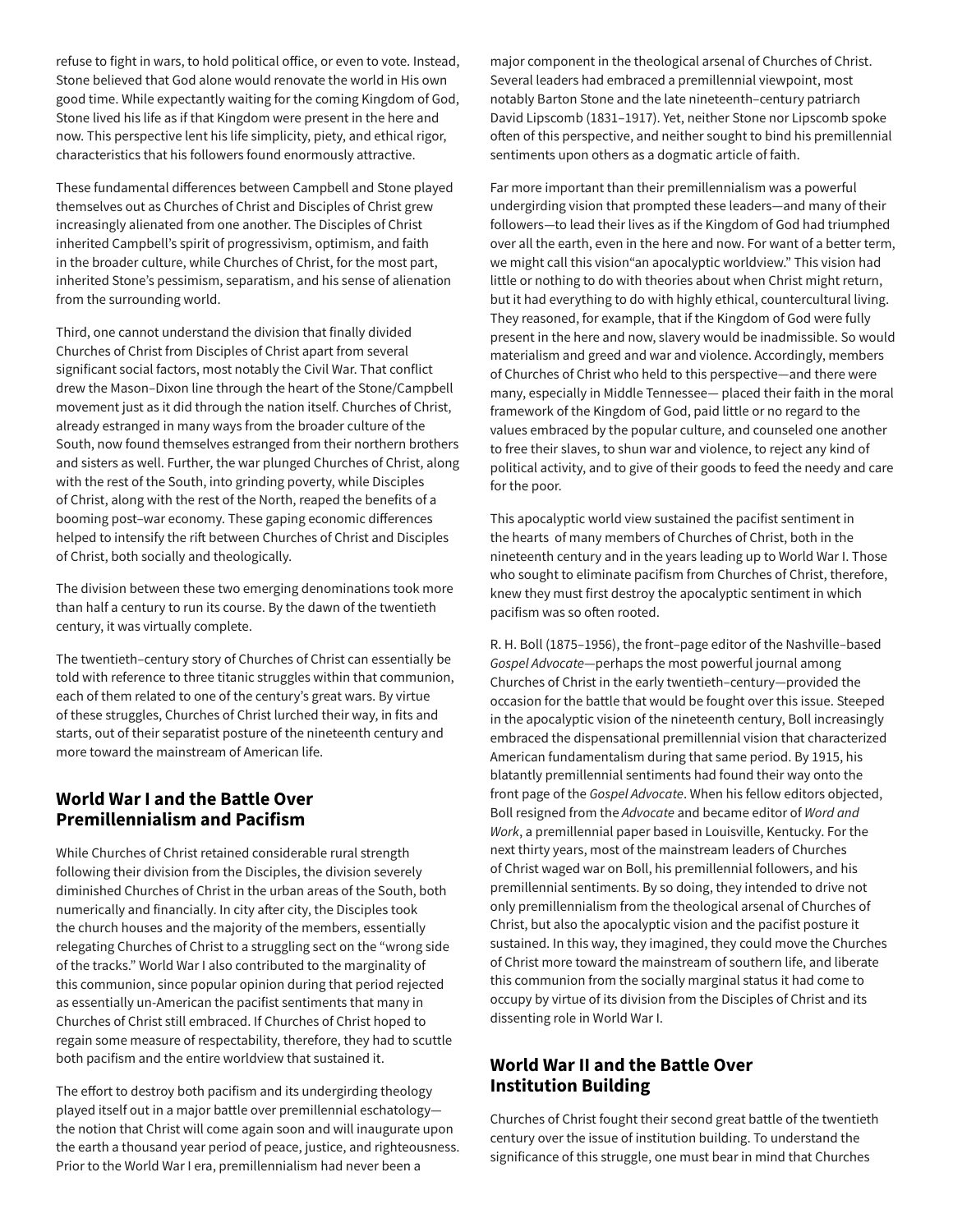of Christ throughout the nineteenth–century had been a radically democratic and congregational fellowship. There was simply no authority above the local congregation.

Then, in the aftermath of World War II, Churches of Christ awoke to the need for European missions. But how could they evangelize an entire continent with no cooperative structures in place beyond the local congregation? A few of the larger congregations responded to this dilemma by proposing that they coordinate a cooperative effort to evangelize Germany and Italy in particular, and that smaller congregations simply channel their financial support through these "sponsoring congregations." To some in Churches of Christ, this plan seemed thoroughly out of sync with the democratic heritage of Churches of Christ and with what they regarded as the biblical model for congregational autonomy to which, they believed, Churches of Christ had always conformed.

A similar dilemma emerged with respect to Church of Christ–related colleges. Members of Churches of Christ established several colleges early in the twentieth century. Because most in Churches of Christ believed that maintenance of colleges was not a legitimate work of the church, interested individuals—never local congregations supported these institutions.

In the aftermath of World War II, colleges related to Churches of Christ, like all other colleges in the United States, faced booming enrollments due to the thousands of soldiers who now sought to use their G. I. benefits to get a college education. Church of Christ–related colleges now faced the need to hire additional faculty and build additional facilities that could accommodate their swelling enrollments—and quickly. But how? How could they obtain the funds to support this kind of expansion? For the first time, some of the colleges began to appeal to local congregations for their fiscal support.

That appeal raised two red flags. First, could one find any justification in the New Testament for a local congregation supporting an educational institution with church funds? Many in Churches of Christ thought not. Even more important, many feared that if colleges found their way into the budgets of local congregations, the colleges would soon grow rich and powerful,threatening the autonomy of the local church.

A related concern emerged when several enterprising ministers launched in the early 1950s a national radio program on behalf of Churches of Christ, a program they called the "Herald of Truth." Once again, the problem emerged: how could they pay the bills for such an expensive enterprise, given the radically congregational autonomy of Churches of Christ? Proponents of the "Herald of Truth" advocated the "sponsoring congregation" arrangement that had worked so well with reference to international missions in the aftermath of World War II. Many traditionalists, however, protested that the "Herald of Truth," with its "sponsoring congregation" arrangement, represented a centralized institution that might erode the congregational autonomy of this tradition.

All these factors together—support for overseas missions, support for church–related colleges, and support for national radio programming—prompted a major war within the fellowship of Churches of Christ. That war pitted the more progressive mainstream of the church against a small but vocal minority that the mainstream

unkindly labeled "antis"—shorthand for "anti–institutional" Churches of Christ. In the end, powerful leaders of the progressive majority virtually expelled the"anti–institutional"congregations from the ranks of"faithful" Churches of Christ.

The real significance of that expulsion lay in the fact that the progressive mainstream was determined to modernize its operations through a variety of cooperative strategies, even if it meant that the radically democratic and congregational nature of Churches of Christ in the nineteenth–century would have to be modified, and even if it meant that those conservatives who were most loyal to the nineteenth–century, congregational model would finally have to go. Once again, the broad mainstream of Churches of Christ had taken a major step out of their separatist tendencies of the nineteenth century and into the modern mainstream of American life.

### **The Vietnam War and the Battle Over Acculturation**

The third battle that engulfed Churches of Christ in the twentieth–century had little to do with theology and everything to do with ethics and the yawning gap that divided the generations in the decade of the 1960s. The truth is, the Churches of Christ were poorly prepared for the challenges that decade brought. Ever since World War I, Churches of Christ had struggled to gain a foothold in the mainstream of American life. For the most part, the countercultural lifestyle that so often marked members of Churches of Christ in the nineteenth century had long since disappeared. Instead, most older members of Churches of Christ had by the 1960s sunk very deep roots into the conservative side of the cultural landscape of America.

Not surprisingly, then, the leadership of Churches of Christ, along with most of the older members, offered little or no support for the civil rights movement but considerable support for America's war in Vietnam. Further, many in Churches of Christ were moving during this very period into the American middle class and therefore into the suburbs. It is hardly surprising, therefore, that few in Churches of Christ had much interest in the crisis of the cities that received so much attention during the 1960s. These issues—racial equality, the Vietnam War, and the crisis of the cities—helped define the great moral divide of the1960s, and many younger people in Churches of Christ—especially those who were college–educated—felt that church leaders and most in the older generation simply stood on the wrong side of that divide.

These younger critics of the Church of Christ establishment responded in several ways. First, they joined a few scholars and church leaders who shared their values and, together, launched a devastating critique of the church's cultural conservatism. They did this mainly in two new publications founded for that purpose, *Mission* and *Integrity*. For the most part, however, their criticism fell on deaf ears. When church leaders resisted change and criticized the younger generation for their "liberalism," many in that generation simply left Churches of Christ altogether.

Though many in the sixties generation thought they saw in that period little or no change within Churches of Christ, one who takes a longer view of this tradition can see considerable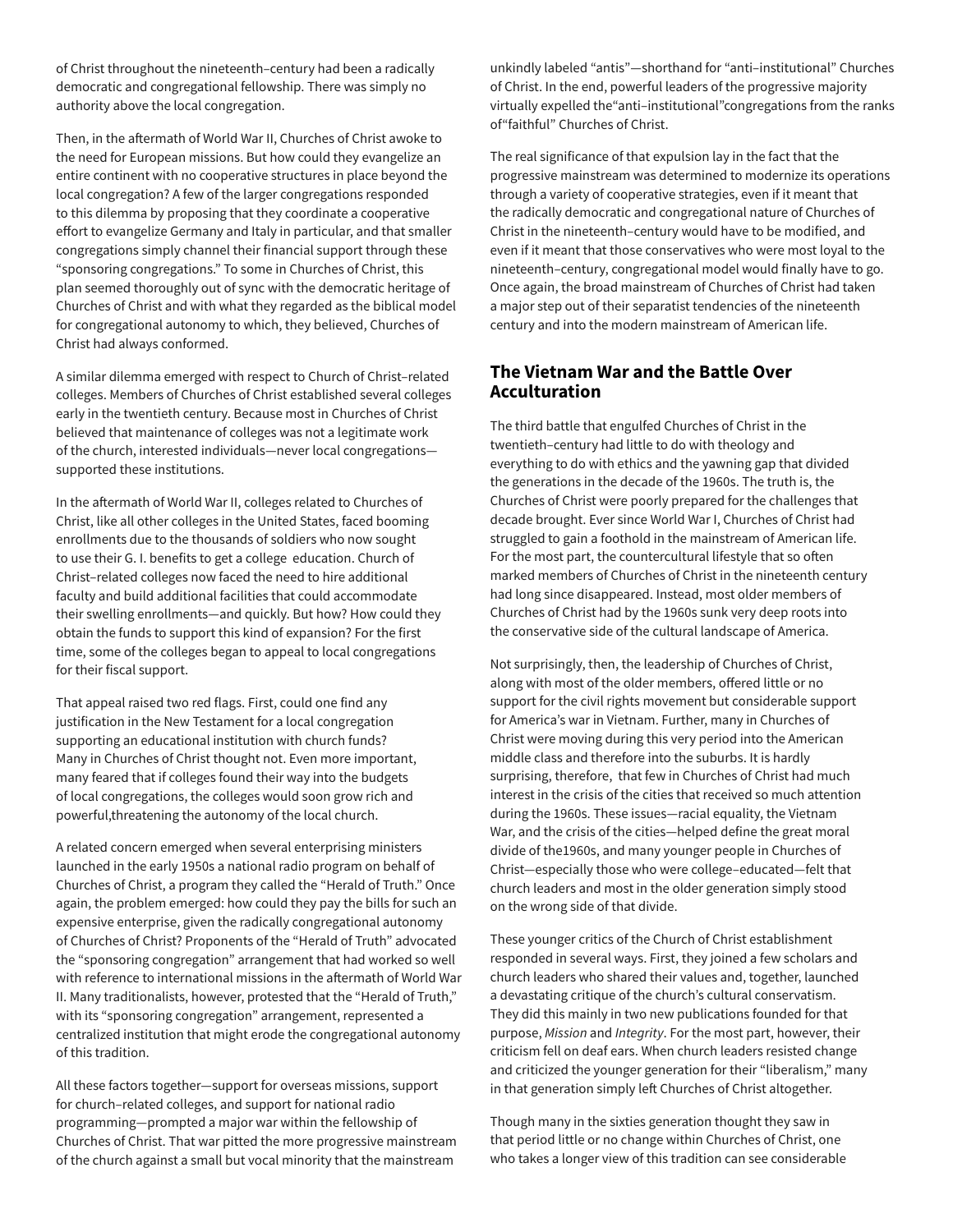progress on several fronts. In the first place, Churches of Christ changed just as the larger culture changed. Racial attitudes, for example, underwent significant transformation.

But the most important changes that reshaped Churches of Christ were theological. First, from the 1960s into the 1990s, Churches of Christ slowly abandoned the legalism that had defined them since the mid–nineteenth century and began to embrace instead a profoundly evangelical doctrine of the grace of God. And second, from the 1960s and continuing into the 1990s, many in Churches of Christ reassessed the nature and meaning of Scripture. Fewer and fewer still believed that Scripture was intended as a legal blueprint for the restoration of the ancient church. Instead, many in Churches of Christ began to view Scripture as a theological document, revealing transcendent truths about God and His relation with humankind, and an ethical document, defining the kinds of lives Christians should live in response to God's love and grace.

The truth is, the1960s began to jolt Churches of Christ out of their cultural and religious isolation and to push them closer and closer toward mainstream evangelical Protestantism. One can find evidence of this transition on many fronts. First, hundreds of congregations of Churches of Christ have essentially abandoned their traditional Sunday morning liturgy for one that is clearly inspired by contemporary evangelical music. Beyond that, the single male song leader has been replaced in many congregations by praise teams, composed of both male and female singers, who together lead the congregation in worship. On another front, a Church of Christ preacher named Max Lucado (1955–) had emerged by the 1990s as one of the best-selling authors in evangelical circles in the United States. At the same time, Lucado's profoundly evangelical message only enhanced his popularity among mainstream Churches of Christ. Or again, several Church of Christ–related colleges that for many years had maintained a radically separatist posture and resisted cooperation with other religious traditions had, by the late 1990s, joined the broadly evangelical Council for Christian Colleges and Universities. Abilene Christian University, in many respects the flagship institution among Church of Christ–related colleges and universities, had joined the Council in 1995, and by 1998, other colleges in the Church of Christ orbit had applied for membership in the Council as well.

Perhaps no institution among Churches of Christ symbolized more profoundly the extent to which this tradition had abandoned its nineteenth–century separatist roots and moved toward the mainstream of American culture than Pepperdine University, located in Malibu, California, a coastal playground for the rich and famous on the outskirts of Los Angeles. An institution that welcomed students from all over the world and from many faith traditions, Pepperdine by the 1990s was taking its place as one of the best–known academic institutions in the United States. Yet,true to its heritage in Churches of Christ, Pepperdine refused to conform in all respects to the dominant models of American higher education. Indeed, a headline in the *Chronicle of Higher Education*, dated May 1, 1998, proclaimed that "Pepperdine Makes No Apologies for Its Contrarian Role in Academe," noting the institution's "goal of building a conservative, Christian university." In fact, Pepperdine has gone to extraordinary lengths to maintain a strong, visible connection with the Churches of Christ, the tradition to which it has continued to look for its spiritual roots and for its connection to the Christian faith.

### **Conclusions**

The Churches of Christ, then, have come a long way since their inception in the early nineteenth century. Through a long, torturous division from their spiritual cousins, the Disciples of Christ, and through a variety of struggles over doctrinal, administrative, and ethical issues, they have abandoned their radically separatist and countercultural posture. But they have retained their allegiance to a biblically based Christian faith.

In fairness it should be acknowledged that the concept of "biblically based Christian faith" continues to sustain the legalism and exclusivism that has defined this tradition for many years, especially in small towns and rural areas. But in many urban areas and especially in academic centers of Churches of Christ, this tradition is undergoing significant change. For the thousands of members who are part of that change, "biblically based Christian faith" means, at the very least, a reliance on the love and grace of God and a sacrificial personal response to that gift in terms of committed Christian living. Beyond that, many modern members of Churches of Christ work hard to discern the full meaning of"biblically based Christian faith" in the context of the modern world in which they live.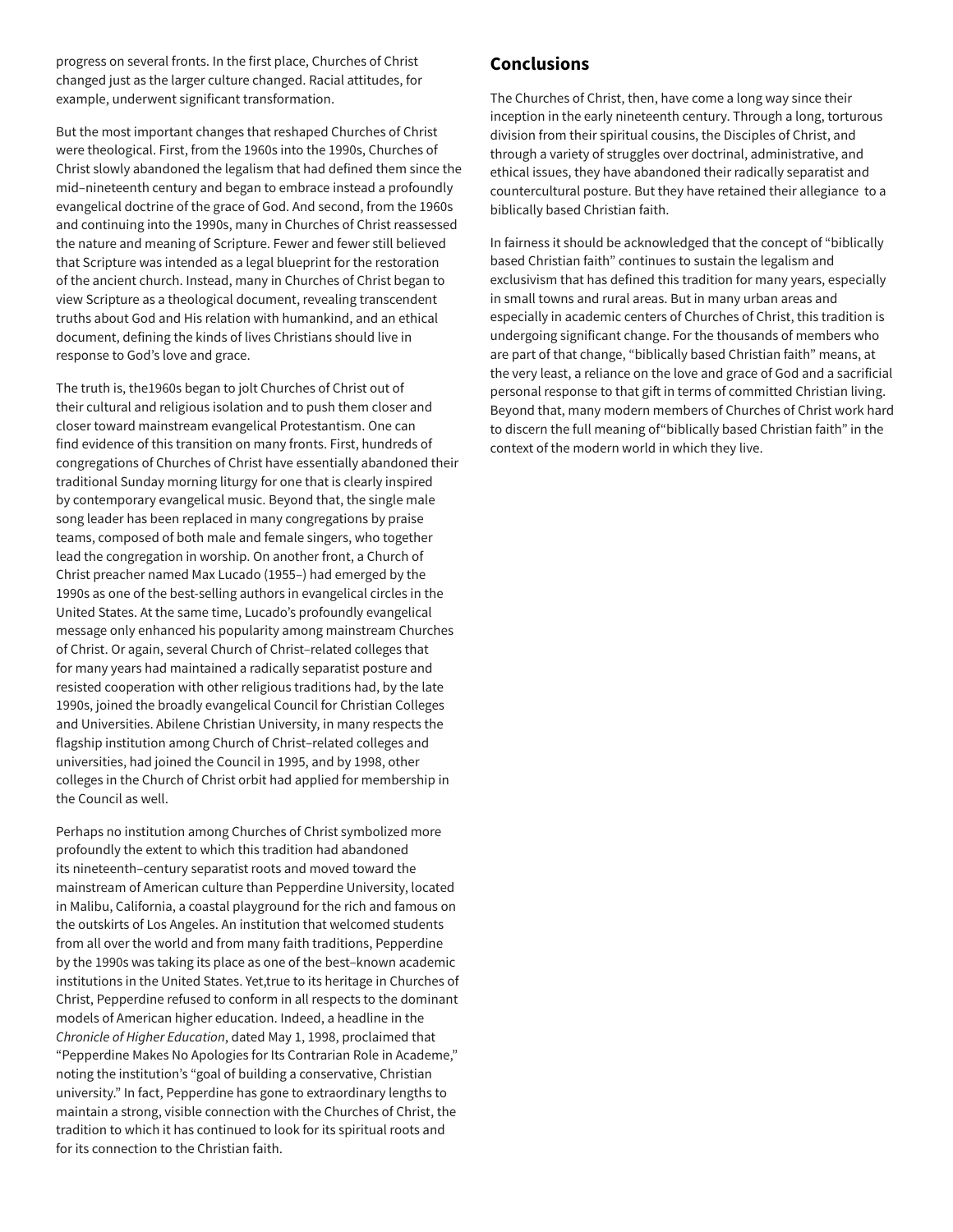# Whatever Happened to Alexander Campbell's Idea of a Christian College?

### **Thomas H. Olbricht**

From several perspectives, universities and colleges operated by members of the Churches of Christ maintain a model envisioned by Alexander Campbell (1788–1866), one of two principal founders of the religious tradition out of which Churches of Christ emerged and the founder in 1840 of Bethany College in Bethany, West Virginia, the earliest continuing institution of higher education in the Stone–Campbell movement. Born in North Ireland and educated both there and at the University of Glasgow in Scotland, Campbell migrated to America in1809.

Alexander Campbell's interest in repositioning American education was subordinate only to his interest in restoring the New Testament church. In fact, for Campbell the two were inextricably related. In his thinking Christianity could flourish only when the people were literate.

Campbell's "Baccalaureate Address to the Graduates of Bethany College" on July 4, 1846, was basically a charge to the graduates to support universal education, a matter at that time before many state legislatures. "But especially are you under obligation to advocate just views of education, and to plead for its universal diffusion throughout society."1 Among his reasons, Campbell advanced the argument that religion is dependent upon people who can read.

Religion is founded upon learning so far as it is founded upon truth and the knowledge of truth. The Bible is a written communication from Heaven to man, and must be read in order to be understood, believed and obeyed. While it is possible—barely possible—to communicate a saving portion of religious knowledge to those who cannot read, certain it is that it is impossible to make anyone, however gifted, master of any book, human or divine, which he cannot read. To withhold from the myriads the means of reading and understanding the Book of God—the volume of human destiny—is the greatest sin of omission of duty to God and man that any community, acknowledging the Divine authority of that volume, can be guilty of.<sup>2</sup>

### **Bethany College**

### **THE PURPOSE**

As an educator Campbell is best remembered for his role in founding Bethany College in 1840 on his farm in what was then Virginia, but now West Virginia, a college that still exists. During the winter of that year, John C. Campbell, a former member of the state legislature, drew up a charter that was approved in Richmond.<sup>3</sup> As to purpose,

the charter stated that Bethany would be ". . . a Seminary of learning for the instruction of youth in the various branches of science and literature, the useful arts, agriculture, and the learned and foreign languages." As to student outcomes, Campbell declared in a prospectus in the 1839 *Millennial Harbinger*,

In one word, the objects of this (may I call it?) liberal and comprehensive institution will be to model families, schools, colleges, and churches according to the divine pattern shown to us in the oracles of reason, of sound philosophy, and of divine truth; and to raise up a host of accomplished fathers, teachers of schools, teachers of colleges, teachers of churches, preachers of the gospel, and good and useful citizens, or whatever the church or the state may afterwards choose to make of them.4

### In his remarks in the 1837 *Millennial Harbinger* regarding the recently founded Bacon College, Campbell set forth his priorities.

I give my vote for learning and science and for high attainments in all branches of useful knowledge, but I would not give morality for them all; and therefore I have resolved never to speak in favor of any literary institution, from a common school to a University, however superior their literary eminence, that does not first of all, and above all, exercise a sovereign and supreme guardianship over the morals of its students and wards, and endeavor to make good rather than great men. Colleges without this are no blessing to any country. So I think.<sup>5</sup>

Much more can be written about Campbell's interest in all phases of human life and the universe. He obviously was a true child of the Enlightenment, especially the Scottish Enlightenment, in which pursuit of new knowledge was a driving motivation. Campbell believed that Christians and their colleges should find out all they can about the universe and the humans that inhabit the universe since everything is a creation of God.

The universe is a system of systems, not only as respects the seventy–five millions of suns and their attendant planets,which fill up the already–discovered fields of ethereal space, but in reference to the various systems, separate, though united; distinct, though amalgamated; heterogeneous, though homogeneous; which are but component parts of every solar system,of every planet in that system, and of every organic and inorganic mass on each planet. Thus, in the person of a single individual man, we have an animal system, an intellectual system, a moral system, running into each other, and connecting themselves with everything of a kindred nature in the whole universe of God, just as we have in the human body itself a system of solids, and a system of fluids, and these again forming themselves into a system of bones, a system of nerves, a system of arteries, a system of veins, etc.6

Campbell believed—and he affirmed in a traditional formulation that God had given two books, the Book of Nature and the Book of Revelation (that is, the Scripture). From these all knowledge are derived. The two differ in that many declarations in the Book of Revelation cannot be verified by mere mortals and therefore must be accepted in faith. Study of the specifics is in each case required so as to enter into the knowledge supplied by each book.

The Christian has two sources of original ideas; the unbeliever has but one. The Book of Nature and the Book of Revelation furnish the Christian with all his original simple conceptions. For the Book of Nature he is furnished with five senses:—The sense of seeing, hearing, tasting, smelling, feeling. His reflections on the objects of sense, and the impressions these objects make on him, furnish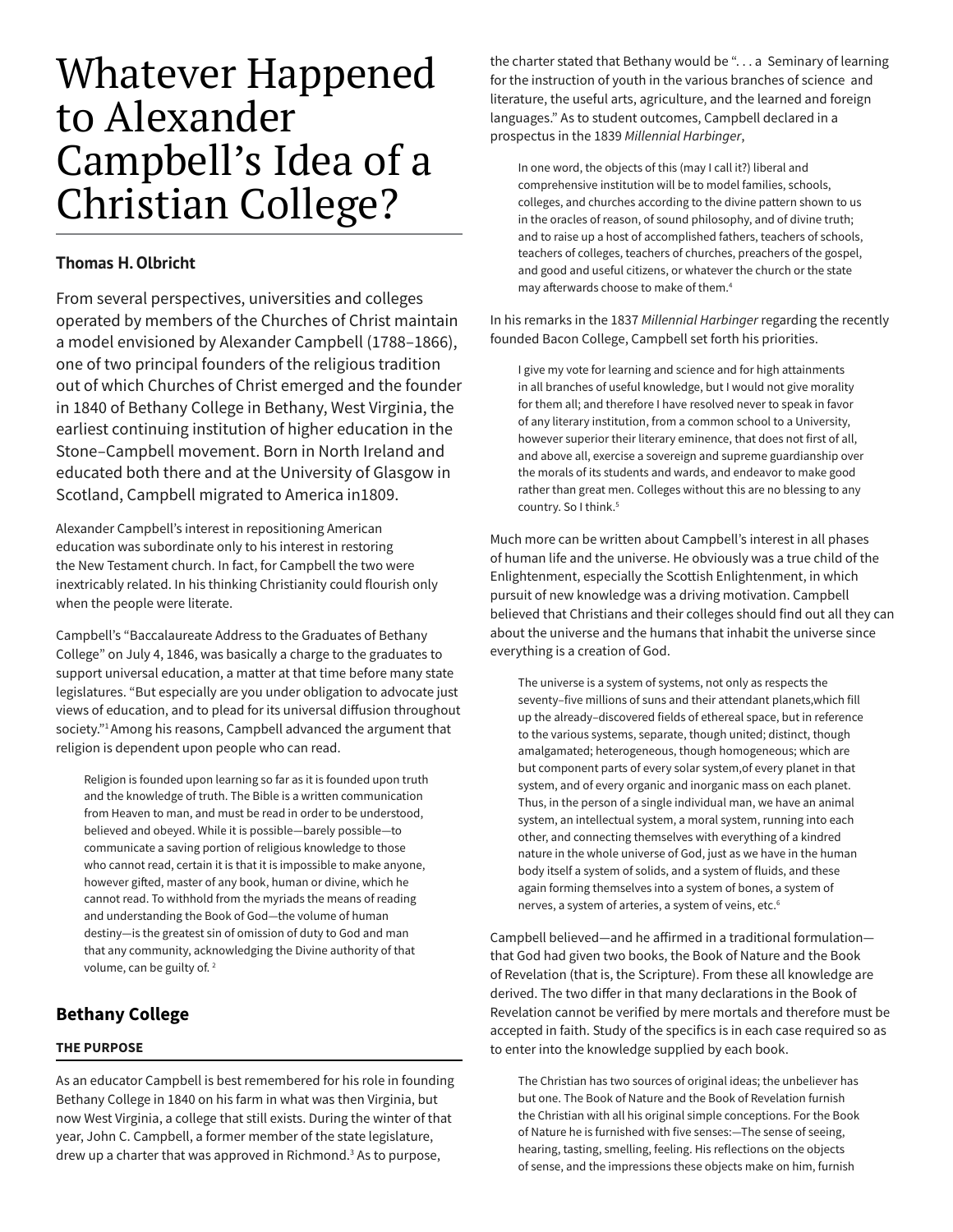him with ideas compound and multiform; but every idea properly original and purely simple is a discovery. Its model, or that which excites or originates it, is found in the volume of Nature, or in the volume of Revelation. Sense fits him for the one, and faith for the other. Every supernatural idea found in the world, as well as the proper term which represents it, is directly or indirectly derived from the Bible.7

Furthermore, God implanted in humans the desire to know:" . . . the desire of knowledge is one of the kindest and noblest instincts and impulses of our nature."8 And that knowledge is comprehensive.

Every thing that exists is to be enjoyed by a being who has the power of understanding and admiring it. Now, as the human power to know and to enjoy is naturally cumulative and progressive, the objects to be known and enjoyed must be proportionably vast and illimitable. And here again arises a new proof of design and adaptation in this grand and eloquent universe of God. For it is not only in the infinitude and variety of its parts—in its physical, intellectual and moral dimensions; but in the immeasurable aggregate of its provisions, as respects variety, extent, and duration, that it is so adapted to the human constitution—to this unquenchable thirst for knowledge—this eternally increasing intellectual power of knowing and enjoying, bestowed on our rational and moral nature.<sup>9</sup>

It is therefore the responsibility of the Christian college to study both Nature and Revelation. How this is to be done specifically we learn from turning to Campbell's vision of a college curriculum.

### **THE CURRICULUM**

The curriculum of Bethany changed inappreciably in its first two decades, and therefore the "Course of Instruction and Textbooks" which Campbell published in the *Millennial Harbinger* of 1855 shows us his philosophy of education as fleshed out curricularly.<sup>10</sup> The offerings were divided into schools after the manner of Scottish and European Universities.<sup>11</sup> Seven schools are listed including the Preparatory School.

1. **The School of Sacred History and Moral Philosophy**. Included were: evidences, sacred history, Biblical literature, ecclesiastical history, and moral philosophy. Several textbooks were mentioned, chiefly the Bible, but also Paley, Butler, Mosheim, and Neander.

2. **The School of Ancient Languages**, that is, Latin and Greek. Various Latin and Greek works were mentioned. These were much the same as texts required at Harvard, Yale, Columbia, Cornell, and the University of Michigan.<sup>12</sup>

3. **The School of Mathematics and Astronomy**, the study of which also developed the intellectual powers and habits of the students, including such practical enterprises as surveying and road building.

4. **The School of Natural, Intellectual, and Political Philosophy**. The sciences covered here included mechanics, acoustics, electricity, and optics, while political philosophy stressed the American Constitution and law, but also the history and philosophy of political institutions.

5. **The School of Chemistry and Belles Lettres**. Chemistry was to cover heat, light, Galvanism, chemical philosophy, organic chemistry, mineralogy, botany, physiology, zoology, geology, and agricultural chemistry with particular emphasis upon application to engineering and agriculture. Also to be covered were natural theology, English language and literature, rhetoric, elements of criticism, and English classics.

6. **The Preparatory School** was for those who must still qualify to enter college.

7. **The School of Hebrew and Modern Languages**. Languages were not required for graduation, but were available for those interested. The modern languages mentioned were German and French.

What was behind Bethany's curriculum and how did it differ from the typical program of American colleges and universities of the time? Alexander Campbell avowed in the first issue of the *Millennial Harbinger* (1830) that he was displeased with American education. We can presume then that certain differences would obtain in a college he founded. He favored an education in which people who were interested in labor would also benefit, both by attending college and by taking up a curriculum that would assist them in their labor. So,he declared a preference for knowledge that was as beneficial to the arts of labor as it was to the learned professions.

May not natural science be as profitably studied and applied on the farm, where nature is constantly presenting new subjects of illustration and application, as in the town or in the closet? Is not chemistry, which instructs in the nature and properties of all bodies, as useful to farmers, in ascertaining the qualities of his soils, and their adaptation to particular crops, and in regulating the multifarious operation of husbandry—and to the artisan, in managing his various processes, as it is to the lawyer, the statesman, or the divine? There is probably no employment in life that embraces so wide a scope of useful study, as that of cultivating the soil. The great use and end of science, is to improve art, to impress us with a sense of our obligations to God, and our duty to man. In truth, science belongs to, and continues an integral portion of the arts, and cannot be divorced from them without throwing us back into a state of semi–barbarianism, such as now debases a great portion of the population of the old continent. Why then teach science exclusively to the few, who have comparatively so little use for it, and withhold it from the many, to whom it would be a help and a guide.<sup>13</sup>

Obviously the Bethany curriculum did not depart entirely from the classical mold of Harvard, Yale, and Princeton. Campbell was interested in training teachers and preachers and they needed the classical base. But he was also very concerned about practical agricultural and working class instruction. In 1841, schools like Harvard, Yale, Princeton, and the University of Michigan taught—in addition to the classics—history, modern languages, physics and chemistry, natural history,and anatomy, but they did not teach these other disciplines to the detailed extent that they were taught at Bethany. It was not until Charles W. Eliot came to the presidency of Harvard in 1869 and introduced the elective system in 1872, that the sciences and other studies came to be emphasized above the classics.14 Other colleges and universities founded on the classics followed Harvard at a later date.

In regard to curriculum, Campbell was influenced by Scottish educational philosophy more than the older American colleges. Scottish universities took the lead in the English–speaking world of developing the sciences in the eighteenth century and in applying the investigations of the professors to Scottish agriculture and industry.15 Princeton closely followed the same pattern, but not as closely as did Bethany. In Campbell's time, medical studies at Scottish universities were admired throughout the world. Students flocked to Scotland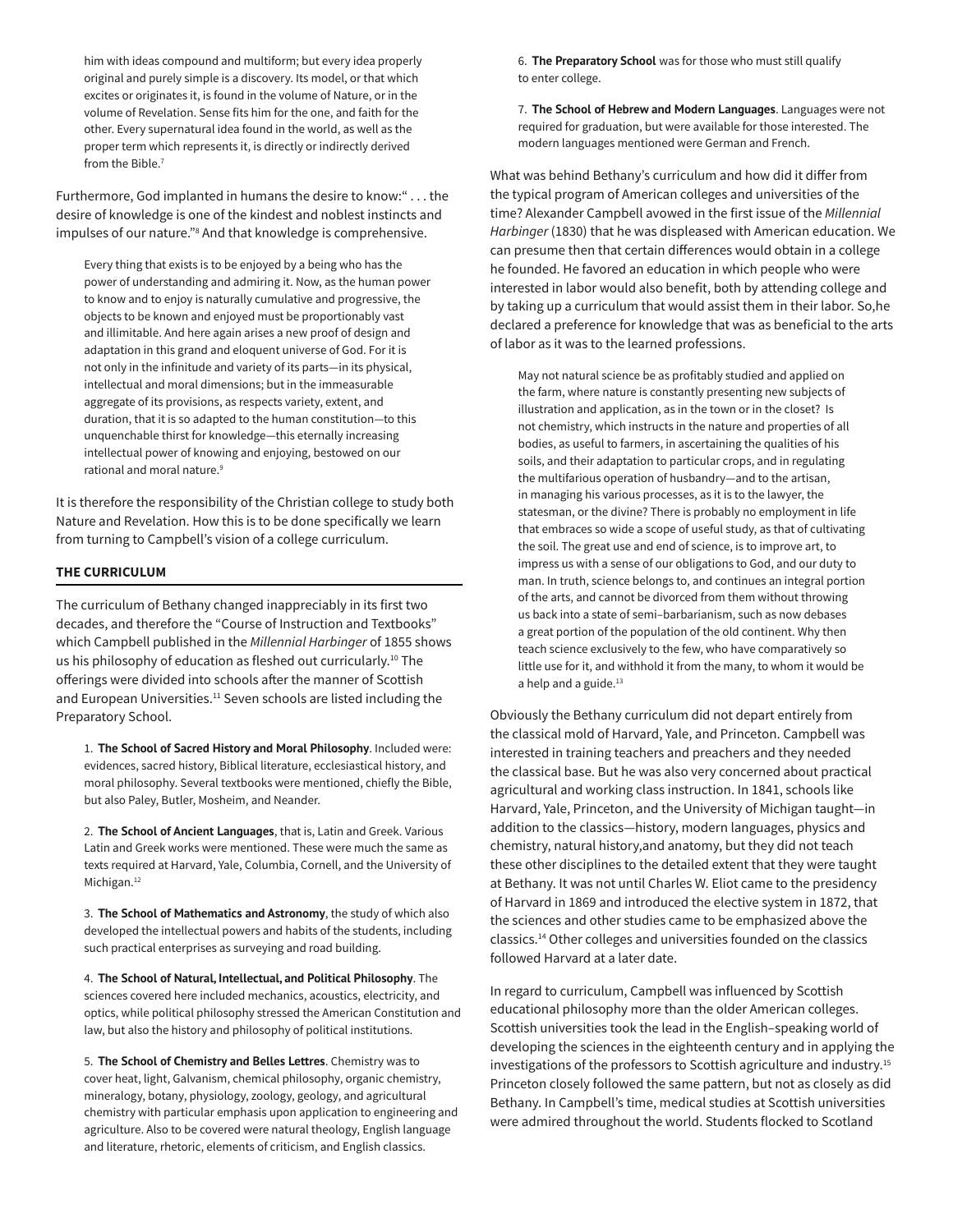from both Europe and America. In the early part of the nineteenth century medical faculties in Scotland trained many of the teachers of science in American colleges.<sup>16</sup>

### **MORAL EDUCATION**

Alexander Campbell came out of a tradition in which moral education lay at the center of the educational enterprise. Other colleges in America, especially Princeton, were also influenced by the perspectives on moral philosophy held by Scottish professors like Dugald Stewart, Thomas Brown, Sir William Hamilton, and James Beattie.17 Campbell expressed his high regard for Stewart and Brown in his lecture titled, "Introductory Lecture," in *Introductory Addresses Delivered at the Organization of Bethany College November 2d, 1841*. 18 Indeed, Campbell made moral education central.

With us the chief object of education is not the acquisition of knowledge. It consists not in mere literature and science. Many of those greatly learned and scientific men of the most distinguished schools were fit neither for the present world, nor for that which is to come. Their great learning disqualified them for heaven or earth.

With us education has primary regard to the formation of habits, more than to the acquisition of knowledge; more in teaching a person the use of himself than in teaching him to use the labors of others. We define education to be the development and improvement of the physical, intellectual and moral powers of man, with a reference to his whole destiny in the Universe of God.19

What did Campbell mean by moral education? What Campbell and his contemporaries meant by "moral" was something equivalent to what we mean by religious. In his address titled, "Is Moral Philosophy an Inductive Science?" delivered before the Charlottesville Lyceum in 1840, Campbell argued that moral education treats five points: "the origin, the nature, the relations, the obligations, and the destiny of man."20

A second question now arises. What were the resources to be employed in moral education? Campbell was well aware that the standard approaches were either to teach the classics of Greece and Rome, or to treat the matter as an inductive science drawing upon human experience. But he had little confidence in either. In his view, the primary foundation for moral education was the Bible—almost the Bible alone.<sup>21</sup>

In regard to the classics, Campbell was convinced that they tended more to destroy morals than to build them up. In his first major essay on education in the *Millennial Harbinger*, Campbell decried the effect of the classics on morals.

A few years are devoted to the dead languages and mythology of Pagan nations, frequently to the great moral detriment of the student, and seldom much to his literary and intellectual advantage in the acquisition of real knowledge.<sup>22</sup>

Campbell continued in this essay to denounce the common preference for the classics charging that "all our literary institutions have been as enslaved to the idolatry of Grecian and Roman models as were the Catholic laity to the See of Rome in the long dark night of papistical supremacy." He decried the results.

Yet the devotees of what is called the classic literature and science of Greece and Rome, when put to torture, can name no great political, moral, or religious boon, no permanent or essential

service to the cause of social order or good government, which the lawgivers and statesmen, the orators, philosophers, and priests of antiquity conferred upon the communities which gave them birth. So deeply convinced are the most learned amongst us of the entire failure of these great masters of Grecian and Roman literature to be authoritative guides to us in politics, philosophy, and morals, that they regard them rather in the light of "beacons to warn us, than as guides to instruct us." Beyond "the mere accomplishments of education" it is confessed we can derive nothing from them which confers any practical blessings on mankind.23

Campbell ended the essay by praising those intellectual leaders from the 1500s forward who, in his opinion, were not "inferior to antiquity in power and originality, in variety and felicity of talent." These included Newton, Leibnitz, Locke, Butler, Bacon, Chatham, Burke, Milton, Shakespeare, Linnaeus, Buffon, Lavoisier, as well as several great inventors.

In regard to the claim that moral philosophy is an inductive science, extrapolating morals from the experience of humanity, Campbell gave a decisive, "no!" In the lecture, "Is Moral Philosophy an Inductive Science?" Campbell discussed the greats of Greece and Rome— Socrates, Plato, Aristotle, and Cicero—as well as the contemporary Scottish moral philosophers, especially Dugald Stewart and Thomas Brown. He castigated the ancients for resorting to myths.<sup>24</sup> Whatever of merit might be found in their works was stolen from the biblical Abrahamic family, he charged. Campbell set forth in specific detail how the insights were passed down to the descendants of Adam and therefore to all men.25 Campbell was further convinced that if ancient man could not answer the questions raised by moral philosophy, then neither could his great philosophical contemporaries. After discussing the manner through which human beings know, Campbell concluded:

If our mode of examining its pretensions be fair and logical, as we humbly conceive it is, does it not appear, by a liberal induction of witnesses from the best Pagan schools, that it has never taught, with the clearness and fullness of persuasion, nor with the authority of law or demonstration, the true doctrine of man's origin, nature, relations, obligations and destiny? And from a careful consideration of all our powers of acquiring knowledge, is it not equally evident that he is not furnished with the power of ascertaining anyone of these essential points, without the aid of a light above that of reason and nature?<sup>26</sup>

For man in the current age the "light above that of reason and nature" was found in the Bible. Moral philosophy was therefore not a science, which human beings discover by a search of history and nature. It came only from reading the Bible, the very word of God.27

#### **THE BIBLE AT BETHANY**

In an 1839 article titled, "A New Institution," which set the stage for announcing the creation of Bethany College, Campbell made clear the manner in which religion would be taught at this school.

We want no scholastic or traditional theology. We desire, however, a much more intimate, critical, and thorough knowledge of the Bible, the whole Bible as the Book of God— the Book of Life and of human destiny, than is usually, or indeed can be, obtained in what are called Theological Schools. As we make the Bible, the whole Bible, and nothing but the Bible our creed, our standard of religion and of all moral science, we have no hesitation in saying that this institution from the nursery class upward to the church classes,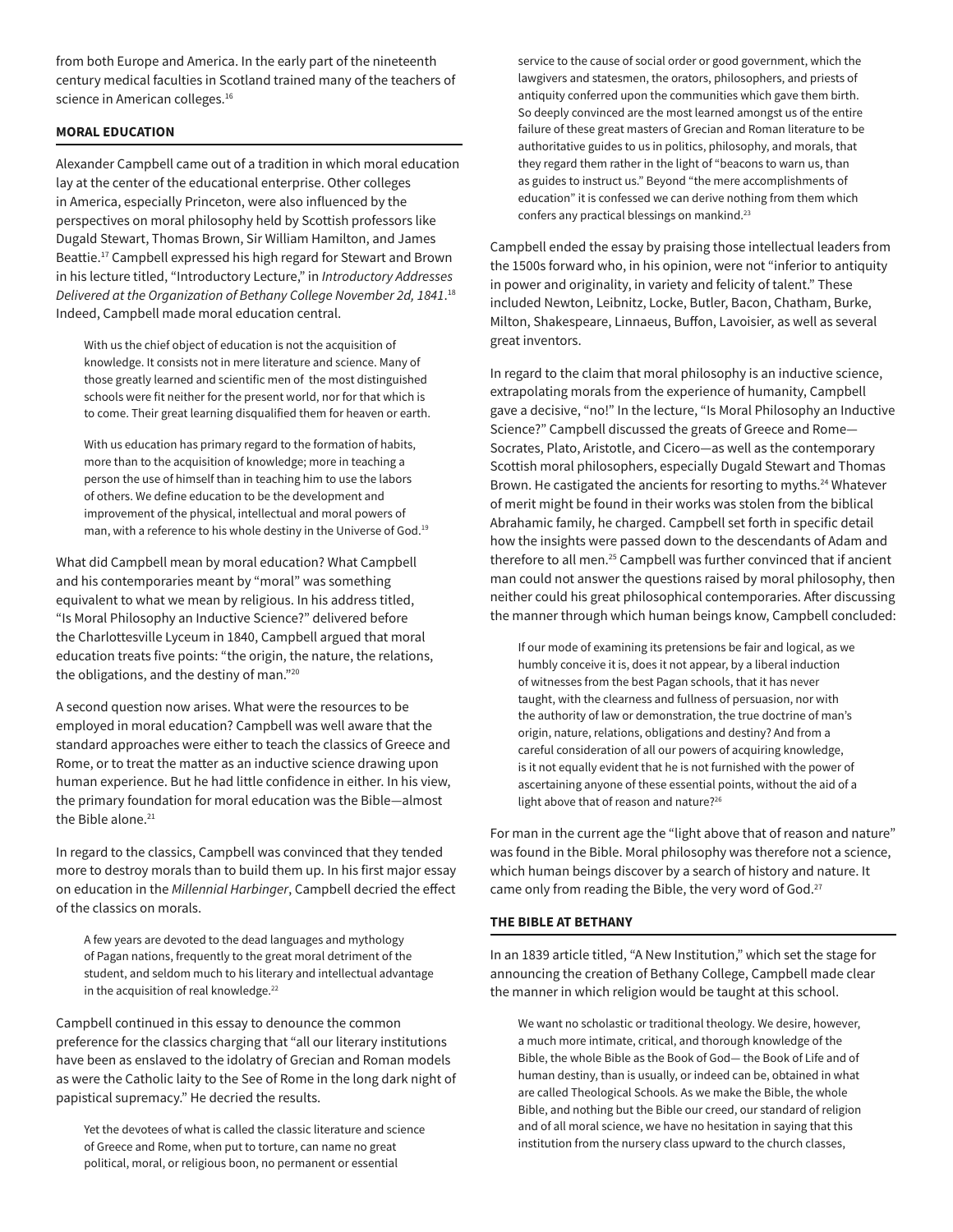shall make that volume a constant study. All science, all literature, all nature, all art, all attainments shall be made tributary to the Bible and man's ultimate temporal and eternal destiny.<sup>28</sup>

Campbell was convinced that the uniqueness of Bethany College lay in the fact that there alone the Bible was taught as an academic course. In a May 1858, address in regard to the placing of a cornerstone, Campbell contended:

Bethany College—not the edifice so called, but the institution of which it is the domicile—was the first college in the Union, and the first known to any history accessible to us, that was founded upon the Holy Bible, as an every–day lecture and an every–day study—as the only safe and authoritative textbook of humanity, theology, and Christology—of all true science upon the problems of Divinity and humanity—of the world or worlds that preceded this, or that shall succeed it. From the origin of Bethany College, on the first Monday of November 1841, till this day, a period of over sixteen years, there has been a Bible study and a Bible lecture for every college day in the college year.<sup>29</sup>

There is truth in what Campbell stated. The Bible was taught in European universities in the theological curriculum and in American seminaries prior to this time as an academic subject, but it was not required for those who took an undergraduate college degree. The American pattern, with the founding of Harvard in 1636, was for the president to lecture on the Bible at early morning chapel, much like Campbell taught his Bible class, but these were devotionals and the students were not examined on the scriptures as they were for their other courses. In checking the catalogues of the colleges listed above no course in Scripture appears in the curricula of any of these colleges.30

For Campbell the Scriptures were a viable academic discipline since they could be taught as history. In 1860 he set forth a description:

Lectures on the Bible are lectures on antiquities of the world; on creation itself; on language; on man as he was, on man as he is, on man as he will hereafter be; on the foundation of states and fortunes of empires. They are lectures upon sacred geography, chronology, and the ancient policies, manners, and customs of primordial society. They must be connected with Egyptian, Assyrian, Persian, Grecian, Roman history, manners, customs, and usages.<sup>31</sup>

In regard to specific books studied, he mentioned only "the five books of Moses, with other portions of Jewish history, and the five historical books of the New Testament."32 This approach is clearly compatible with Campbell's epistemological and theological propensity to conceptualize Christianity as "primary facts." M. Eugene Boring may be correct that Hebrews, then Romans, are the centers of Campbell's theology, but apparently for Campbell these were to be utilized in church discourse, not in teaching the Scriptures as an academic discipline.<sup>33</sup>

The early chapel patterns may be seen in Campbell's own vivid remarks describing his teaching. In describing the college a year after its commencement and especially his own teaching, Campbell commented:

We have already formed more than twenty classes. Of these the first meets at half past 6 in the morning. To form and establish that most healthful and useful habit of rising early, I chose that early hour for my lectures on sacred history, for Bible readings, and worship. My

residence being just three–fourths of a mile from the College, gave me, for November and December, a very invigorating exercise of riding or walking that distance every morning before day-light.<sup>34</sup>

#### Churches of Christ–Related Colleges

Since the beginning of the twentieth century at least forty colleges have been started by members of the Churches of Christ. Around twenty colleges and universities exist now. A case can be made for declaring that these colleges have followed the vision of Alexander Campbell. It is likely that the Campbellian source for these commitments has been essentially forgotten. Nevertheless the basic vision has been preserved in the traditions of several major Churches of Christ–related colleges, now universities, more specifically, David Lipscomb University, Harding University, Abilene Christian University, Pepperdine University, Freed–Hardeman University, and Lubbock Christian University, as well as most of the other existing Churches of Christ–related colleges.

There is a good reason for this indebtedness. One of the first colleges to be founded by people who would later be identified as Churches of Christ was Tolbert Fanning's Franklin College (1845–1866). Tolbert Fanning, educated at the University of Nashville, traveled with Alexander Campbell in the summers of 1832 and 1836. The example of Bethany College no doubt influenced Fanning's vision for a college.

James A. Harding, an 1869 graduate of Bethany College, helped establish in 1891 the Nashville Bible School, later David Lipscomb University, and subsequently Potter Bible College (1901–1913) in Bowling Green, Kentucky. Associated with Harding at Potter and a succession of other colleges was his son-in-law, J. N. Armstrong, along with several other men, including Armstrong's son-in-law, L. C. Sears. These professors and administrators were instrumental in the beginnings of Harding College at Searcy, Arkansas. Three of the early key presidents of Abilene Christian College also attended Nashville Bible School: A. B. Barret, Jesse P. Sewell, and Batsell Baxter. Graduates of Lipscomb, Harding, and Abilene Christian were involved in the founding of most of the Churches of Christ related– colleges since World War II.35

The academic heirs of Bethany College have to a large extent continued Campbell's vision in their commitment to a basic liberal arts and sciences curriculum supplemented by certain programs emphasizing skills such as agriculture, education, and business. These auxiliary concerns have varied with time and place. The curriculum at Franklin College included agriculture and mechanical crafts and claimed to be the first college in America to do so.<sup>36</sup> Abilene Christian has for some years offered a degree in agriculture along with one in industrial arts. With the rise of business colleges at the turn of the twentieth century several schools related to Churches of Christ included business courses. Particularly notable here are Freed–Hardeman<sup>37</sup> and Harding. Currently, many of the universities have colleges of business, including Abilene Christian, Pepperdine, Harding, Lipscomb, and Faulkner. After World War II with the great demand for teachers, the education programs boomed at Abilene Christian, Harding, Freed–Hardeman, and Pepperdine. Since that time several of the universities have added professional colleges or schools in education: Harding, Abilene Christian, Lipscomb, and Oklahoma Christian, for example. Pepperdine has combined education and psychology in a graduate school. Faulkner and Pepperdine have schools of law, and Pepperdine a school of public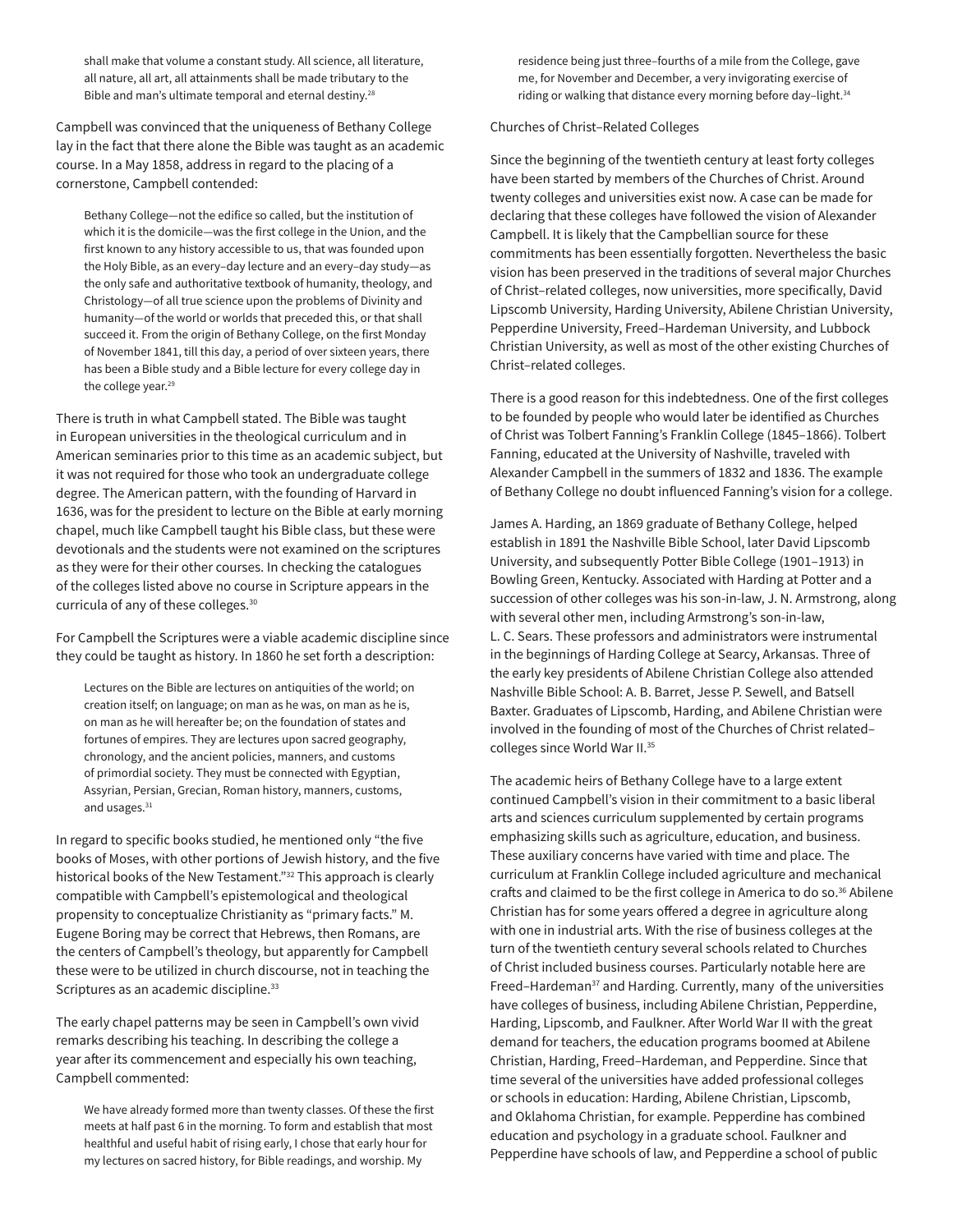policy. Harding and Abilene Christian are involved in schools of nursing. These sorts of interests have expanded over time. Faulkner University, for example, has developed a special program in regard to home schooling.

The question is whether these sorts of offerings are somehow tied to basic religious commitments in the manner of Alexander Campbell. Mission statements of three Churches of Christ–related universities contain sentiments similar to those of Campbell, that is, that God has created everything, and that the search for knowledge involves understanding his ways and work in the world. These schools emphasize Christian values as the most important student outcome. The Harding University mission statement declares,at least indirectly, the Christian grounding and justification for scholarship.

The board of trustees, the administration and the faculty believe that the freedom to pursue truth and high academic achievement is compatible with the Christian principles to which the University is committed. The faculty is dedicated to excellence in teaching, scholarship and service, and to their role as models of Christian living.<sup>38</sup>

In its mission statement and vision for the future, Abilene Christian University likewise expresses the desire to train students for service through knowledge of God and his world and through the inculcation of Christian values.

Abilene Christian University's mission since 1906 has been to educate students for Christian service and leadership throughout the world, and this mission continues to guide our daily decisions.

As this university nears its centennial year of 2006,we must set a clear course for the future. We must meet the growing academic, social, and spiritual needs of our students while seeking always to transform lives into the likeness of Jesus Christ.

The world cries out for men and women of character. ACU is in a unique position to answer this call, but to do so we must raise the standard. Merely to stay the course would be to fall behind. . . .

To prepare men and women for the challenges of the  $21<sup>st</sup>$  century, we must continue to attract outstanding Christian scholars; to recruit talented students who have great potential for Christian service and leadership; to enrich learning opportunities both on campus and abroad; and to produce outstanding graduates capable of taking their places as values–centered leaders in every field of endeavor.

ACU has been and will remain centrally and wholeheartedly Christian. These two key elements—outstanding academics and bold, Christian faith—have positioned this university to develop the leadership of our nations, communities, and churches for the next millennium.39

Pepperdine University was founded in 1937. The first president of Pepperdine was Batsell Baxter (1886–1956) who graduated from Nashville Bible School in 1911. He along with Hugh Tiner, a 1928 graduate of Abilene Christian, and the second president, provided the focus for the college. They clearly embraced the Bible-centered search for truth emphasized by Campbell and by later colleges related to Churches of Christ. George Pepperdine (1886–1962) expressed this vision in a 1937 opening address,

Therefore, as my contribution to the well-being and happiness of this generation and those who follow, I am endowing this institution to help young men and women to prepare themselves for a life of usefulness in this competitive world and to help them build a foundation of Christian character and faith which will survive the storms of life. Young men and women in this institution are to be given education privileges equal to the best in the liberal arts, business administration, Bible training, and later, we hope, in preparing for various professions. All instruction is to be under conservative, fundamental Christian supervision with stress upon the importance of strict Christian living."40

The most distinctive feature of Pepperdine University today is its commitment to academic excellence in the context of Christian values. The current mission statement of Pepperdine University declares that

Pepperdine is a Christian university committed to the highest standards of academic excellence and Christian values, where students are strengthened for lives of purpose, service, and leadership.<sup>41</sup>

The more lengthy Affirmation Statement of Pepperdine declares that students are to be prepared for lives of usefulness through a knowledge of God and the world around them. Notice especially the phrase, "That the educational process may not, with impunity, be divorced from the divine process."

As a Christian University, Pepperdine Affirms:

That God is

That God is revealed uniquely in Christ

That the educational process may not, with impunity, be divorced from the divine process

That the student, as a person of infinite dignity, is the heart of the educational enterprise

That the quality of student life is a valid concern of the University

That truth, having nothing to fear from investigation, should be pursued relentlessly in every discipline

That spiritual commitment, tolerating no excuse for mediocrity, demands the highest standards of academic excellence

That freedom, whether spiritual, intellectual, or economic, is indivisible

That knowledge calls, ultimately, for a life of service.<sup>42</sup>

Also of importance is the statement "That truth, having nothing to fear from investigation, should be pursued relentlessly in every discipline."

All Churches of Christ-related universities and colleges are committed to conveying Christian values curricularly through the teaching of the Christian Scriptures. Only one of the major schools still follows Alexander Campbell's commitment that students take a Bible course each semester, and that is Lipscomb University. Lipscomb has modified that requirement to mean that each student takes a class in Bible every day.

The supreme purpose of Lipscomb University is "to teach the Bible as the revealed will of God to man and as the only and sufficient rule of faith and practice, and to train those who attend in a pure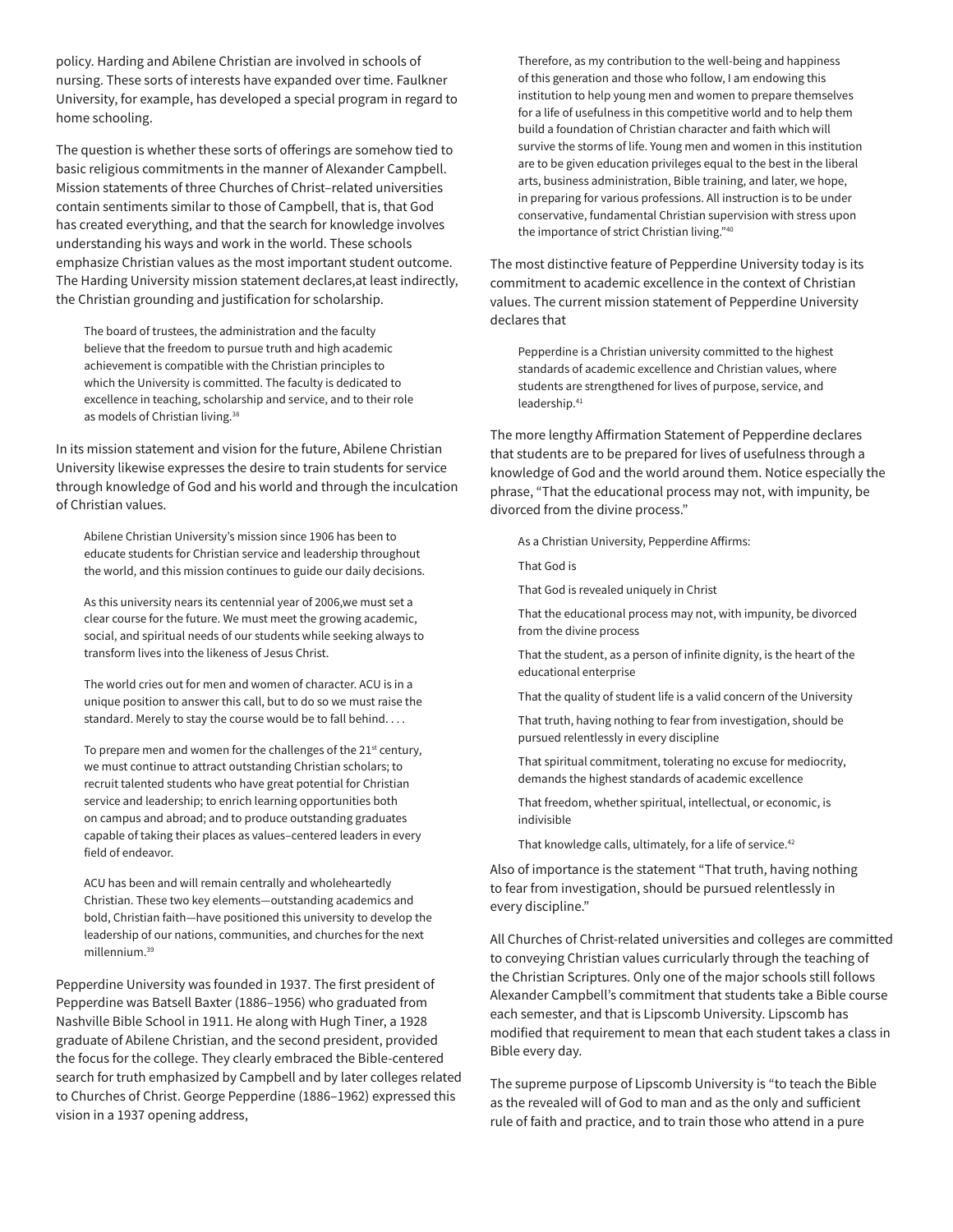Bible Christianity." To help fulfill this purpose, each regular student must be enrolled in a Bible class each school day and also attend daily chapel services.43

At one time Harding and Abilene Christian had the same rule, but neither does any longer. Freed–Hardeman, as far as I can determine, has never required daily Bible and in its founding offered Bible only as an elective.<sup>44</sup> For some of the other schools, the current requirements in Bible are as follows: Abilene Christian, 15 hours; Freed–Hardeman, 8 hours; Harding, 8 hours; Lubbock Christian, 12 hours; Pepperdine, 9 hours (technically, only six of those hours are in Bible); and York College, 12 hours.

### **Conclusions**

My conclusion is that Alexander Campbell's idea of a Christian university is alive and well as we enter the twenty–first century. Although his vision has been revised in details to relate to specific times and places, the basic commitments are still intact at virtually all Churches of Christ–related institutions of higher learning. Clearly all these schools maintain the Enlightenment ideal, as did Campbell, of the search for truth with a special focus upon Scripture.

<sup>1</sup> Alexander Campbell, "Baccalaureate Address to the Graduates of Bethany College," *Popular Lectures and Addresses* (Nashville: Harbinger Book Club, n.d.),507. Additional material in regard to Alexander Campbell on universal education may be found in my essay, Thomas H. Olbricht, "Alexander Campbell as an Educator," *Lectures in Honor of the Alexander Campbell Bicentennial, 1788–1988*, ed. James M. Seale (Nashville: Disciples of Christ Historical Society, 1988), 79–100.

2 "Baccalaureate Address," 512f.

3 "Charter of the Bethany College, " *Millennial Harbinger,* April 1840, 176.

<sup>4</sup>*Millennial Harbinger*, 1839, 449.

<sup>5</sup>*Millennial Harbinger*, 1837, 571.

6 Alexander Campbell, *The Christian System* (reprint, Nashville: The Gospel Advocate Company, 1956), 1.

7 Alexander Campbell, *Millennial Harbinger*, 1835, 200.

8 Alexander Campbell,"Is Moral Philosophy an Inductive Science?" *Popular Lectures and Addresses* (reprint, Nashville: Harbinger Book Club, n.d.), 96.

9 Alexander Campbell, "Is Moral Philosophy . . . ?" 96–97.

<sup>10</sup>*Millennial Harbinger*, 1855, 225–231. For studies on Campbell and education see: Gustave Adolph Ferre, "A Concept of Higher Education and Its Relation to the Christian Faith as Evidenced in the Writings of Alexander Campbell," unpublished PhD dissertation, Vanderbilt University, 1966; and Henry K. Shaw, "Alexander Campbell, Educator," unpublished PhD dissertation, Akron University, 1942.

11 Douglas Sloan, *The Scottish Enlightenment and the American College Idea* (New York: Teachers College Press, Columbia University,1971); George Smith Pryde, *The Scottish Universities and the Colleges of Colonial America* (Glasgow: Jackson, 1957); *Scottish Universities: Distinctiveness and Diversity*, ed. Jennifer J. Carter and Donald J. Withrington, (Edinburgh: Donald,1992).

<sup>12</sup> I checked college catalogues for Harvard: 1841, 1851; Yale: 1841, 1851, 1870; Princeton: 1862–63, 1868–69, 1871–72; Columbia: 1841; Cornell: 1841; and University of Michigan: 1843, 1851, 1856, in Widener Library, Harvard University.

<sup>13</sup>*Millennial Harbinger*, 1838, 205.

14 Edward J. Power, *Main Currents in the History of Education* (New York: McGraw– Hill Book Company, 1970), 607. See also Robert V. Bruce, *The Launching of Modern American Science* (New York: Alfred A. Knopf, 187).

15 Sloan, *The Enlightenment*, 29ff.

16 Anand C. Chitnis, *The Scottish Enlightenment: A Social History* (London: Croom Helm, 1976), 124–194.

<sup>17</sup> Elizabeth Flower and Murray G. Murphey, A History of Philosophy in America (New York: G. P. Putnam's Sons, 1977), I, 203–318.

18 (Bethany: A. Campbell, 1841), 81.

19 Alexander Campbell, *Introductory Addresses*, 82.

20 Alexander Campbell, *Popular Lectures and Addresses* (reprint, Nashville: Harbinger Book Club, n.d.), 99.

<sup>21</sup> For a study of Campbell's views on moral education see: John Lowell Morrison, "Alexander Campbell and Moral Education," unpublished PhD dissertation, Stanford University, 1966.

<sup>22</sup>*Millennial Harbinger*, 1832, 409.

<sup>23</sup>*Millennial Harbinger*, 1832, 409f.

24 Popular Lectures, 101–108.

25 Popular Lectures, 108–112.

26 Popular Lectures, 121.

27 For Campbell on natural religion, see Robert Frederick West, *Alexander Campbell and Natural Religion* (New Haven: Yale University Press, 1948).

<sup>28</sup>*Millennial Harbinger*, 1839, 448.

<sup>29</sup> "Address: The Corner-stone of Bethany College," delivered May 31, 1858, in *Popular Lectures*, 485f.

<sup>30</sup> On the early morning chapels at Harvard, see Samuel Eliot Morrison, *Harvard College in the Seventeenth Century* (Cambridge: Harvard University Press, 1936).

<sup>31</sup>*Millennial Harbinger*, 1860, 512.

<sup>32</sup>*Millennial Harbinger*, 1860, 510f.

33 Alexander Campbell, "The Primary Facts of Christianity," *Millennial Harbinger*, 1861, 561–564. M. Eugene Boring, "The Formation of a Tradition: Alexander Campbell and the New Testament," *The Disciples Theological Journal*, 1987, 6f. See his bibliography for twentieth-century discussion of this view.

<sup>34</sup>*Millennial Harbinger*, 1842, 34.

<sup>35</sup> Details on the education of all the persons mentioned in this paragraph may be found in R. L. Roberts, "A Biographical Dictionary of Leaders in Churches of Christ" in Richard T. Hughes and R. L. Roberts, *The Churches of Christ* (Westport, CT: Greenwood Press, 2001).

36 M. Norvel Young, *A History of Colleges Established and Controlled by Members of the Churches of Christ* (Kansas City: Old Paths Book Club, 1949), 42.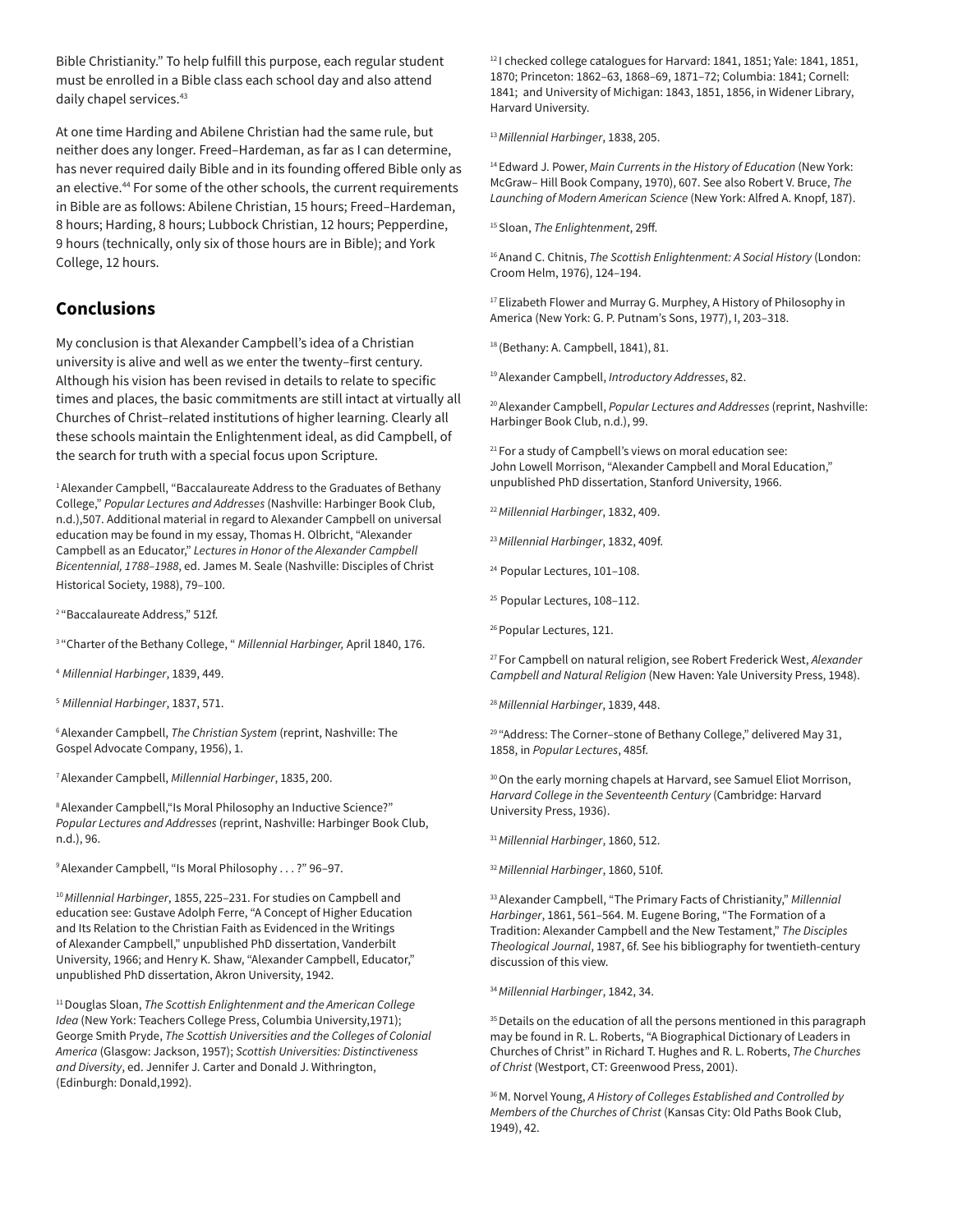37 M. Norvel Young, *A History of Colleges*, 104.

38 From the Harding University web page, July 10, 2001.

<sup>39</sup> From the ACU web page, July 10, 2001.

40 George Pepperdine, "Founders Address,"September21,1937, as quoted in *The Graphic*, October 20, 1937, in M. Norvel Young, *A History of Colleges*,193.

41 Pepperdine University, Seaver College of Letters, Arts, and Sciences, 2000–2001 Academic Catalog, 2.

42 From the Pepperdine University web page, July 10, 2001.

43 From the Lipscomb University web page, July 10, 2001.

44 Earl Irwin West, *The Search for the Ancient Order: A History of the Restoration Movement*, 1900–1918, 3 (Indianapolis: Religious Book Service, 1979), 260.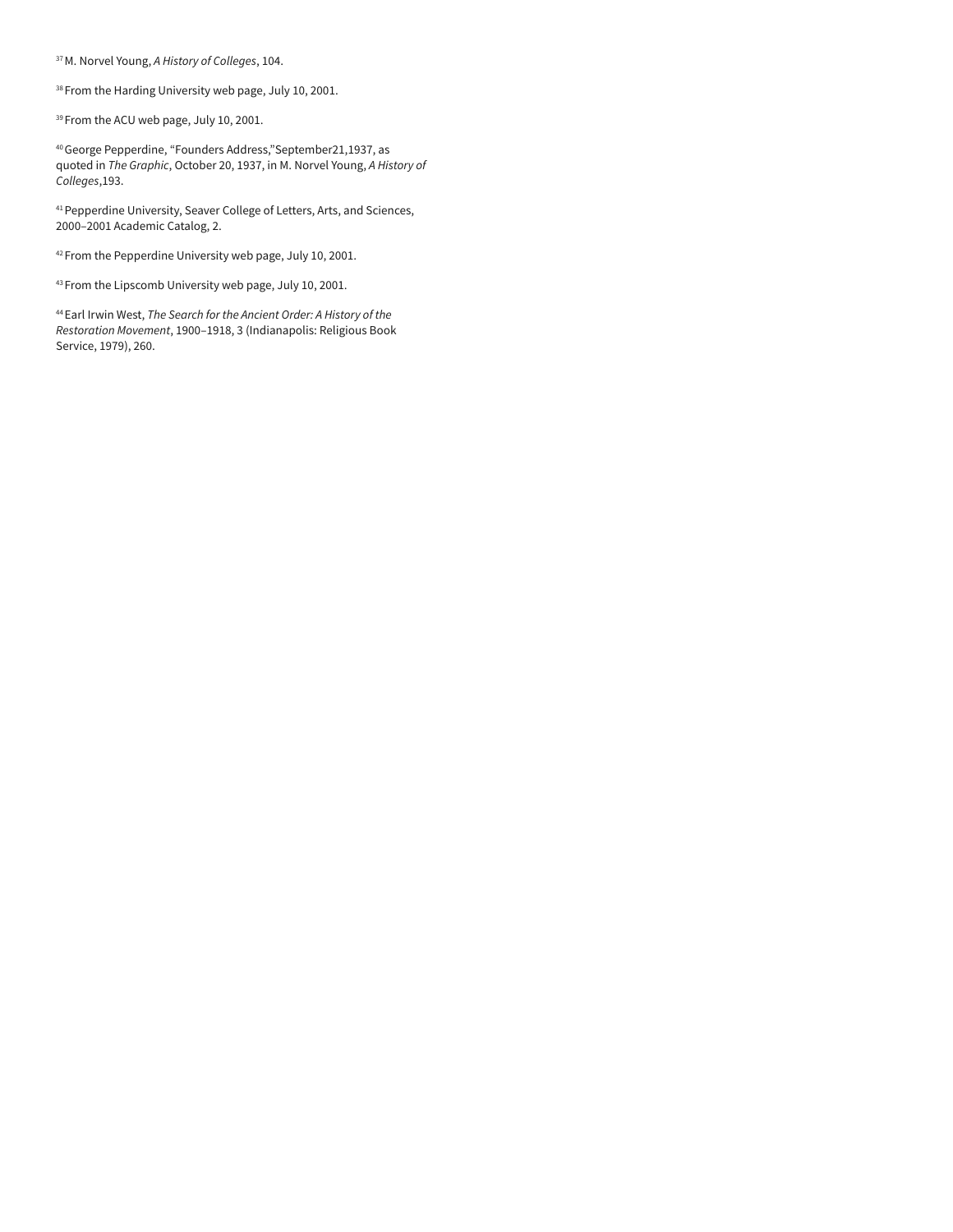# What Can the Church of Christ Tradition Contribute to Christian Higher Education?

### **Richard T. Hughes**

If we wish to ask what Churches of Christ can contribute to Christian higher education, we first must ask about the historic and theological identity of this tradition. We will then explore some of the assets—along with some of the liabilities—that Churches of Christ bring to the task of Christian higher education.

### **WHO WERE/ARE THE CHURCHES OF CHRIST**

While Churches of Christ trace their lineage to two early nineteenth– century leaders, Barton W. Stone and Alexander Campbell, they owe their greatest debt to Campbell, whose influence on this tradition has persisted for almost two centuries. As an ecumenist, Campbell devoted his entire career to the interests of Christian unity. But Campbell was also a primitivist who argued that Christian union could best be achieved if Christians would abandon the creeds and particular doctrines that divided them and unite on those principles of primitive Christianity clearly taught in the New Testament.

Like many in his day, Campbell was also a rationalist, deeply influenced by the British Enlightenment. He stood indebted especially to John Locke and to Scottish Common Sense Realism, often known as "Baconianism." While Francis Bacon defined the scientific method as the basis for scientific inquiry, the eighteenth–century Scottish "Baconians" sought to apply that method to the larger world of things and ideas. Alexander Campbell sought to apply it to the Bible.

As a result, Campbell read the Bible through a scientific lens and often portrayed the Bible as a blueprint for the reconstruction of the forms and structures of the ancient Christian faith. Churches of Christ inherited from Campbell this understanding of the Bible, an understanding that has been pervasive in this tradition ever since.

Moreover, Campbell thought the Bible could be understood—at least in its central teachings—with scientific precision. This assumption provided the epistemological foundation for his conviction that the restoration of primitive Christianity would finally unite all Christians. If all could understand the Bible— at least its central teachings—with scientific precision, then all could understand it alike. The restoration of both form and content of first–century Christianity would therefore be the basis for Christian union.

From his base in Bethany, West Virginia, Campbell developed a sizable following throughout the Midwest and the upper South. By the mid–nineteenth century, it became clear to many in this movement that Christians neither read the Bible with scientific precision nor understood it alike. When this problem became apparent, Campbell's movement began to divide, a process aggravated by sectional differences related to the Civil War. Some took their stand on the unity of all Christians and expressed less and less interest in primitive Christianity. This side of the tradition would eventually become the modern, ecumenically oriented denomination, the Disciples of Christ, centered in the old Campbell heartland of the upper Midwest. Others took their stand on the recovery of primitive Christianity and expressed less and less interest in the unity of all Christians. This side of the tradition would eventually become the Churches of Christ, which centered in the upper South, especially in a belt running from Middle Tennessee to West Texas.

Campbell's understanding of primitive Christianity formed the basis for what Churches of Christ in time came would call "nondenominational Christianity." They meant by that phrase a Christianity based on allegiance to the Bible, not an allegiance to denominational traditions, even their own.

In the hands of Churches of Christ, the notion of primitive, nondenominational Christianity was a two–edged sword that cut in two very different ways. At its best, this notion meant that members of Churches of Christ aspired to be nothing more and nothing less than Christians, defined by a biblical standard. According to this conception, the nondenominational vision was an ideal that stood in judgment even on Churches of Christ and that summoned them to ever–greater fidelity to the ancient Christian message and tradition. Those who embraced this understanding readily confessed their shortcomings, not only as individuals, but also as a church.

On the other hand, the nondenominational vision at its worst produced an assumption that Churches of Christ were not a denomination like other denominations but, instead, had successfully reproduced primitive Christianity in all its perfections. More often than not, this interpretation of the nondenominational vision prevailed and created a host of illusions that defined this tradition from the mid–nineteenth century until recent years. Churches of Christ, for example, eventually traced their lineage to no history other than the Bible itself, rigorously denied the existence of any human founders (Alexander Campbell and Barton Stone, for example), and expressed virtually no interest in their own history in the United States. To recognize such a history and such a tradition, they imagined, would be tantamount to recognizing that they, too, were a denomination with a human founding. Or again, Churches of Christ claimed to have developed no theology except the message of the Bible, defined in the Bible's own terms. In a word, Churches of Christ often imagined themselves immune to the power of history and culture. For this reason, they grounded their tradition in their conviction that they had no tradition at all.

A corollary of all these notions was the conviction that manifested itself among these people from an early date: they were the true church of the apostolic age, grounded exclusively in the Word of God; others were simply denominations, descending from human history and rooted in human opinion and tradition. As much as any other theme Churches of Christ held dear, this conviction became a fundamental support for Christian higher education in this fellowship. After all, if a college or university community was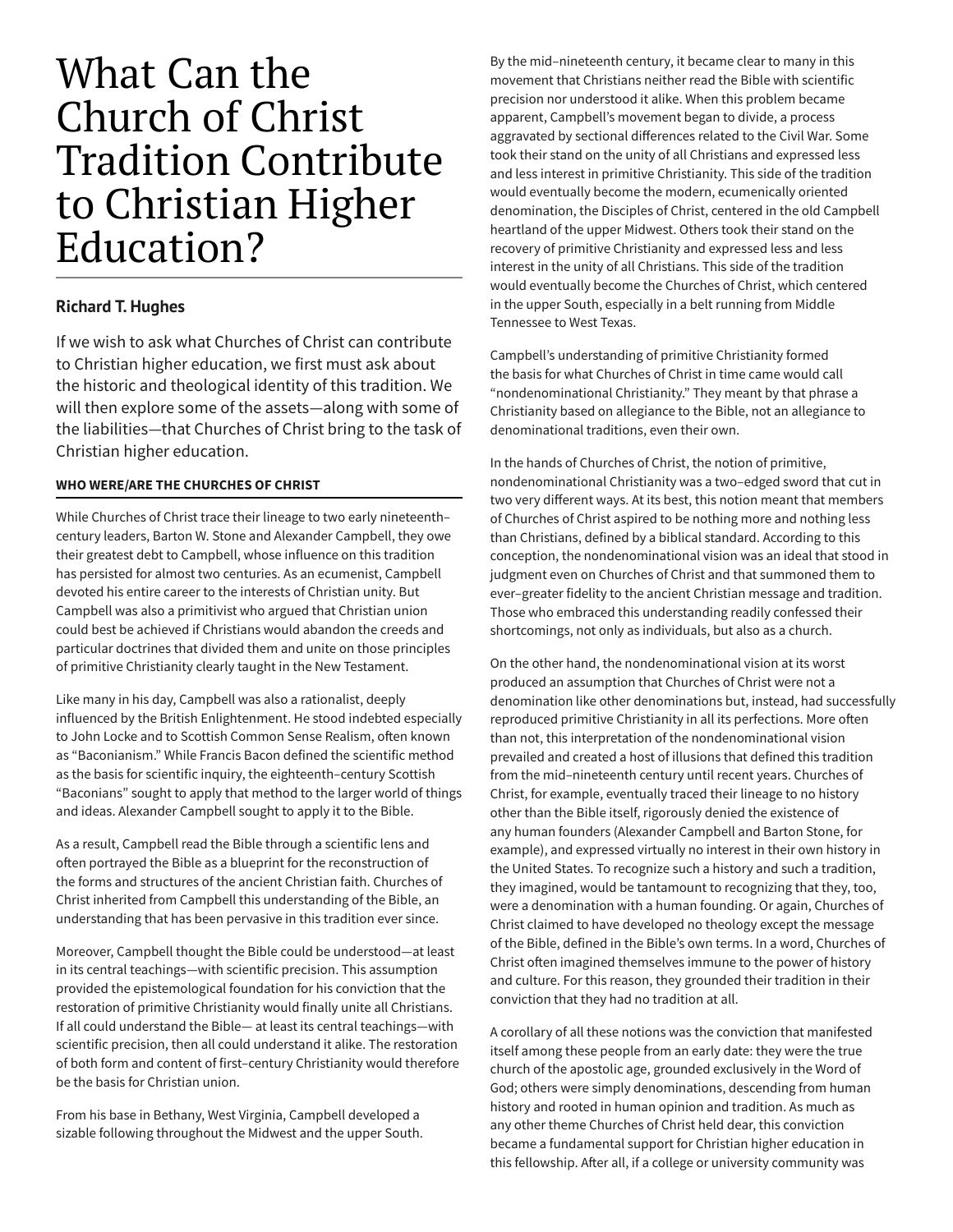comprised exclusively of Christians who were members of the one true church, that fact alone was sufficient to validate that institution as a Christian institution. For this reason, colleges and universities related to Churches of Christ seldom developed systematic theological understandings of the qualities and characteristics that ideally might characterize Christian higher education. That exercise seemed irrelevant, since the Christian character of these institutions was simply assumed.

In fairness, it should be said that in recent years, many if not most within the mainstream of Churches of Christ—especially the younger generation—have abandoned these exclusivist assumptions, at least intellectually. For many members of Churches of Christ, however, these assumptions are so thoroughly bred in the bone that, though they may well abandon them intellectually, they have great difficulty abandoning them emotionally. For this reason, exclusivist presuppositions continue to define policy and procedure in a variety of ways, even within the most progressive institutions of higher learning related to Churches of Christ. All of this we must understand if we want seriously to ask what the Church of Christ tradition can contribute to Christian higher education.

### **What Assets Do Churches of Christ Bring to the Task of Christian Higher Education?**

In spite of their denial of history and tradition, Churches of Christ bring to the task of Christian higher education a number of potential assets.

### **NONDENOMINATIONAL CHRISTIANITY AND THE SEARCH FOR TRUTH**

Chief among those assets is their own historic vision of nondenominational Christianity, if that vision is understood as ideal and process, not as accomplished fact. This vision can provide strong supports for Christian higher education since it summons believers to question their own traditions and presuppositions and to measure them at every step along the way by the biblical standard. The nondenominational ideal of Churches of Christ can thus help sustain the relentless search for truth that characterizes serious higher education.

### **COMMITMENT TO THE BIBLICAL TEXT**

A second potential asset that Churches of Christ bring to Christian higher education is their long–standing commitment to the biblical text. It is true that their preoccupation with the biblical text as legal pattern often obscured the Bible's theological core. That preoccupation in turn has prevented Churches of Christ from developing any kind of overarching, theological worldview.

Yet, all that is changing. Over the past quarter century, strategically placed professors in several Church of Christ–related colleges have helped raise up a new generation of preachers who have made the great theological motifs of the biblical text the centerpiece of their proclamation. That kind of preaching has helped create within Churches of Christ a climate in which a theological worldview can develop and which can help sustain the enterprise of Christian higher education in ways that were not possible for previous generations.

#### **EMPHASIS ON RATIONAL INQUIRY**

A third asset that Churches of Christ bring to Christian higher education is their emphasis on rational inquiry. Many who are only slightly acquainted with Churches of Christ imagine this tradition as fundamentally anti–intellectual. Nothing could be further from the truth. Because of their deep roots in the eighteenth–century Enlightenment, Churches of Christ have a strong intellectual tradition and have consistently prized reason over emotion and logic over speculation. Indeed, until recent years, Churches of Christ have produced a host of distinguished debaters who learned to use logic with razor–sharp precision. In the mid–nineteenth century, Moses Lard described the hard–nosed, jut–jawed reliance on reason that characterized Churches of Christ in that period:

In no denomination of Christendom, we venture to think, . . . can an equal number of discriminating critics, accomplished logicians, and skillful debatants be found. Indeed, so . . . brilliantly and successfully are these powers displayed when encountering opposition, that those who take part in such discussions are frequently accused of believing in and having only a religion of the head.<sup>1</sup>

This emphasis on reason sustained an emphasis on inquiry and learning from an early date, and in l836 the people of this movement established their first college and appropriately named it Bacon College, after Francis Bacon, the founder of the scientific method. Walter Scott, the college's first president, centered his inaugural address on Bacon's treatise, *Novum Organum*. Alexander Campbell himself established in 1840 the second college in the movement's history: Bethany College in Bethany, Virginia (now West Virginia), still a strong and viable college belonging to the Disciples of Christ. In 1865, the *Baltimore American* ran an editorial extolling this movement for its devotion "to the interests of education," and noted that, even then, these people had "under their control thirteen first–class colleges and . . . a large number of academies and higher seminaries of learning."2

By the twentieth century, colleges spawned by this movement included such institutions as Butler University, Drake University, and Texas Christian University, all connected with the Disciples of Christ; Milligan College, connected with the Independent Christian Church; and Freed–Hardeman University, David Lipscomb University, Abilene Christian University, Harding University, and Pepperdine University, all connected with the Churches of Christ.

Among the most impressive developments in the twentieth century is the number of scholars from Churches of Christ who hold strategic positions in religion departments in some of the most distinguished colleges and universities in the United States. Standing at the fountainhead of this development was LeMoine G. Lewis, professor of church history at Abilene Christian University from 1949 to 1986. Lewis earned his PhD from Harvard in the 1940s and then fathered a whole multigenerational wave of students who studied religion at Harvard, Yale, Princeton, Chicago, and elsewhere.

This small army of scholars has made an enormous impact on scholarship in the field of religion—especially biblical studies—in the United States. These people have held and continue to hold positions in a variety of institutions including Yale, Princeton, Brown, Rice, Emory, Miami University of Ohio, Rhodes College, Cleveland State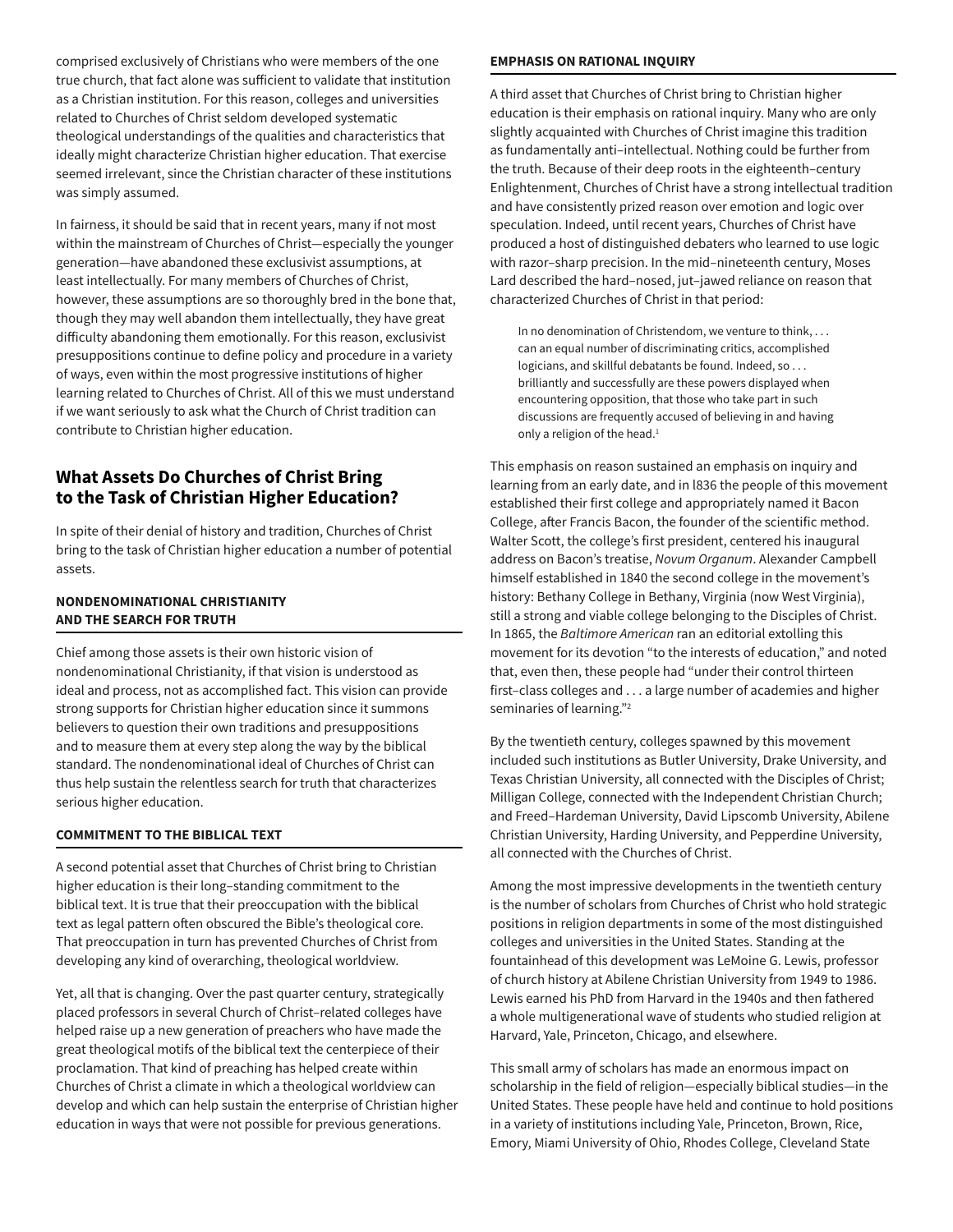University, Wellesley, Dartmouth, Johns Hopkins, Erskine College, Miami University of Florida, the University of Georgia, the University of Illinois, and the list goes on.

The point of such a list is not to boast of scholars from Churches of Christ in strategic academic positions but to ask why these people pursued scholarship in the first place. The truth is that they were authentic products of Churches of Christ. Many of them inherited the nondenominational understanding of Churches of Christ at its best; that is, they learned that Churches of Christ sought to place themselves under the judgment of the biblical text. That perspective taught them that the search for truth was an important search, and under the influence of mentors like LeMoine G. Lewis, they made that search their life.

### **THE ECUMENICAL TRADITION**

The fourth potential asset Churches of Christ bring to the task of Christian higher education is this tradition's historic ecumenical emphasis. As noted earlier in this essay, Alexander Campbell "devoted his entire career to the interests of Christian unity." Indeed, Campbell understood the restoration of primitive Christianity as the best possible means to unite all Christians in one common fold. It is true that Churches of Christ by the mid–nineteenth century had essentially abandoned the ecumenical vision that Campbell had so vigorously promoted. But the fact that Churches of Christ turned their back on this vision in no way diminishes the power of the vision or the role it played in the movement's earliest years.

This ecumenical vision is crucial for Church of Christ–related higher education today. After all, colleges and universities that stand in this tradition increasingly find that in order to stay in business, if for no other reason, they must bring in faculty members and students from Christian traditions other than Churches of Christ.

Institutions on the geographic fringe of the Church of Christ heartland have known this for a very long time. Pepperdine University in Southern California, for example, has always employed faculty and recruited students from other Christian traditions, even as it seeks to maintain a critical mass of faculty members and students from its own denominational heritage. Rochester College in Rochester Hills, Michigan, has moved in similar directions for similar reasons. Even Church of Christ–related colleges and universities in the heartland of this tradition—Texas, Tennessee, Oklahoma, and Arkansas—are finding that the percentages of students from Churches of Christ are falling every year, forcing these schools to appeal to students from outside the tradition. This turn of events can be an asset, not a liability, if Church of Christ–related institutions can take steps to own the rich ecumenical heritage that is such a crucial part of their own tradition.

### **THE COUNTERCULTURAL TRADITION**

The fifth potential asset that Churches of Christ can bring to the task of Christian higher education is grounded not in the work of Alexander Campbell but in the work of the other principal founder of this tradition, Barton W. Stone. Stone shared the ecumenical vision of Alexander Campbell and embraced as well the dream of restoring primitive Christianity. But Stone refused to define primitive Christianity in terms of the forms and structures of the ancient church. Instead, he understood primitive Christianity in terms of lifestyle. Indeed, throughout his career, Stone both

lived and advocated the radical lifestyle of giving and sharing that characterized the earliest disciples of Jesus. For Stone, such a lifestyle stood at the heart of the primitive Christian vision.

Accordingly, Stone counseled his many followers to refuse luxury and extravagant attire, to care for widows and orphans, to lavish concern on the poor and the hungry, to free their slaves, and to practice nonviolence, even in time of war or other national emergency. Indeed, Stone made it clear, time and again, that his first and only allegiance was to the Kingdom of God—and the values associated with the Kingdom of God—and not to the United States or any other nation on earth. From the perspective of the surrounding culture, these commitments marked Stone and his followers as both radical and countercultural.

Radical and countercultural commitments like these can serve Christian higher education well, for they implicitly question conventional wisdom and the status quo—a quality that has always been central to the very meaning of higher education. For this reason, Churches of Christ, if they have the courage to draw on this strand of their heritage, can raise up colleges and universities that genuinely value academic freedom, that make room for radical dissent, and that embrace the most searching sorts of questions on the part of faculty and students alike.

### **What Liabilities Do Churches of Christ Bring to Christian Higher Education?**

If Churches of Christ bring all these assets to the task of Christian higher education, they also bring several liabilities.

### **THE ANTI–INTELLECTUAL TRADITION OF CHURCHES OF CHRIST**

While Churches of Christ have sustained an intellectual tradition, they also have sustained a strongly anti–intellectual tradition at the same time. To say that Churches of Christ have been anti– intellectual does not mean they have demeaned intellectual activity. Rather, their anti–intellectual bias has manifested itself in the way they often have shielded themselves from the implications of their own intellectual work. While they study history and culture, for example, they often fail to see how they themselves are products of the very history they study.

Already we have seen how little interest they have expressed over the years in their own particular history in the United States. They have imagined, instead, that they have descended directly from the Bible and the first Christian age, bypassing the power of history and culture altogether. This juxtaposition of Bible and culture underscores the extent to which Churches of Christ have defined their entire identity by the biblical text. They have been, indeed, a "people of the Book." Little else really mattered.

Within the context of Christian higher education, this perspective effectively worked to divide the world into two realms. On the one hand stood the realm of the sacred, defined by the naked and unadorned biblical text. On the other hand stood the realm of secular culture that embraced everything else.

This pattern has prevailed not only with reference to history and culture; it also has prevailed with reference to philosophy, for philosophy inevitably imposed a human(i.e.,"secular") lens through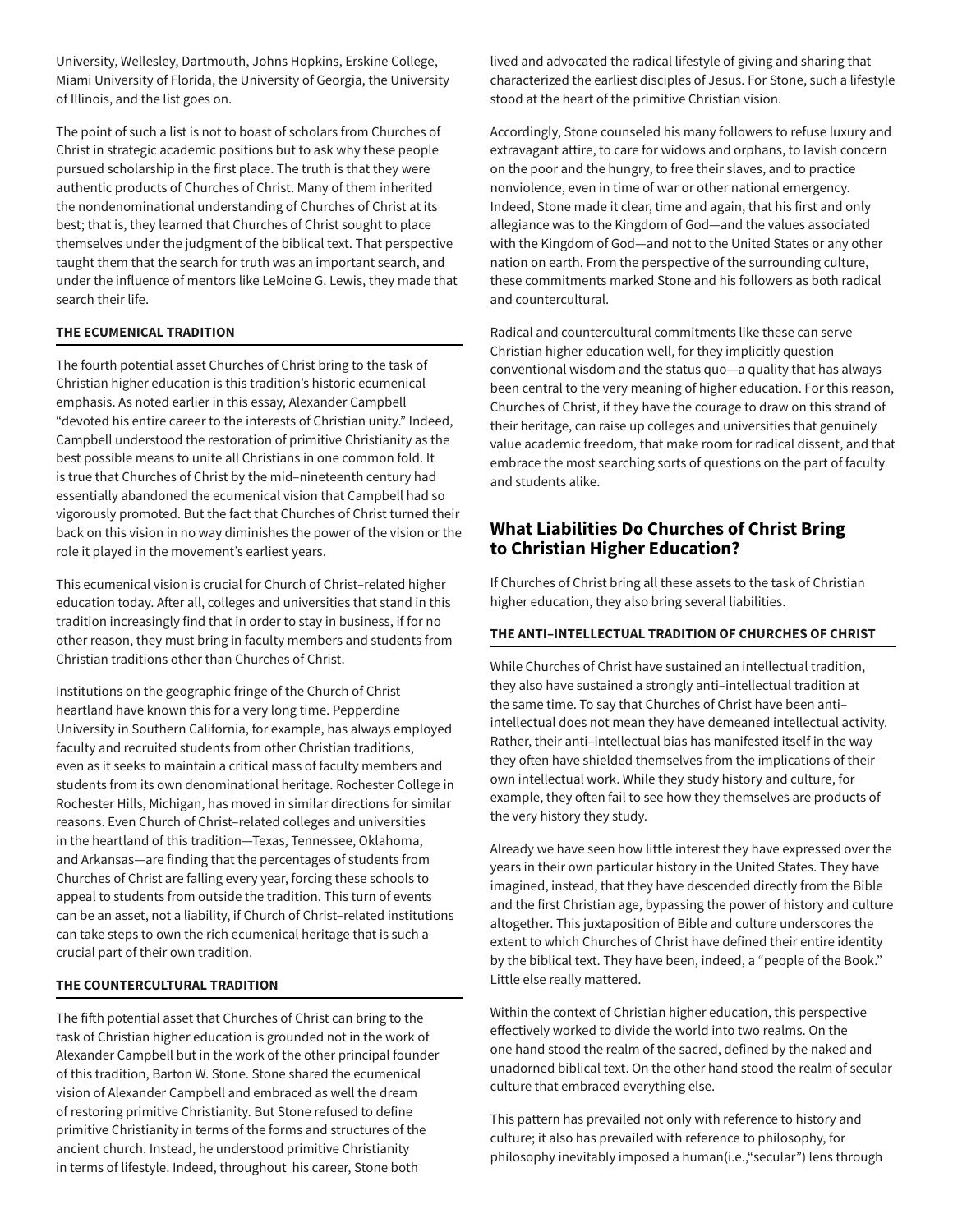which one might read and interpret the sacred biblical text. As Tolbert Fanning, the founder of Franklin College in Nashville, Tennessee, the first institution of higher learning strictly associated with Churches of Christ in the South, complained, "It is impious beyond expression, for a frail worm of earth, to attempt an interpretation of what God has made so plain. . . . " No wonder that Fanning wrote that "all philosophers are, in the true sense, infidels and only infidels."3

It is therefore not surprising that, for most of their history, most institutions of higher learning related to Churches of Christ have avoided the study of philosophy. None has ever developed a philosophy department; only one or two have employed trained philosophers, and those few that have offered courses in philosophy typically have done so under the aegis of their Bible departments.4 Understandably, few among Church of Christ academics have earned their doctorates in philosophy, and most who have, have had to pursue their philosophical studies outside the boundaries of their own religious heritage, once again underscoring the split Churches of Christ have created between the sacred (biblical) realm and the secular.

The same can be said of theology. Though theology involves systematic thought about God and the way God relates to the world He created, Churches of Christ for the most part have studiously avoided theological inquiry. The reason is clear: one does not think about God in a systematic way, but rather takes what the biblical text says about God at face value. Until recent years, therefore, colleges and universities associated with Churches of Christ seldom offered courses specifically billed as "theology"courses.

Though educators among the Churches of Christ no doubt imagined they were enhancing Christian higher education by focusing their energies entirely on the biblical text to the virtual exclusion of philosophical and theological reflection, in reality this decision undermined the very enterprise they sought to enhance. Without systematic theological reflection, for example, how could those educators bring the study of history, literature, physics, political science, and other "secular" disciplines under the umbrella of a Christian worldview? In the first place, the Bible said nothing about those disciplines. In the second place, by rejecting philosophical and theological reflection, educators among Churches of Christ virtually guaranteed their own inability to construct a Christian worldview that might in some way embrace those otherwise secular disciplines.

Apart from an overarching Christian worldview, Christian higher education in Church of Christ–related institutions typically has meant two things: (1) encouragement and preservation of good moral values and (2) an institutional context in which 100 percent of the faculty and a significant majority of the students were members of Churches of Christ. With a world effectively divided into sacred (biblical) and secular spheres, little else could be done.

So long as most of these institutions maintained student bodies composed largely of members of Churches of Christ, the lack of a systematic, overarching, Christian worldview was seldom noticed. Good and moral behavior, coupled with the institutional allegiance of the vast majority of faculty and students to the Churches of Christ, seemed enough to insure a thoroughgoing Christian institution of higher learning. Clearly, many of these institutions also promoted other dimensions like personal piety and a concern for world missions. But the two baseline factors that virtually defined whether

an institution was "Christian" or not were (1) the building of character and morality (2) carried out in the context of an institution dominated by members of the Churches of Christ.

### **"Barren of Imagination"**

The way in which Churches of Christ divided the world into sacred and secular domains is perhaps most striking in the realm of aesthetics.<sup>5</sup> Stephen Findley, a musician, painter, actor, and MDiv graduate from Pepperdine University, did a research project on the Reformation and the arts that helped illustrate this point. Part of Findley's paper focused on Ulrich Zwingli, the noted sixteenth– century reformer, who in many ways stands as the spiritual father of Churches of Christ.<sup>6</sup> Though an accomplished musician, Zwingli was also an uncompromising biblical primitivist who sought to conform the church to the biblical model in every way his circumstances permitted.<sup>7</sup> Zwingli therefore banished from the worship of the church on biblical grounds not only instrumental music but also vocal singing. He argued that the New Testament offers no precedent or justification for instruments in worship and that Paul virtually prohibited vocal singing when he wrote, "Sing and make music in your heart to the Lord" (Eph. 5:19, NIV). Likewise, Zwingli stripped the great cathedral in Zurich of all works of art and ornamentation and created instead a house of God that was aesthetically barren.

Findley observed that in those acts Zwingli virtually banished aesthetics from the sacred domain. If worship was sacred, artistic creativity of all kinds belonged not to the sacred but to the secular realm. Churches of Christ have to a very great extent perpetuated that dichotomy, and many artists and musicians who belong to Churches of Christ have had to pursue their creative endeavors outside the boundaries of their church relationship.

This does not mean that colleges and universities associated with Churches of Christ have refused to teach and nurture the aesthetic life. Indeed, many of these institutions have boasted outstanding programs in the visual arts, drama, and music. But aesthetics, like theology and philosophy, typically have been pushed outside the bounds of the church and therefore outside the sphere of the sacred. This means that fine arts programs in colleges and universities related to Churches of Christ seldom foster artistic creativity in ways that invite serious theological reflection on the creative enterprise itself, or in ways that allow self–conscious integration of artistic creativity with theological imagination.

This continues to be an intensely practical problem for artists of all kinds—painters, sculptors, thespians, and even musicians—who work in institutions related to Churches of Christ. This is less true of choral music than it is of other artistic disciplines, mainly because Churches of Christ historically have utilized a cappella music as a fundamental part of the worship experience. But in the context of many other artistic disciplines—and in the context of at least some of the institutions related to Churches of Christ—artists often find little support for their concern to integrate their passion for aesthetics with their Christian faith. They nurture both, but they often do so on separate tracks.

Not only has the "traditionless tradition" of Churches of Christ separated aesthetics from religious faith; it has failed to provide an intellectual climate hospitable to aesthetic work. While Churches of Christ have produced a host of scholars who excel in fields requiring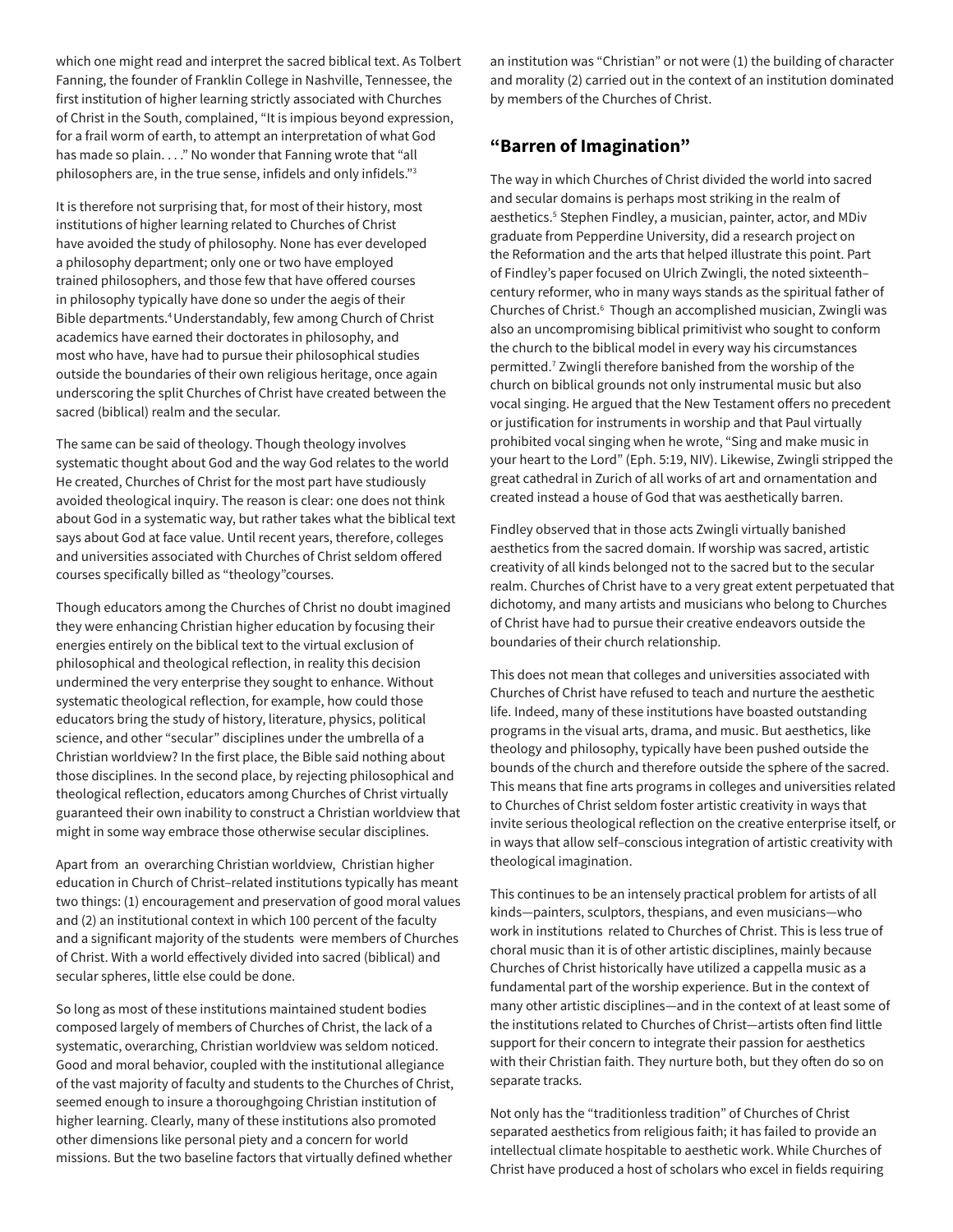technical and logical expertise, therefore, they have produced relatively few scholars or professionals who excel in fields requiring creativity and imagination—literature, art, and music, for example. Indeed, with their concern for a scientifically precise reading of the biblical text and with their disdain for theological and philosophical reflection, Churches of Christ have never had much interest in nurturing the imagination. David Lipscomb, perhaps the most important leader of Churches of Christ in the second half of the nineteenth century, explained why.

[Taking the Bible alone] . . . to many seems narrow. [But] it keeps man on safe ground. It ties him to God and his word in all matters of moral and religious duty and all questions of right and wrong. It clips the wings of imagination and speculation and makes the Bible the only and safest teacher of duty to man.<sup>8</sup>

Accordingly, when H. R. Moore eulogized Tolbert Fanning, Lipscomb's mentor, he intended only the highest praise when he flatly declared, "He waved no plumes, wreathed no garlands, but struck from the shoulder and at the vitals. He was destitute of poetry and barren of imagination."9 Accordingly, while some religious traditions have produced an abundance of artists and writers of the highest order, Churches of Christ are simply not among them.

The lack of imagination and theological reflection that has characterized Churches of Christ for most of their history—coupled with the lack of any sense of tradition—have had important consequences for Christian higher education in this fellowship. Most of all, imagination and theological reflection, in the context of a particular tradition, are the crucial ingredients for the creation of a theoretical model that might sustain and give long–term direction to Christian higher education. Because Churches of Christ, for the most part, have lacked these ingredients, higher education in this tradition has evolved with no well–defined theoretical model. Instead, Christian higher education among Churches of Christ has rested, as we have seen, on two supports, one institutional and one moral. The institutional support is the intent that all faculty and a large majority of the students be members of Churches of Christ. Simply put, the moral support demands moral behavior.

### **Conclusions**

It is clear that Christian higher education is rendered lame without a sympathetic and numerically strong base of support at every level of the institution—the board, the administration, the faculty, the staff, and the students. At the same time, authentic Christian higher education cannot finally rest on these kinds of supports alone. There must also be well–conceived theoretical supports, rooted deeply in the core message of the biblical text, lived out in a community of faith, and sustained by imaginative theological reflection. Without those theoretical supports—shared, discussed, and debated within the university community from the board level down—it is idle to imagine that sheer numbers of Christians can possibly sustain an institution in the experiment of Christian higher education.

In the case of Churches of Christ, the good news is the wave of renewal that is currently sweeping that tradition. The traditional understanding of the Bible as a blueprint for reproducing ancient forms and structures is slowly giving way to an understanding of the Bible as a theological treatise. And sectarianism, exclusivism, and

legalism are slowly giving way to great biblical themes like creation, redemption, and self–giving love—themes that can provide a foundation for Christian higher education at its best.

Most of all, Churches of Christ have two especially rich resources for sustaining their work in the field of Christian higher education. One is their historic allegiance to the biblical text. The other is their commitment to the vision of nondenominational Christianity, if they can define that vision in terms of ideal and process rather than in terms of accomplished fact.

Whether colleges and universities related to the Churches of Christ will weave all these dimensions into strong theoretical supports for the task of Christian higher education is the story that remains to be told.

<sup>1</sup> Moses Lard, "The Reformation for Which We Are Pleading: What Is It?" *Lard's Quarterly* 1 (September 1863): 18.

2 "The Disciples of Christ," *Baltimore American* (1865), cited in Jerry Rushford, Forrest F. Reed Lectures of the Disciples of Christ Historical Society, 1984.

3 Tolbert Fanning, "First Principles, Number VI," *Gospel Advocate* 1 (December 1855): 164; and "Sermon Delivered by T. Fanning at Ebenezer Church, October, 1857," in James E. Scobey, ed.,*Franklin College and Its Influences* (Nashville: Gospel Advocate Company, 1954), p. 300.

4 Pepperdine University is an exception to this pattern, having employed trained philosophers in its Humanities and Teacher Education Division for many years.

5 On Churches of Christ and aesthetics, see Dale A. Jorgenson, *Theological and Aesthetic Roots in the Stone–Campbell Movement* (Kirksville, MO: Thomas University Press, 1989).

<sup>6</sup> Stephen Findley, "Zwingli, Luther, and the Arts of the Liturgy: Two Theological Views" (unpublished paper, Pepperdine University, 1994).

7 Cf. Charles Garside, *Zwingli and the Arts* (New Haven: Yale University Press, 1966).

8 David Lipscomb, "Tolbert Fanning's Teaching and Influence," in Scobey, ed., *Franklin College and Its Influences*, p. 14.

9 H. R. Moore, "Tolbert Fanning," in Scobey, ed., *Franklin College and Its Influences*, p. 143.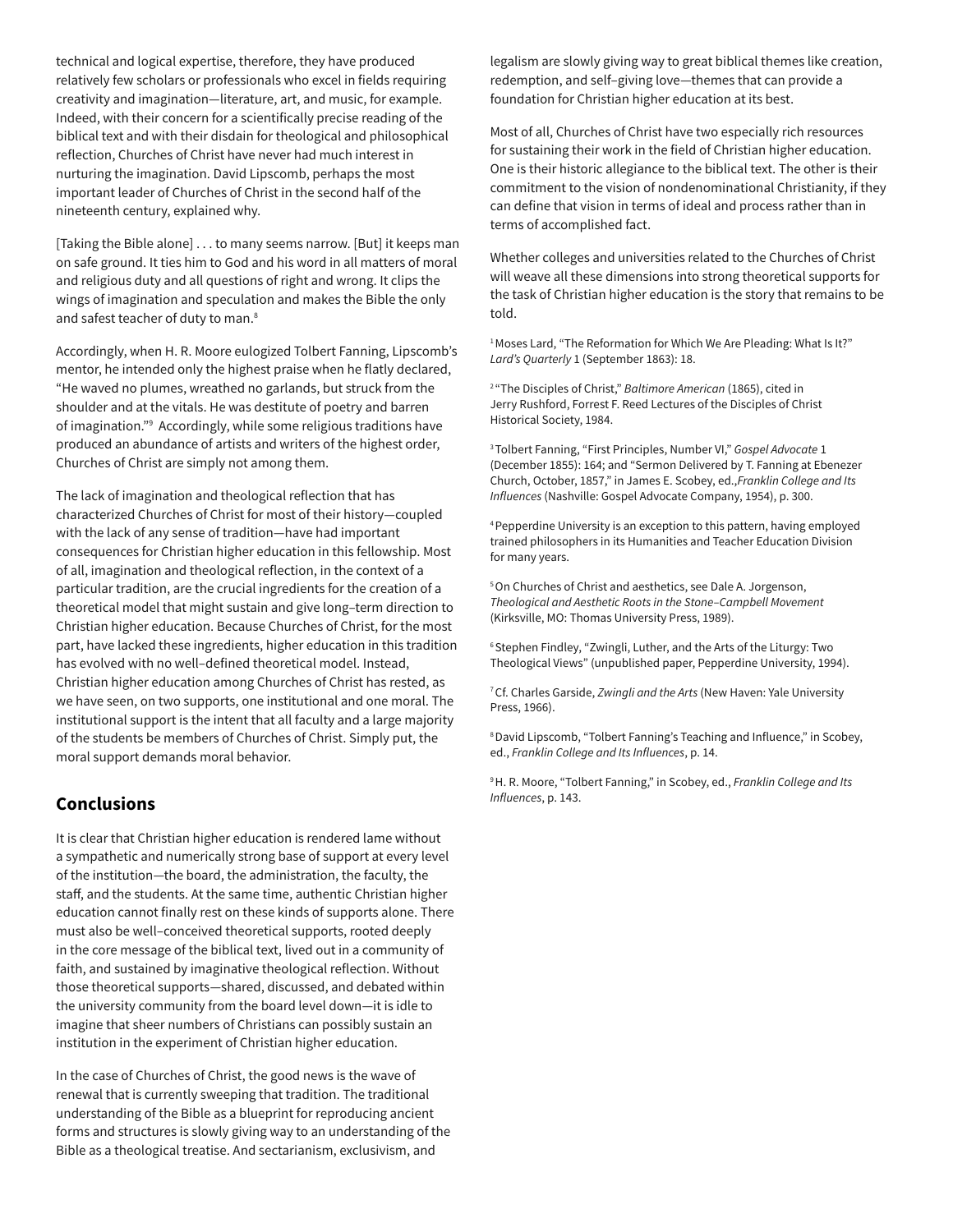# Faith and Learning at Pepperdine University

### **Richard T. Hughes**

Founded in 1937 in Los Angeles, California, George Pepperdine College was essentially an undergraduate institution, offering limited graduate work in a few fields, until the late 1960s and early 1970s. At that time, Pepperdine expanded into four distinct schools: the School of Business and Management, the Graduate School of Education and Psychology, the Law School, and the undergraduate college, which in 1972 opened a shining new campus in Malibu, some twenty miles northwest of Los Angeles, and which acquired in 1975 the name, Seaver College. This essay will explore the dynamics at work at George Pepperdine College until the early 1970s. From that point on, it will follow the trajectory of Seaver College only.

From its founding, Pepperdine University has been one of the most interesting of all the American experiments in Christian higher education. In part, this is because Pepperdine has developed a multifaceted identity, even with respect to the institution's spiritual commitments, and in turn has created a complex and diverse constituency.

Spiritually, Pepperdine finds its deepest roots in the school's historic relationship to the Churches of Christ, though that relationship has often been an ambiguous one. On the one hand, Pepperdine carefully nurtures its ties to that religious tradition. Over the years, many leaders of this institution have argued that apart from that relationship, Pepperdine would cease to be a Christian institution altogether.

On the other hand, Pepperdine has never defined itself as a typical or traditional Church of Christ–related school. In fact, Pepperdine's relationship to Churches of Christ has occasioned considerable dispute and controversy within the institution itself.

There are several reasons for this awkward partnership. One is the fact that over the years, Churches of Christ have seldom supported Pepperdine to any significant extent, either with dollars or with students. Many in Churches of Christ, whose heartland spans a belt running from middle Tennessee to west Texas, have viewed this southern California school with considerable suspicion, often thinking Pepperdine too "liberal."

Yet, the suspicion ran both ways. Over the years many faculty and administrators have worried that Churches of Christ alone provide an insufficient base to sustain a quality academic institution. Several factors have led them to that conclusion.

First, members of Churches of Christ historically have often defined themselves in highly exclusive terms, contending that they are the only true Christians and comprise the only true church. That position stands in contrast to values intrinsic to the academy, which prizes diversity and fosters exploration of a plurality of perspectives. Pepperdine's location in the Los Angeles area, one of the most culturally and religiously diverse regions in the world, has only magnified this dilemma.

From the time of its founding, in fact, Pepperdine has valued religious diversity. While it has especially nurtured its relation to the Churches of Christ, it has never sought to appeal only to students of that tradition. From 1976 to 1995, for example, the numbers of students attending Seaver College who were members of Churches of Christ never exceeded 15 percent of the total student body.<sup>1</sup> At the same time, Pepperdine has always attracted students from a variety of Christian traditions and, especially in more recent years, from non– Christian traditions as well.

The same has been true with respect to faculty. While Pepperdine has sought to maintain a "critical mass" of faculty who are members of Churches of Christ, the institution has regularly employed faculty who belong to other Christian denominations and sometimes faculty who adhere to other world religions.

Over the years, therefore, the question has nagged: how could the school nurture its relation to the Churches of Christ with their history of exclusivism and separatism and at the same time cultivate genuine "spiritual diversity"? This was a very practical problem that produced serious tensions in every decade of the institution's history, as we shall see.

Second, Churches of Christ have seldom nurtured systematic theological reflection or an overarching worldview. Instead, they generally have defined themselves in terms of their zeal to restore the primitive church, focusing especially on external ecclesiastical practices rather than on biblical theology. Further, as an American frontier tradition devoted to the democratic ethos, Churches of Christ have always resisted both creeds and confessions of faith. Instead, they have prized the right of the individual believer to interpret scripture for himself or herself, within certain generally accepted boundaries. As a result, Churches of Christ have never generated a coherent theological perspective that might sustain the enterprise of Christian higher education.

Because the heritage of Churches of Christ provides Pepperdine with its principle model for Christian higher education, Pepperdine differs from Protestant confessional institutions like Wheaton College or Calvin College in at least two ways. First, Pepperdine has never required its faculty or students to assent even to the most minimal statement of faith. Indeed, most members of the faculty continue to view the imposition of any creedal standard as an unwarranted infringement both on individual freedom in Christ and on academic freedom. In a survey administered to Seaver College faculty in the spring of 1995, only 17 percent of the responding faculty indicated that they would support any kind of faith statement at Seaver College.<sup>2</sup> And second, if schools like Calvin and Wheaton seek to "integrate faith and learning" around a distinctly "Christian worldview," informed by a deliberate and well–formulated faith perspective, Pepperdine has never defined a theological perspective that might inform such a "Christian worldview."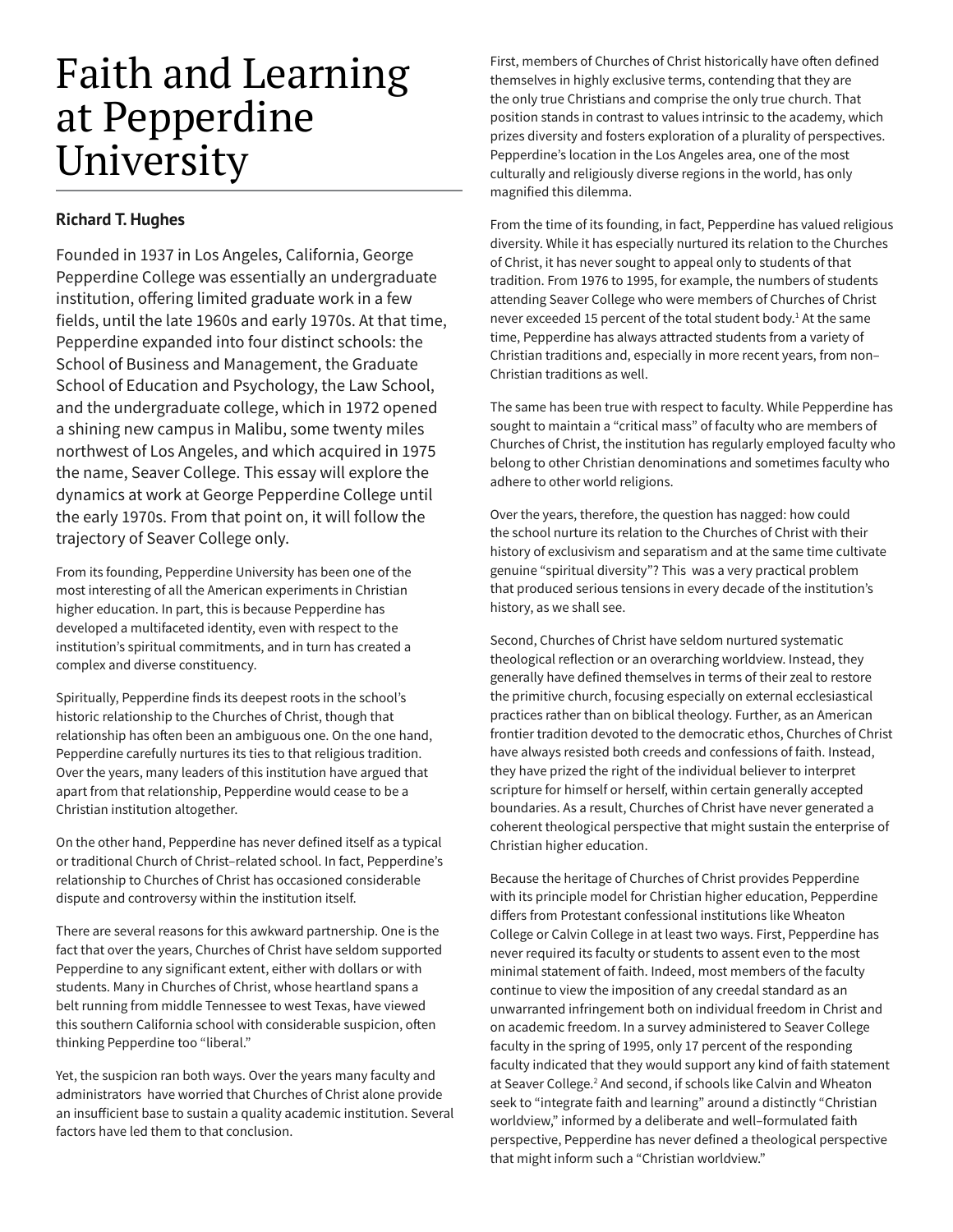What, then, does Pepperdine's relation with Churches of Christ finally mean? What of intellectual or spiritual substance do Churches of Christ contribute to the institution? How does that religious tradition nurture critical thinking? Or ethics? Or spiritual formation? Or scholarship? Or diversity? Or academic excellence? Pepperdine's leaders and faculty have seldom explored the possibilities inherent in that relationship beyond the persistent affirmation that apart from its church connection, Pepperdine would lose its Christian identity altogether.

In the absence of a well–articulated theological base, Pepperdine has often defined itself in terms of the ethical and spiritual ideals of the Christian faith. On the one hand, that orientation would sustain morality, character, and Christian behavior. For that reason, Pepperdine has often described itself as a "value-centered" institution. On the other, Pepperdine's spiritual orientation would allow for genuine diversity. As the University's 1995 statement describing its religious orientation explained:

Pepperdine University is religiously affiliated with Churches of Christ. It is the purpose of Pepperdine University to pursue the very highest academic standards within a context that celebrates and extends the spiritual and ethical ideals of the Christian faith. Students, faculty, administrators, and members of the Board of Regents represent many religious backgrounds, and people of all races and faiths are welcome to benefit from the University's value-centered campus.<sup>3</sup>

When all was said and done, the values Pepperdine affirmed were multifaceted. The school often affirmed specifically Christian values, but it also affirmed broader spiritual values that resisted the empirical spirit of the modern age. As William S. Banowsky, Pepperdine's president from 1971 to 1978, pointed out, "The liberal arts experience, grounded in spiritual values, offers the student a life with meaning and a faith transcending empirical limitations."4

Pepperdine also affirmed values that could hardly be distinguished from conservative American values. In part, the school inherited this emphasis from its founder, George Pepperdine, whose life story reads like a Horatio Alger novel. A Kansas farm boy of limited means, Mr. Pepperdine spent five dollars on 500 postage stamps in 1908, in order to launch a small mail–order business, specializing in automobile parts. From that modest beginning, Mr. Pepperdine developed the Western Auto Supply Company, a multimillion dollar chain that did business from coast to coast.

In later years, he extolled what he called "the miracle of the American way of life." He especially praised the "God–inspired disciplines of the free individual" and the free enterprise system which, he argued, "could be harmonized with basic Christian principles."5 Finally, he argued that those who profit from the American system were obligated to use their wealth for the benefit of others.

Accordingly, Mr. Pepperdine adopted as the motto for his school five words in Matthew 10:8: "Freely ye received; freely give."

For the most part, Churches of Christ shared these perspectives. As a Christian tradition born on the American frontier, Churches of Christ have always prized individualism and democracy, along with the virtues of hard work, thrift, and strong moral character. It was therefore almost natural for Pepperdine College to extol traditional American values, even as it claimed a relationship with Churches of Christ.

From its beginning, therefore, this college was different from virtually any other Christian institution. It was church related, but not church controlled. It simultaneously affirmed Christian, spiritual, and traditional American values, but resisted any creed, confession of faith, or even a theological definition of its mission. And it sought to combine Christian commitment with openness to genuine diversity.

Finally, Pepperdine has sought to build a strong academic tradition—a dimension that will be considered later in this chapter.

As the years unfolded, therefore, the saga of this university revolved around five distinct dimensions and the way those dimensions intersected with one another: Pepperdine's relation to the Churches of Christ, its affirmation of a Christian and spiritual identity that transcended the bounds of its Church of Christ constituency, its affirmation of traditional American values, its quest for diversity, and its quest for academic excellence. How these five themes intersected with one another over the years is the story we now seek to tell.

### **The Founding Years**

Deeply committed to the Churches of Christ, George Pepperdine embraced the basic doctrinal outlook of that tradition as enthusiastically as anyone of his era.<sup>6</sup> However, he did not grow up in the mainstream of that heritage. Instead, he identified for many years with the Sommerite wing of the Churches of Christ, a group of churches noted for their opposition to church–related colleges. Radically democratic in sentiment, the Sommerites claimed that church–related colleges eventually tend to grow rich and powerful and finally threaten the autonomy of the local church or congregation.7

This dimension of Mr. Pepperdine's background is perhaps most responsible for the way he envisioned the religious dimensions of the college he established. In his "Founding Statement," he stipulated that the college "shall be a private enterprise, not connected with any church, and shall not solicit contributions from the churches."

In truth, because George Pepperdine endowed his college so generously in its earliest years, the college was not dependent on any church relationship for financial support. The level of that funding granted Pepperdine a measure of fiscal and spiritual independence that has not characterized any other college or university related to Churches of Christ.

Further, when Mr. Pepperdine defined the religious mission of his college, he avoided any mention of the Church of Christ. He also avoided theological or confessional categories, but spoke instead in very practical terms. This school, he said, would place "special emphasis on Christian living and fundamental Christian faith." He hoped his college would help students build "a foundation of Christian character and faith." He wanted his college to provide a "wholesome Christian atmosphere." And he wanted the faculty and trustees to be "devout Christian men and women, who will give careful attention to safeguarding and deepening the faith of the students, increasing their loyalty to Jesus and their zeal for saving souls."8

The college instituted from the beginning a tradition of daily chapel in which the entire community shared in worship together. In addition, beginning in 1943, the college reached out to the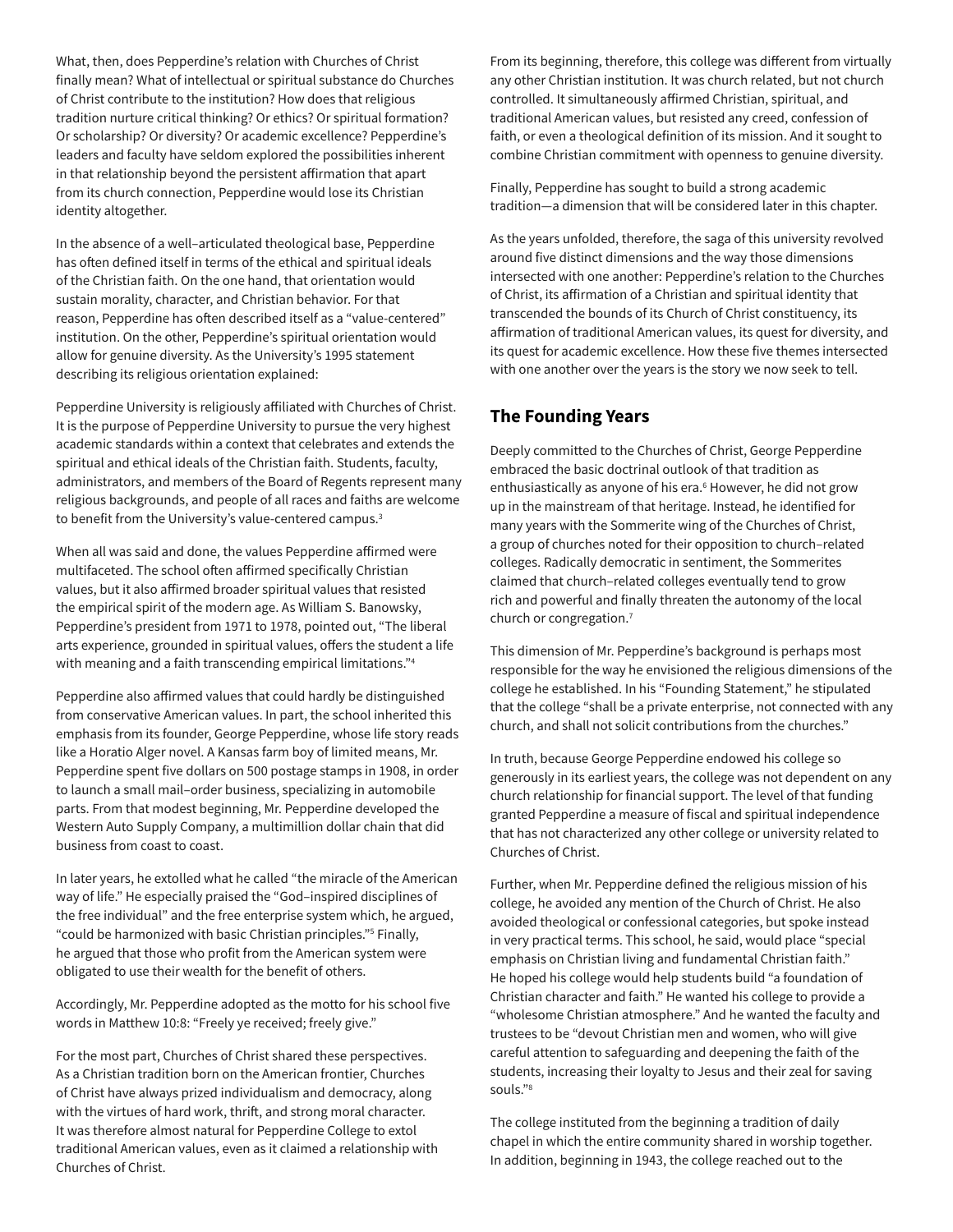Churches of Christ through an annual Bible lectureship that brought to Pepperdine's campus leaders and members of Churches of Christ from far and near. Still, the college jealously guarded its independence from any church controls.<sup>9</sup>

Because Mr. Pepperdine defined his school in terms of character and piety, not in terms of theology or orthodox belief—and certainly not in terms of church control— he created a sizable pocket of ambiguity surrounding the church relationship. In a sense, George Pepperdine College was no different from any other college or university related to Churches of Christ in this regard. But most of the other institutions—Abilene Christian College in Texas, Harding College in Arkansas, and David Lipscomb College in Tennessee, for example existed in parts of the nation where Churches of Christ were strong. In those cases, the active presence of a strong church constituency helped to assure a strong church relationship. Historically, however, Churches of Christ on the West Coast have been few, small, and weak.

From the time of Pepperdine's founding, ambiguity over the church relationship has invited tension. Some have sought to enhance that relationship and to turn the institution into a more traditional Church of Christ college. Others have sought to weaken the tie with Churches of Christ, arguing that Pepperdine could fulfill its religious and academic missions apart from a strong relation with that religious tradition. Moreover, the fortunes of the university in this regard have often correlated with the leadership of key administrators.

A case in point was Batsell Baxter, the first president of George Pepperdine College. Mr. Pepperdine's rather broadly worded "Founder's Statement" appeared in the college bulletin in June of 1937. The very next month, a curious letter from Mr. Pepperdine to President Baxter appeared in the minutes of the board of trustees, a letter that sought to qualify the "Founder's Statement" in terms far more specific with respect to the doctrinal positions of Churches of Christ. Because Baxter stood squarely in the heart of the mainline Churches of Christ, having served previously as president of two other Church of Christ–related colleges—David Lipscomb College in Nashville and Abilene Christian College in Texas—it is perhaps safe to assume that Baxter encouraged Mr. Pepperdine to write this letter or that Baxter wrote it over Mr. Pepperdine's name.

In any event, the letter stipulated that members of the faculty and the board should adhere to themes like the deity of Christ, the virgin birth, Jesus' miracles, the atonement, and the inspiration and authority of the Bible. While these themes comprised standard fundamentalist fare for that period, the letter went on to specify other doctrines specific to Churches of Christ. All faculty and board members, for example, should uphold the "plan of salvation" which Churches of Christ commonly taught: belief, repentance, confession, and baptism. Further, all faculty and board members should be "members in good standing" of the Church of Christ. To tighten things down even more, the letter noted that "the New Testament plan of church organization and worship which includes the regular observance of the Lord's Supper and which excludes instrumental music in the worship, shall be the definition of the Church of Christ."10

On the other hand, some felt that Pepperdine College could best achieve academic distinction apart from a strong tie to the Churches of Christ. No one better exemplified this tendency in the early years

than Earl V. Pullias, the academic dean for 17 years beginning in 1940. Ironically, Batsell Baxter was responsible for Pullias' association with the institution.

Baxter served as Pepperdine's president for only two years. While he provided strategic academic leadership, securing accreditation for the institution during its first year of operation, E. V. Pullias was the first to bring to the school an unyielding commitment to academic excellence. Further, Pullias was the principal driving force for the institution for most of the years that he served as dean.

Pullias insisted on a first–class faculty, and because Mr. Pepperdine funded the institution so well, Pullias was able to pay handsome salaries—\$3,000 per year for at least some professors $11$ —and thereby sought to attract some of the best and the brightest. At the same time, Pullias favored a broader religious vision for Pepperdine than he felt an exclusive relation with Churches of Christ could provide. Accordingly, he hired faculty who represented an array of religious traditions. He hired some members of Churches of Christ, but he also hired many who were not. And he hired as well a number of faculty whose roots were in Churches of Christ but who believed—along with Pullias—that the Church of Christ heritage provided a base too narrow to sustain a first-rate institution of higher learning.<sup>12</sup>

Steven Lemley, Pepperdine provost from 1993 to 2000, concluded that Pullias helped create "much of the ambiguity with regard to church relationship and Christian dimension that has occupied us for nearly sixty years."13 It might be more accurate to say that George Pepperdine created the ambiguity which Batsell Baxter exploited on behalf of an exclusive relationship with the Churches of Christ, and which Earl Pullias exploited on behalf of diversity and strong academics.

In this way, Batsell Baxter and Earl V. Pullias served as metaphors for the entire future history of the institution. Their commitments relative to the Churches of Christ defined the tension between faith and learning that has characterized Pepperdine University, for the most part, ever since.

Though Pullias was able to assemble an outstanding faculty, his efforts finally proved abortive, mainly because Mr. Pepperdine lost much of his fortune through some unfortunate investments. The college fell on hard times, faculty salaries were cut, and the glory days were over—at least for now.

### **The Norvel Young Era**

By the mid–1950s, the board of trustees, composed entirely of members of Churches of Christ, had become alarmed over what they perceived as Pepperdine's continual drift away from a strong church connection. When Hugh Tiner, who had served as president since 1939, resigned in 1957, the board seized the opportunity to hire a man who they believed would bind Pepperdine College closer to the Churches of Christ. That man was M. Norvel Young, a PhD in history from George Peabody College and the preacher for the Broadway Church of Christ in Lubbock, Texas. At the same time, the board requested and received Earl V. Pullias' resignation from his post as dean. The following year, Pullias accepted a position as professor of education at the University of Southern California.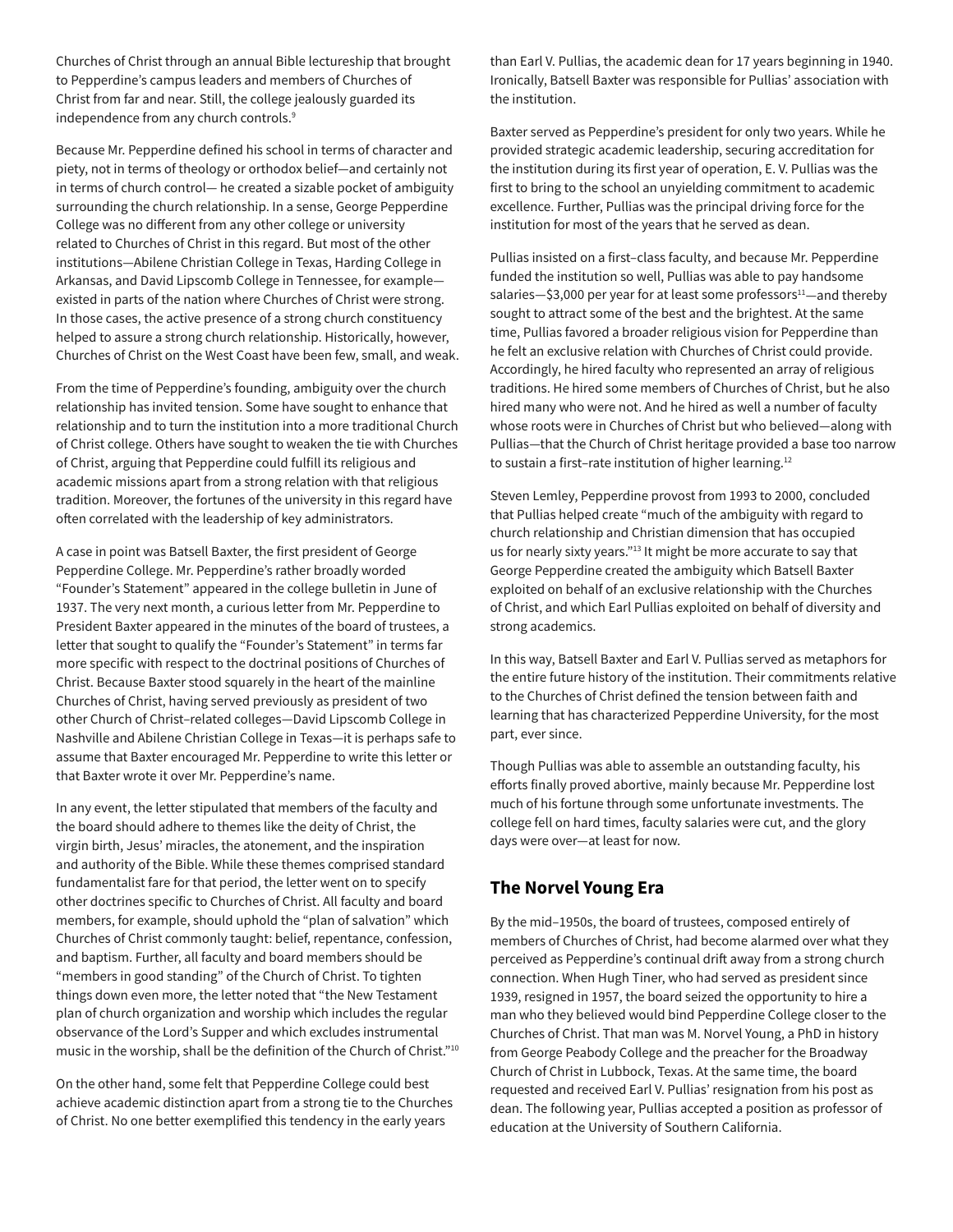When Young arrived as Pepperdine's new president in 1957, he faced a mass resignation on the part of the faculty. Some felt that Pullias' departure and Young's arrival signaled a betrayal of academic values for the sake of a church relationship that had little to do with serious intellectual life. Many others left because the institution's fiscal future seemed so shaky. In all, 27 faculty and staff persons left during Young's first year in office, including the business manager, the director of publicity, the director of admissions, the head librarian, the dean of students, and heads of the social science, speech, and education departments.<sup>14</sup>

As Pepperdine's new president, Young faced three daunting challenges. He had to rebuild the faculty. He had to bind Pepperdine more closely to its heritage in the Churches of Christ. And he had to place the school on a firm financial footing. He integrated the first two challenges and addressed them simultaneously. That is, he sought to achieve for Pepperdine a closer relationship with Churches of Christ in part by hiring administrators and faculty who were faithful to that tradition. He also reached out to Churches of Christ by enhancing Pepperdine's Bible lectureship, an annual program designed specifically for members of that communion.<sup>15</sup>

Ideally, Young would integrate his fundraising efforts into his attempt to build bridges to Churches of Christ. By 1957, however, Young found very little support in the churches for Pepperdine College. Pepperdine was far away from the heartland of Churches of Christ and, perhaps even more important, had earned during the Pullias years a reputation for "liberalism." Few in Churches of Christ in those days had great wealth, and the few who did chose to invest their contributions in "safer" institutions like Abilene Christian College, Harding College, and David Lipscomb College.

Young therefore did what he felt he had to do. He continued to build bridges to the Churches of Christ, but in his search for funding, he turned to conservative leaders in the civic and business communities of Southern California. In this effort, he followed the lead of President Hugh Tiner who had already built strong relations with those communities. The civic and business constituency, however, cared little about Pepperdine's relation with Churches of Christ. They cared instead about traditional American values: patriotism, Americanism, hard work, basic morality, and faith in God. Because those themes were deeply rooted both in Pepperdine's founding and even in the ethos of Churches of Christ, Young was able to exploit that dimension of the college to great effect.

Young's efforts to cultivate a civic and business constituency subtly but inevitably redefined the mission of the institution in terms that had little to do with the historic Christian faith. For example, in a speech delivered to the Newcomen Society in 1982, Young described Pepperdine as "a liberal arts college of academic excellence, founded upon the principles of private enterprise and loyalty to God and country." Fourteen years into his presidency, Young explained that Pepperdine's "relationship with the business community has been a great factor in our success. While many businessmen are not concerned with our theology, they do like the fact that we turn out students with a sense of moral responsibility and faith in God."16

While Young nurtured a constituency in the business and civic community of Southern California, he did not seek to cultivate a broader Christian constituency that transcended the bounds of Churches of Christ. Because of the entrenched exclusivism in Churches of Christ at that time, had Young turned to a broader Christian community, he would have risked cutting the tie with Churches of Christ altogether.

This point is crucial, for it suggests that Pepperdine had two options at that time. It could define its religious mission in terms of the Churches of Christ, an option that virtually eliminated ties to a broader Christian world; or it could define its mission in the broader, more inclusive terms of morality, patriotism, and traditional values, an option that appealed far beyond the confines of an explicitly Christian constituency and even to a variety of secular constituencies.

As time went on, Pepperdine gradually cultivated two well–defined external constituencies. On the one hand stood a church constituency whose chief concern was that Pepperdine remain faithful to the heritage of that tradition, but this constituency did not pay the bills. On the other hand stood a donor base chiefly interested in traditional American values.

Because of this dual constituency, Pepperdine gradually began to wear two different public faces. To its church constituency, the college portrayed itself as a Christian institution, loyal to the ideals of the Churches of Christ. To the business and civic community, it projected traditional American values and seldom invoked either its particular church relationship or its explicitly Christian dimensions.<sup>17</sup>

At one level, these two persona were not incompatible, especially since the college had embraced both these visions from its founding. So long as the college directed these two images to a single, church constituency, they remained in sync. Yet, once the two images began to serve two different constituencies, neither of which knew about the other and neither of which was in touch with the other, the two images began to drift slowly apart.

### **Impact of the 1960s**

From its founding in 1937, George Pepperdine College sat on a 34-acre tract of land, 78 blocks due south of Downtown Los Angeles. By the 1960s, middle–class African Americans occupied most of the homes surrounding the campus for many miles to the north, south, and west. Less than one mile to the east, however, lay an economically depressed African American neighborhood known as Watts. That area exploded into the news when rioting erupted there in August of 1965. From temporary headquarters on the Pepperdine campus, the National Guard now patrolled the streets of south central Los Angeles.

The riots raised questions about Pepperdine's prospects for continuing to attract students from conservative, Church of Christ homes in places like Texas and Tennessee. Further, donors were reluctant to fund buildings that might be constructed on that campus.18 Those concerns, coupled with the fact that Pepperdine was landlocked and perpetually confined to a 34-acre campus, prompted the administration and board of trustees to launch a search for a new location for the institution.

In the fall of 1968, the college announced a gift of land, a magnificent, 138–acre property in Malibu, situated in the Santa Monica Mountains and overlooking the Pacific Ocean. That site eventually would expand to 830 acres. There, Pepperdine built an entirely new campus that opened in the fall of 1972 and that accommodated most of the undergraduate instruction.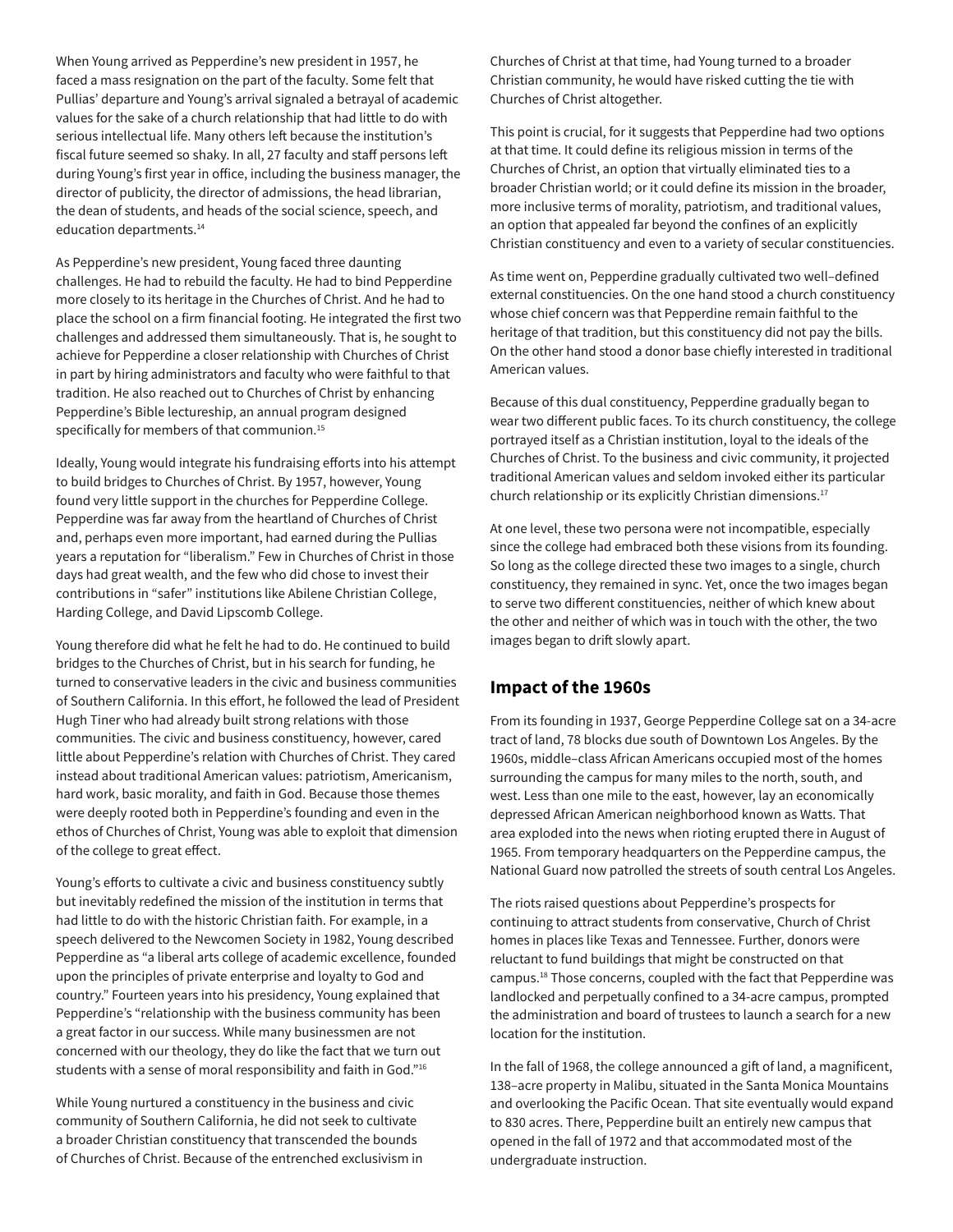It is impossible to overestimate the impact of the Malibu location both on the academic development and on the religious mission of the institution. The Malibu site contributed more perhaps than any other single factor to the academic enhancement of the institution, as we shall see. But Malibu, California—a spectacularly beautiful playground for the rich and the famous—also stood light–years removed from the mainstream values of the traditional, heartland heritage of Churches of Christ.

As Pepperdine laid the groundwork for its new Malibu campus, it also developed three new professional schools to complement its traditional undergraduate programs. In 1969, Pepperdine acquired an Orange County–based law school and created that same year a graduate school of education and a graduate school of business. For the next several years, Pepperdine maintained on the Los Angeles campus a small undergraduate program, a small graduate program in the liberal arts, a school of continuing education, a school of education, and a school of business. In 1971, George Pepperdine College declared itself Pepperdine University, and on April 20, 1975, thanks to historic gifts from Mrs. Frank R. Seaver, Pepperdine named its undergraduate school at Malibu, Seaver College.

With its new professional schools, Pepperdine to a great extent institutionalized the dichotomy between the two constituencies it now had cultivated for several years. The schools of business and education provided substantial revenue that helped underwrite the new Malibu campus,<sup>19</sup> but functioned almost independently of any effort to relate to Churches of Christ. At the same time, the University hoped that the new undergraduate college at Malibu would help the school renew its ties with its Church of Christ constituency. Pepperdine therefore launched a vigorous effort to recruit both faculty and students from this tradition for the Malibu operation, awarding unprecedented amounts of scholarship money to qualified students from that heritage. When the Malibu campus opened in the fall of 1972, 28 percent of the student body and well over three– fourths of the faculty belonged to the Churches of Christ.20

Yet, it would be easy to exaggerate both the influence and the importance of Pepperdine's relation to the Churches of Christ on the Malibu campus. The school's simultaneous emphasis on its church relation, on the one hand, and on traditional values, on the other, continued to allow for considerable ambiguity in the mission of the institution.

### **The William S. Banowsky Era and the Birth of the Malibu Campus**

Since 1963, members of the Pepperdine faculty on the Los Angeles campus, most of whom belonged to Churches of Christ, had taught 14 credit hours per trimester, three trimesters a year, for a total of 42 units annually. Salaries were so low that most faculty members had to supplement their incomes by various forms of moonlighting. There was little opportunity for these individuals to develop into outstanding scholars, in spite of the fact that several had received first-class doctoral training.<sup>21</sup> Still, these faculty members accepted these limitations since they had come to Pepperdine, as they often said, to "sacrifice for Christian higher education"—a phrase that often meant higher education in the service of the Church of Christ.

Initially, the administration viewed the birth of the Malibu campus as an opportunity to move into a whole new league academically. The Malibu program would be small, experimental, rigorous, and interdisciplinary. The administration therefore sought to build that program around a small core of scholars imported from the Los Angeles campus but also around new faculty members who were young and only recently out of graduate school, and who could invigorate that program with fresh ideas, creative energy, sound scholarship, and academic leadership. The balance of faculty members on the Los Angeles campus would remain where they were.

With so much money required for development of the new campus, however, the administration soon decided to expand the Malibu program into a larger enterprise than had initially been envisioned, a decision that seriously diluted the original vision for a small, experimental, and academically upgraded college. Faculty members originally scheduled to remain on the Los Angeles campus now made the trek to Malibu, virtually assuring more continuity with the Los Angeles program than had originally been intended.<sup>22</sup>

The initial decision to build the Malibu program around new and younger faculty created a whole new set of problems for the religious identity of the institution. Many of these faculty, after all, were children of the 1960s. They were deeply committed to the Christian faith, but their understanding of Christianity was often quite different from that of the previous generation. They had learned the values of social justice and of ecumenical cooperation to make a difference in the world. Accordingly, many of these faculty had little interest in "sacrificing for Christian higher education" if that meant Church–of– Christ higher education, defined in narrow, sectarian terms.

In addition, several of these faculty members were still in Churches of Christ, but barely. During the 1960s, some had taught at other Church of Christ–related institutions where they had not fit well. Some had been terminated from those positions. Others resigned because of dissatisfaction or discomfort. Still others had been fired from positions with local congregations of Churches of Christ at some point in their careers. Needless to say, for many of these people, Pepperdine was a last stop in the Churches of Christ.<sup>23</sup>

But they were in the Church of Christ and still cared deeply about that tradition, and they were all PhDs with promising academic careers. That combination recommended them strongly for employment in Pepperdine's new undergraduate program at Malibu.

These younger faculty related in complex and interesting ways to the double image that Pepperdine had developed since Norvel Young had become president in 1957. On the one hand, since they cared about Churches of Christ, they supported efforts to relate to that tradition. At the same time, most also supported a broader, value–centered education, rooted in an ecumenical approach to the Christian faith. Most hoped that Pepperdine might integrate these two dimensions so that, on this campus at least, the Church of Christ heritage might stand for a Christian–based education, centering on values and ethics. As children of the 1960s, however, few of these younger faculty members shared the institution's commitment to conservative political and economic values.

The presence of two distinct groups on the faculty created a struggle for the soul of the institution that engulfed the Malibu campus in the 1970s. Many of the older faculty thought their younger colleagues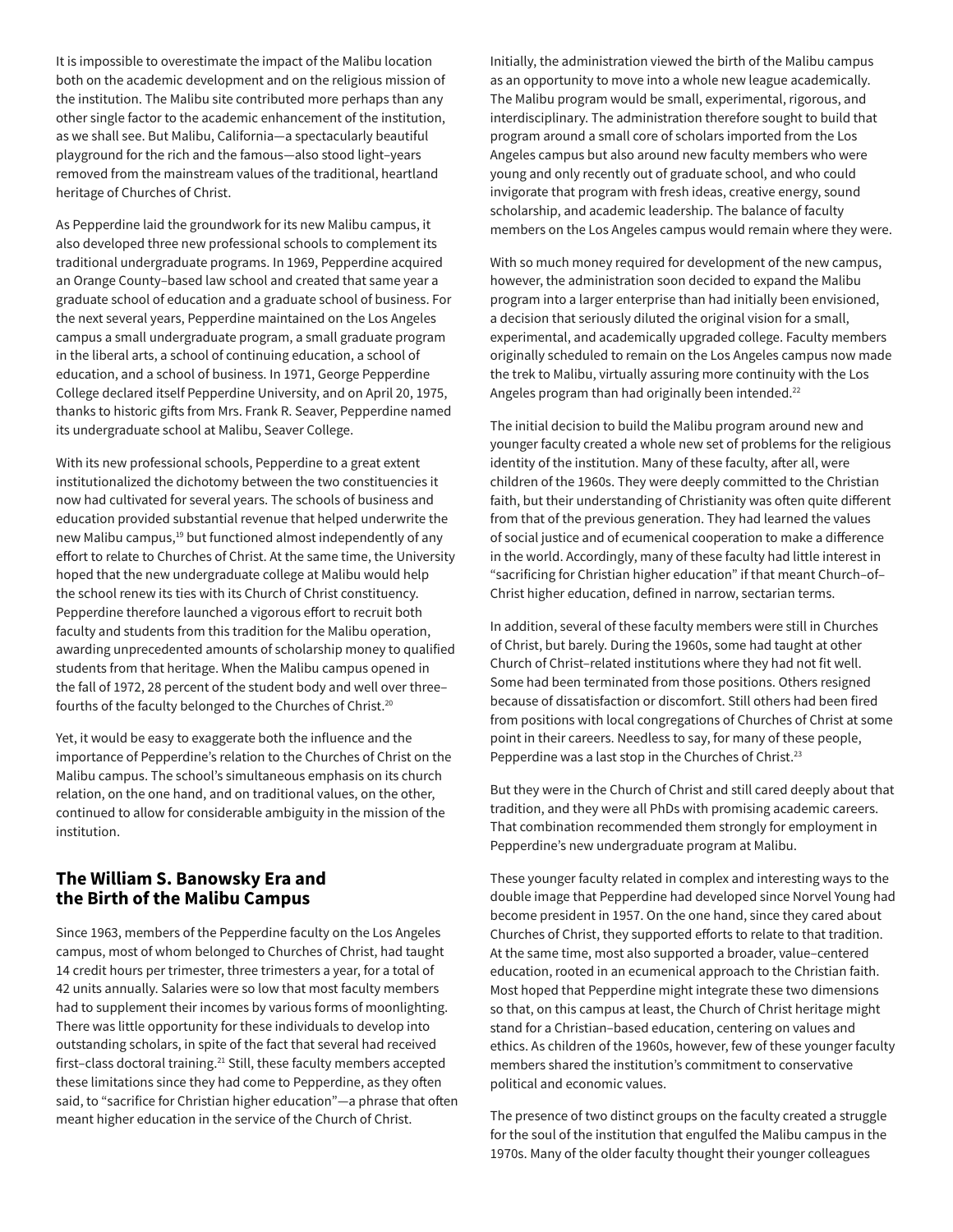uncommitted either to Churches of Christ or to a vision of Christian higher education. On the other hand, most younger faculty viewed at least some of their older colleagues as academically deficient, narrow, and sectarian.<sup>24</sup>

Very quickly, however, it became clear which side would prevail in this struggle. The senior University administration moved several of the younger, more progressive faculty into strategic positions of leadership, both in the larger University and on the Malibu campus. One served as the University's academic vice president, another as provost for the Malibu campus, another as dean of Seaver College, and others as chairpersons of their academic divisions.

These developments cannot be understood apart from the leadership of William S. Banowsky, fourth president of Pepperdine University from 1971 to 1978. And one cannot understand Banowsky apart from his upbringing in Churches of Christ.

Unlike Norvel Young who grew up in Tennessee congregations often marked by tolerance and grace, Banowsky grew up in Fort Worth, Texas, where Churches of Christ often were known for their legalism and their claims to be the one true church. In time, Banowsky found such claims repugnant and came to resist any form of sectarianism.

Still, at an early age, he was a golden boy in the Churches of Christ. He was only 22 years old, fresh out of school with his BA from David Lipscomb College and an MA from the University of New Mexico, when Norvel Young recruited him to serve as assistant to the president at Pepperdine. Five years later, the influential Broadway Church of Christ in Lubbock, Texas, where Young had preached for 13 years, invited Banowsky to become its minister. He accepted. Then, in 1968, Young invited Banowsky to return to Pepperdine as his executive vice president. That was the same year Pepperdine acquired the Malibu property, and between them, Banowsky and Young raised \$40 million to develop that campus. Then, in 1970, Banowsky was named founding chancellor of the Malibu campus.

Not only was Banowsky a darling of Churches of Christ. He soon became a darling of the Republican Party in Southern California. Winsome and charismatic, he was so highly regarded in those circles that, in 1972, he was appointed Republican National Committeeman from California. That same year, he coordinated Richard Nixon's California campaign for reelection to the presidency. By 1975, the *Los Angeles Times* reported that many California Republicans had urged Banowsky to run for governor.

All these characteristics made Banowsky especially attractive to the University's trustees who installed him as the University's fourth president in 1971. Norvel Young became at that time the institution's chancellor and chairman of the Board of Regents. Even before he became president, Banowsky provided critical guidance for the institution, and it is perhaps fair to say that his vision, more than any other, defined the institution for the all–critical ten–year period beginning in 1968. His role, therefore, is crucial for understanding the faith/ learning nexus as that relationship evolved at Seaver College.

Banowsky was convinced that twentieth–century Churches of Christ and for that matter, institutional Christianity at large—provided a foundation far too narrow to undergird the major university he hoped to build. Instead, he articulated a vision of "spiritual values," capable

of embracing a diversity of religious and philosophical traditions. With that focus, he sought to broaden the university's base at three strategic points.

First, he broadened the religious identity of the institution. In May of 1970, at the dedication ceremonies for Pepperdine's new Malibu campus, Banowsky delivered his inaugural address as the founding chancellor of Pepperdine College at Malibu. He called his address, "A Spirit of Place," and the very next month, Pepperdine published his speech "as a statement of the philosophy of the college." There, Banowsky spoke of Churches of Christ as the college's "closest constituency," and affirmed the school's determination "to strengthen, not loosen" the ties with that community of faith. At the same time, he issued a warning: "We will resist any sectarian spirit."

While Banowsky located Pepperdine in the context of "Christian education," he never in that speech defined Pepperdine as an institution shaped by the Churches of Christ. Instead, in the most crucial paragraph of that address, he argued that "since its founding in 1937, Pepperdine College's deepest convictions have always centered upon spiritual realities." Based on that broad, spiritual foundation, Banowsky argued that Pepperdine was a "person– centered college" offering a "value–centered education."25

Though Banowsky was the first president to define Pepperdine explicitly in terms of "value-centeredness,"<sup>26</sup> he would not be the last. Banowsky understood "Christian," "spiritual realities," and "value–centered" as virtually equivalent terms. Yet, his understanding of the University as "Christian," on the one hand, and "spiritual" and "value–centered," on the other, served well the University's dual constituency. The "Christian" descriptor allowed the institution to pursue its church relationship, while the "value–centered" and "spiritual" descriptors allowed the institution to broaden its base of constituents among potential friends who cared little about the Churches of Christ but a great deal about American ideals and institutions and traditional, conservative values.

Second, in addition to his attempt to broaden the religious identity of Pepperdine, Banowsky also restructured the board of trustees. Banowsky felt that a board composed exclusively of members of Churches of Christ could not provide the financial underpinnings or the breadth of intellectual support for the kind of institution he envisioned.

Banowsky and Norvel Young had vigorously debated this issue for a number of years. Then, in 1975, Young was involved in a serious automobile accident that, for a time, removed him from any significant decision–making role in the University. At that point, Banowsky exerted the leadership that resulted in a major change to Pepperdine's "Articles and By–Laws."

During the previous year, Banowsky had retained a Los Angeles law firm "to assist in the total revision of the University's 'Articles and By–Laws'" which provided for 12 trustees, all of whom had to be members of Churches of Christ.<sup>27</sup> The revised "Articles and By-Laws" provided for a 40–person Board of Regents, a bare majority of whom had to be members of Churches of Christ. This centerpiece of Banowsky's administration enabled him to invite onto the board 19 people whom he regarded as some "of the most distinguished men and women in western America." With this move, he recalled, "we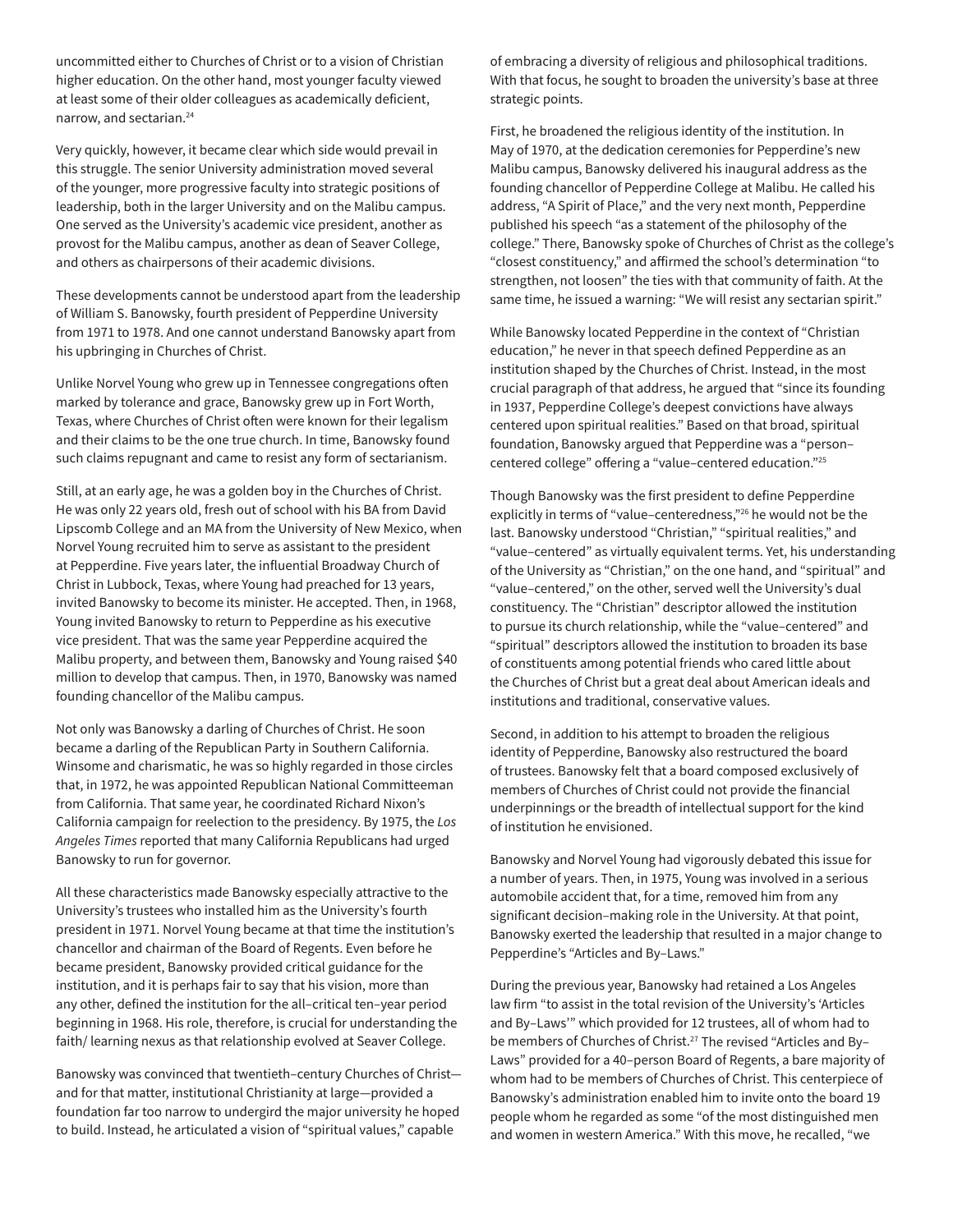reestablished the institution on a strong nonsectarian foundation."28 Indeed, this move would have critical implications for every phase of the institution's life, including its religious identity.

Jack Scott, a member of Pepperdine's Board of Regents who served as provost and dean of the Los Angeles campus from 1970 to 1973, suggested that while the new, non–Church of Christ regents likely were not offended by the school's Church of Christ connection, they "were attracted to Pepperdine on the basis of . . . the political and economic conservatism of Pepperdine's leadership."29 Third, the leadership in the Banowsky administration sought to secure faculty who belonged to Churches of Christ, but they placed an even higher premium on securing academically qualified faculty, regardless of denominational affiliation.

Reflecting on his administration some 20 years later, Banowsky recalled, "In a very real sense, I sought to nourish and expand the larger Christian vision which Earl Pullias had built into the soul of the school, but which had been systematically resisted by his opponents."30

If Banowsky identified the traditional sectarianism of Churches of Christ as a fundamental problem at Pepperdine during those years, others thought the problem was a drift toward secularism, fostered by the president himself. In 1975, for example, 30 members of the faculty addressed to President Banowsky a letter that complained, "We are apprehensive about the possibility that Pepperdine may ultimately become so secularized that all Christian impact will be lost." It called on the president to launch "a full-scale effort to relate meaningfully and as servants to our constituency in Churches of Christ," and concluded, "We feel that it might be preferable for the institution not to operate at all, than to function in such a way that Christian convictions are compromised or even denied."31

In any event, Banowsky's agenda prompted far–reaching change within Seaver College. From the fall of 1977 through the fall of 1980, the college hired approximately 40 new faculty, most of whom identified themselves as Christian but many of whom did not share the heritage of Churches of Christ.<sup>32</sup> In fairness, it must be acknowledged that because of the unusually rapid growth of the faculty during those years, it was often impossible to hire academically qualified people who were also members of Churches of Christ. While the Seaver College faculty almost doubled in size during those years, the percentage affiliated with Churches of Christ dropped from over 75 percent in 1972 to 44 percent in 1981–82. By 1994–95, that percentage had climbed to only 55 percent, still some 20 percent less than it had been 20 years before.33

At the same time, in spite of a major effort to recruit students who belonged to Churches of Christ, that percentage fell as well. When the Malibu campus opened in the fall of 1972, the undergraduate enrollment included 28 percent members of Churches of Christ. By 1982, that figure had dropped to only 8 percent. While that decline reflected the continued estrangement between Pepperdine and Churches of Christ in spite of massive efforts on the part of the institution to improve that relationship, it also reflected the fact that Pepperdine's rising tuition made it increasingly difficult to attract students from Churches of Christ, most of whom came from middle– class homes, at best.

During those same years, the academic quality of the Malibu undergraduate program increased dramatically. While that improvement owed much to academic leadership within the faculty and especially to the new generation of scholars and academic leaders the administration had recruited for the Malibu program, it also was a function of the Malibu location, itself. One could argue that the Malibu campus was to Seaver College what football had been to Notre Dame: it created enormous visibility for the institution, and its location and extraordinary beauty attracted students who might never have considered Pepperdine otherwise.

The student body that enrolled at Pepperdine in the fall of 1972, the year the Malibu campus opened, posted the highest scholastic aptitude scores of any student body in the history of the institution. Twenty percent of the freshman class scored at or above the 93rd percentile nationwide. That same class brought with them an average high school GPA of 3.08, with 20 percent having earned 3.50.<sup>34</sup>

Since that time, the quality of students enrolling in Seaver College has systematically improved. For example, the average GPA for domestic, enrolling freshmen was 3.26 in 1990, 3.33 in 1993, and 3.50 in 1995. Interestingly, the statistics reflect no appreciable difference in academic quality between students who are members of Churches of Christ and those who are not.<sup>35</sup>

During those years, Seaver College also enhanced academic quality in the faculty through several teaching load reductions and a corresponding emphasis on faculty scholarship. From late 1963 until 1973, the teaching load for the undergraduate faculty remained unchanged: 14 units per trimester, three trimesters a year, for a total of 42 units annually. The load was reduced to 14–14–8 in 1973–74 and to 12–12–8, based on 4–unit courses across the board, in 1974–75. In the mid–1980s, the load was reduced to 12–12–4, and in the fall of 1996, to 12–12–0.

By the time Banowsky resigned his presidency in 1978, Seaver College had significantly improved its academic quality. The explicitly Christian dimensions of the institution, on the other hand, lagged behind. There are several reasons for this. First, throughout the Banowsky years, the institution portrayed itself to the general public more as an institution informed by "spiritual values" than as an explicitly Christian university. The conventional wisdom later suggested that fiscal uncertainty was so severe during those years that if Pepperdine's administration had portrayed the school in explicitly Christian terms, the institution might never have survived.<sup>36</sup> Second, the glamorous Malibu campus increasingly attracted students who had little or no interest in Pepperdine's historic Christian commitment. And third, in the ranks of the faculty, the question of the religious dimensions of the institution had become a bone of contention, not a matter for constructive discussion and planning. Some faculty passionately pled for a stronger relation with Churches of Christ. Others had little or no interest in that option or, in any event, supported a broader base for the institution. In the course of the acrimonious debates that ensued, the explicitly Christian supports for Seaver College fell on hard times.

In that context, few in those years explored the integration of faith and learning at all. Instead, most assumed that faith and learning were inherently juxtaposed and polarized, and that the best one could do was to strike a balance between them. President Banowsky expressed this point of view as well as anyone: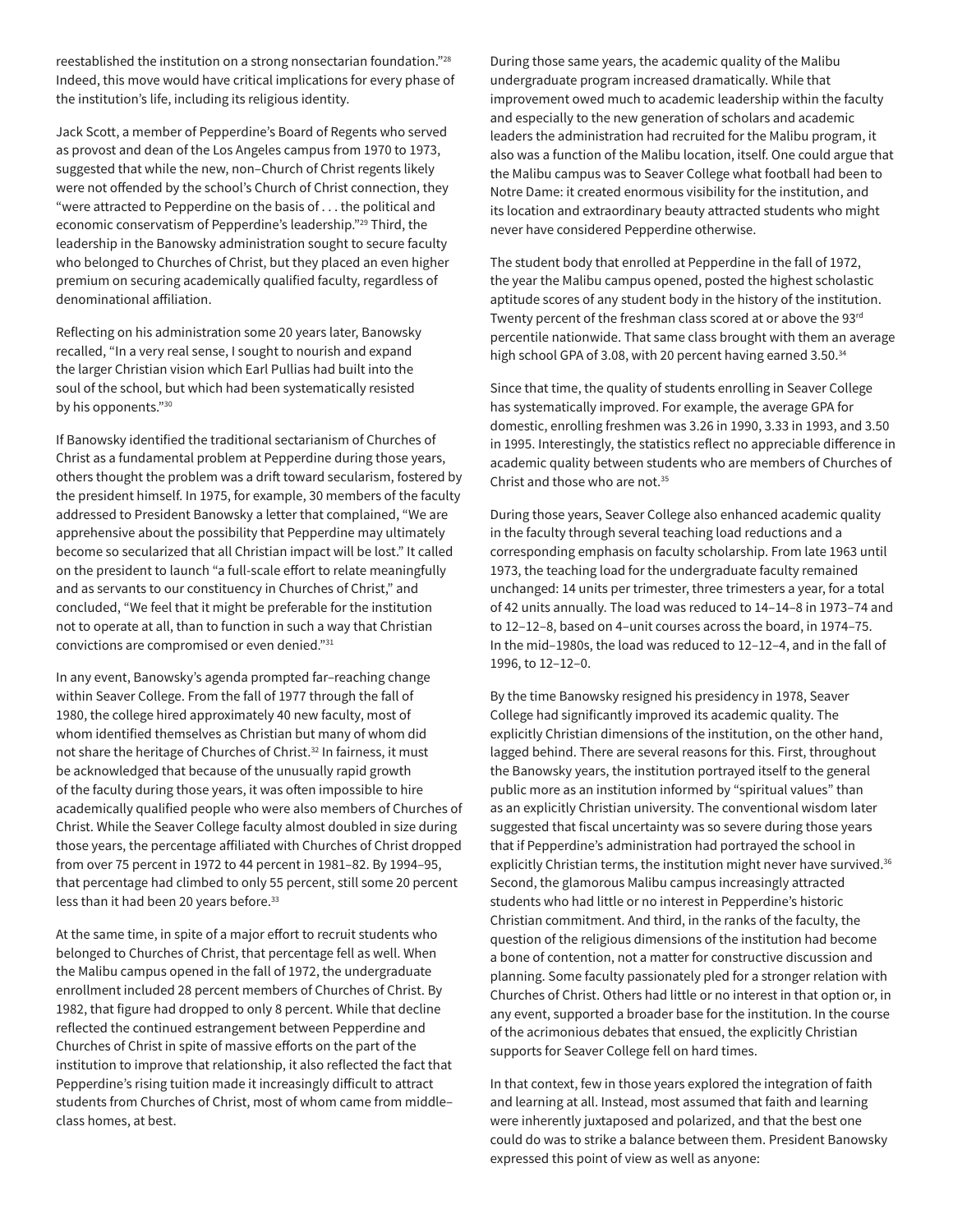What we are attempting, then, is to achieve a delicate balance between spiritual intensity and genuine academic distinction. It will not be easy. It would be simpler, philosophically, to be either a Bible college, on the one hand, or an utterly secular university on the other. To combine spiritual commitment with academic openness is to tread the narrow edge of unrelieved intellectual tension. But it is a more exciting path than either the emptiness of mere secularity or the sterility of fundamentalistic simplicity.<sup>37</sup>

### **The Recent Past**

In 1978, Banowsky left Pepperdine to become president of the University of Oklahoma. At that time, the Board of Regents appointed Howard A. White (1978–1985), a former history professor and Banowsky's executive vice president, to a one–year interim presidency that was renewed for a second year in 1979. In 1980, the board asked White to serve as president for an extended term.

Rooted in the academic tradition, White sought to enhance the academic stature of the University. With the campus infrastructure well in place and with greater funding at his disposal, he achieved much. For example, under his presidency, Seaver College erected a new music building which significantly enhanced the fine arts, expanded and equipped science laboratories, equipped many faculty offices with computers, provided more academic scholarships in order to attract better students, approved an expansion of the faculty relative to the size of the student body, and increased faculty salaries, thereby enabling Seaver College to retain more of its best professors.

White also articulated for the institution a mission statement which the Board of Regents approved in 1982 and which emphasized both "spiritual matters" and "Christian values." It affirmed that "the most distinctive feature of Pepperdine University is the fact that it maintains a serious commitment to a rigorous academic program in concert with concern for spiritual matters" and that "Pepperdine University's mission is to provide education of excellent academic quality within the context of its Christian heritage and with particular attention to Christian values." Within a few years, Seaver College required that all candidates for faculty positions, for promotion, or for tenure express in writing their response to the mission of the University, defined in that statement.

From the perspective of Pepperdine's relation to Churches of Christ, White's presidency was in many respects a reaction against developments over the previous decade. Indeed, White felt that the previous 10 years had witnessed considerable secularization of the University, and he determined to reverse those trends. Once appointed to a three–year term as president in 1980, he took decisive steps to shore up Pepperdine's Christian mission as he understood it and to create stronger ties between the University and the Churches of Christ.

From the executive vice president to the vice president for academic affairs to the dean of Seaver College, he assembled a whole new administrative team, composed of people especially known for their commitment to that heritage. With those strategic positions filled, White insisted on greater attention to hiring faculty who not only belonged to Churches of Christ but who were loyal to that tradition.<sup>38</sup> Faculty who were not members of Churches of Christ and who had been hired during the Banowsky years felt that White's hiring policies created tension between what amounted to two different faculties:

those who belonged to Churches of Christ and those who did not.<sup>39</sup> Yet, if one understands Howard White in terms of Pepperdine's larger history, one is forced to view White as part of a long–standing struggle between these two forces, reaching all the way back to Batsell Baxter and E. V. Pullias.

When the Board of Regents selected David Davenport (1985–2000) as Pepperdine's sixth president in 1985, they sought to perpetuate the emphases of Howard A. White, both academically and religiously.<sup>40</sup> Academically, Davenport inherited an institution on the upswing, a fact noted by the annual college and university rankings published in *U.S. News & World Report*. In the very year that Davenport became president,for example, Pepperdine ranked in first place among "comprehensive universities" in the Midwest and far West. *U.S. News & World Report* subsequently reclassified Pepperdine as a research institution. Even there, however, Pepperdine has done well.

Several factors have contributed to the enhanced academic quality of Seaver College. William Adrian, University provost from 1985 to 1993, sent an important memo to all University faculties in 1987, noting that "the most significant academic challenge facing the University at the present time is to gain the same respect among our academic and professional colleagues that we have among the general public." He therefore noted that while "care and concern for students" and "stimulating classroom teaching" would continue as "tangible expressions of the Christian mission of the University," one could not progress through the academic ranks without "scholarly activity in support of [one's] teaching functions."41 While some Seaver College faculty resisted the research implications of this statement,<sup>42</sup> most responded favorably, and Seaver College has made significant academic strides since that time.

Much of the impetus for original, creative scholarship came from within the faculty itself and especially from the faculty's Rank, Tenure, and Promotions (RTP) Committee. Organized in the early 1970s on the Los Angeles campus,<sup>43</sup> that committee chiefly sought to bring equity to the promotion and tenure process. However, because high teaching loads at that time virtually prohibited serious scholarly research and publication, the RTP committee based tenure and promotion decisions on two factors: length of time with the institution and the quality of one's teaching.<sup>44</sup>

By the late 1970s, with teaching loads reduced, evidence of scholarly activity became more and more important for promotion and/or tenure. Even then, however, a professor whose publications were minimal or nonexistent could still win promotion and/or tenure by virtue of outstanding teaching and service to the institution. By the 1990s, however, the RTP Committee, in concert with the administration, tightened requirements even further. It would now be impossible to earn either tenure or promotion without some evidence of serious scholarship, resulting in publications and/or presentations at professional meetings.45

At the same time, Seaver College continues to identify itself primarily as a teaching institution. In the faculty survey mentioned earlier in this essay, only 16 percent of the faculty placed "maximum possible emphasis" on the proposition that Seaver College should "advance knowledge through research." At the same time, 84 percent placed "maximum possible emphasis" on the proposal that the college should "extend knowledge through teaching."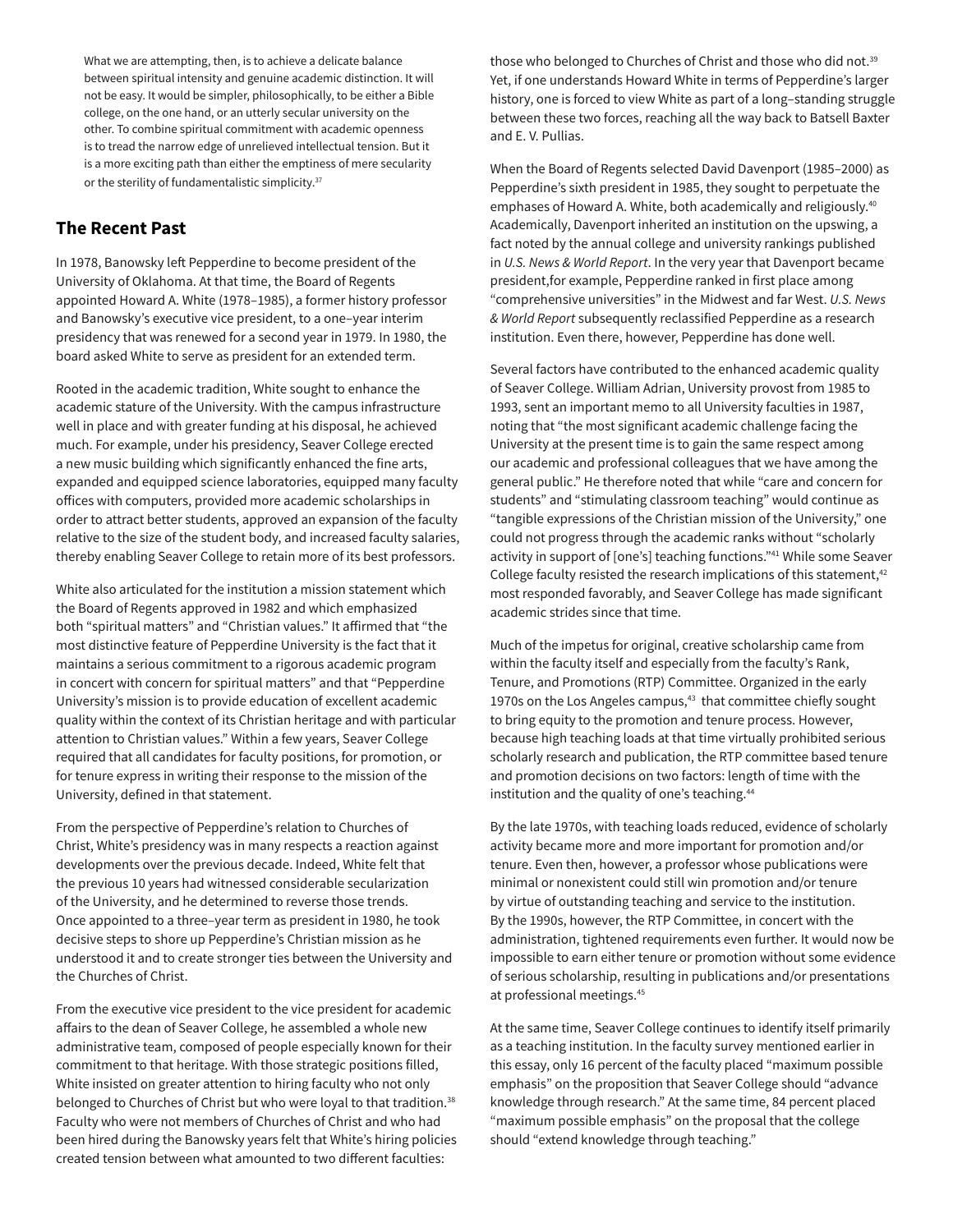While many members of the Seaver College faculty are active scholars, seriously involved in research and publication, some argue that original, creative scholarship is seldom promoted or publicized either among the students or among the University's external constituencies. One senior faculty member, for example, pointed to the various publications the University produces for alumni, parents, friends, and donors. "For our size university," he suggested, "we probably produce more quality publications than any school in the country. But none of these publications focuses on scholarship, and the message sent to the clientele has almost nothing to do with the academic dimensions of the University."46

Not only did President Davenport inherit an institution on the upswing academically, but under his watch, some of the religious polarization that characterized the institution for so long began to recede, at least at certain levels.

In the first place, Davenport and William Adrian, Pepperdine's provost from 1986 to 1993, sought to strengthen Pepperdine's broad Christian base and, at the same time, to improve the relationship between the University and the Churches of Christ. They did this especially through strategic hiring policies aimed at securing faculty primarily from Churches of Christ but also from other Christian traditions. They also fostered conversation about the meaning of Christian higher education in a variety of settings, especially the annual faculty retreats.<sup>47</sup>

Second, Davenport attempted to tie the language of "value– centeredness" more closely to Pepperdine's Christian mission. In a strategic vision speech delivered to the Seaver College faculty in 1990, he argued that "we need to become more broadly, more fully known as a Christian university." He acknowledged that "Pepperdine has for one reason or another stepped back a bit from just saying we're a Christian university." For that reason, he noted, "I hear a lot of people who are surprised to find that we are a Christian university . . . I think one of the reasons is [that] we don't say it . . . a lot."48

In more recent years, Pepperdine has been more explicit on this point. The 1995 Annual Report, for example, points out that "the University is unashamedly Christian in its values orientation."49 And in March of 1999, under the leadership of President Davenport, the University's Board of Regents adopted a new University mission statement that candidly affirmed, "Pepperdine is a Christian university committed to the highest standards of academic excellence and Christian values, where students are strengthened for lives of purpose, service, and leadership."50

Seaver College, especially, began to take its Christian mission with greater seriousness during the 1990s. During the 1994–95 academic year, for example, John F. Wilson, dean of the college since 1983, led the faculty in revising the Seaver College Strategic Plan. One of the most striking characteristics of the new document was its forthright and deliberate emphasis on the Christian character of the institution. For example, the previous Strategic Plan, drafted in 1988, described the faculty's religious commitments in terms of their "devotion to Christian moral and ethical values based upon a personal spiritual commitment."51 The new plan added that "the majority of faculty base their commitment to such values, and their daily lives, on a personal faith in Jesus Christ, and live out that faith in their churches and communities."52

Wilson also pressed the questions, What does it mean that Seaver College is a Christian institution and related to the Churches of Christ? What difference should that make for recruiting policies, admissions, the awarding of scholarships, and faculty hiring? What difference should it make in one's teaching or one's scholarship? Wilson recalled that when he first came to Pepperdine, few were asking these questions. By 1995, however, he had come to feel that these sorts of questions increasingly characterized the college.<sup>53</sup>

By the mid–1990s, Wilson could count on significant faculty support for the ideal of Christian higher education. For example, in the survey mentioned above, 82 percent of the faculty agreed that Seaver College should encourage "students to develop a Christian worldview."

Because of Pepperdine's Christian orientation, President Davenport encouraged faculty throughout the University to focus their scholarship on moral, ethical, and service–oriented issues to every extent possible. He also argued that at the very least, Pepperdine should emphasize service to others, with service learning and volunteerism playing a significant role in the life of the institution. The Volunteer Center, established in 1988, gave tangible expression to those ideals. Davenport also urged the Pepperdine community to place the student at the heart of the educational enterprise as a natural expression of the service motif.<sup>54</sup>

For faculty, staff, and administration, the emphasis on student– centeredness provided an obvious opportunity to carry out the service motif. Yet, Pepperdine had seldom articulated in any overarching way how the Christian faith might empower this dimension of academic life. How, for example, would the ideal of service, in the context of a Christian university, differ from the ideal of service in the context of corporate America? D'Esta Love, dean of students from 1989 to 2001, pioneered work on this question at Pepperdine as she routinely explored with her colleagues in the Student Affairs division the biblical understanding of servanthood. In 2001, Love left the position of dean of students at Seaver College to become the first University chaplain. In that capacity, she has continued to foster conversations on the biblical ideal of service and how that ideal might play itself out in the context of a Christian university.

In addition, Pepperdine had not fostered much conversation on how the commitment to Christian higher education might work itself out in the classroom and in an individual faculty member's scholarship. To help address that question, Seaver College faculty members Richard Hughes and Stephen Monsma offered faculty seminars in the summers of 1992 and 1993 on the theme, "A Christian Worldview in the Classroom: What Does It Mean?" Though these seminars grew from a faculty initiative, they enjoyed presidential funding. That funding enabled Hughes and Monsma to invite George Marsden and Nathan Hatch from Notre Dame, Nicholas Wolterstorff from Yale, and Ron Wells from Calvin College—leaders in the national conversation on faith and learning—to help direct the seminars and thereby help launch Pepperdine on a course of prolonged conversation about these issues.

Those seminars ultimately led to the creation in 1999 of the Pepperdine University Center for Faith and Learning. Although authorized by Provost Steven Lemley and President David Davenport, the Center—like the seminars of 1992 and1993—grew from a faculty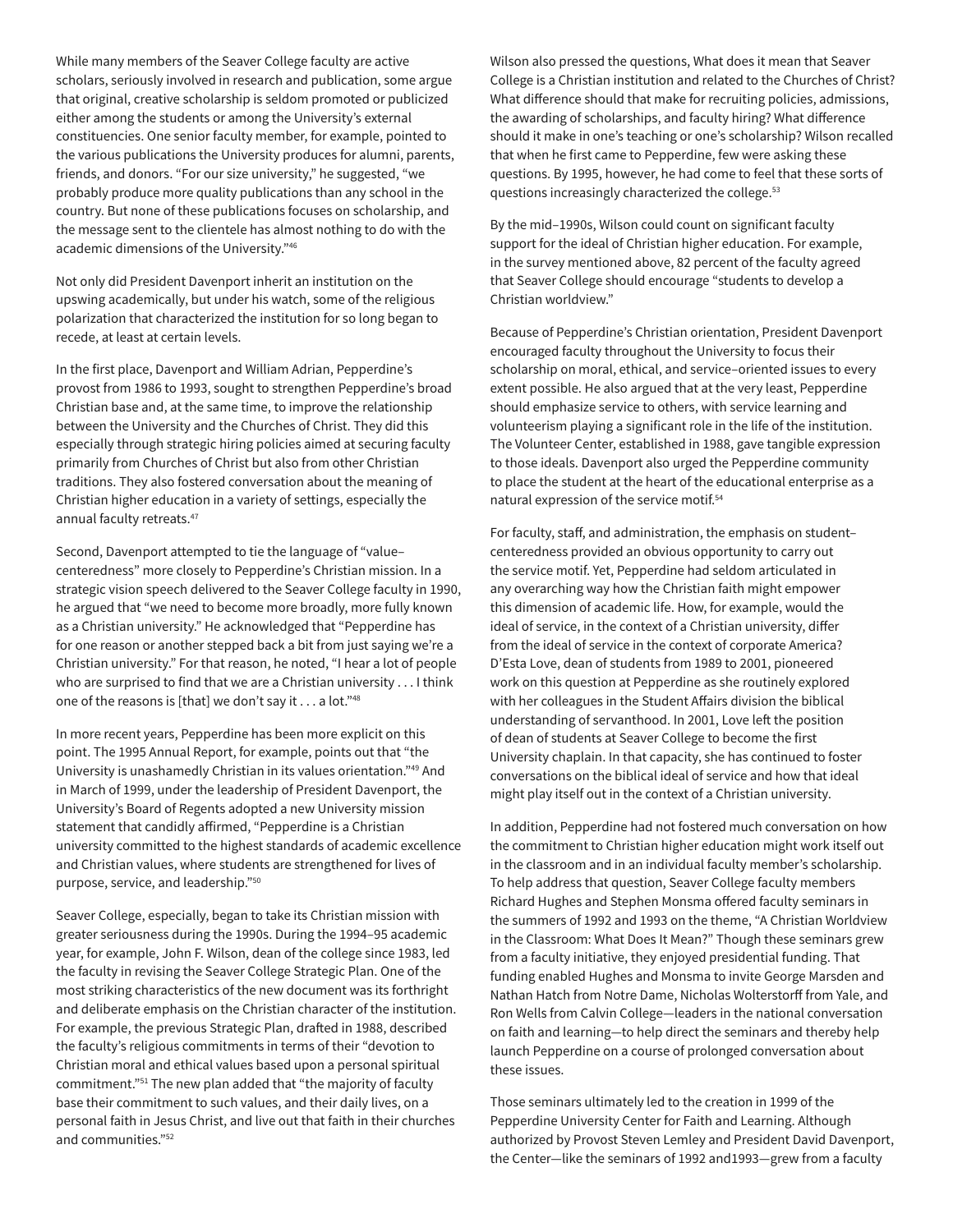initiative. Directed by Richard Hughes, the Center served the entire University with seminars on faith and learning offered throughout the year but especially in the summer months.

In addition to these initiatives, Seaver College has maintained three curricular and extracurricular vehicles that especially lend themselves to the enhancement of the Christian dimensions of the institution. One is convocation that began in 1937 as required daily chapel. During the Pullias years, the chapel requirement dropped to one day a week. Norvel Young increased that requirement to three days a week in 1957.<sup>55</sup> When the Malibu campus opened in 1972, the requirement dropped again to two days a week, and in 1977, the college scaled the requirement back once again to one day a week.56 Since 1995, however, students have been able to earn convocation credit by participating in a variety of experiences including worship, Bible study, and special lectures and discussions. The second vehicle that especially lends itself to the enhancement of the Christian dimensions of the institution is the three–course "Christianity and Culture" requirement in the general education curriculum. The first two courses focus on Scripture while the third explores the intersection of Christianity and culture in a contemporary context. Academically, the religion faculty is one of the strongest in Seaver College and is committed to providing academically serious courses. At the same time, members of this faculty routinely search for ways that enable questions of faith, ethics, and a Christian perspective on reality to surface, both in their lectures and in their interactions with students.

The third explicitly religious vehicle is the annual lectureship that attracts to the campus each year several thousand members of Churches of Christ for lectures and classes dealing with biblical and related themes. While all colleges and universities related to the Churches of Christ sponsor comparable lectureship programs, Pepperdine's stands on the cutting edge of thought and reflection among Churches of Christ. It surely is among the most popular of all the lecture programs, and draws church members from all over the United States and abroad. Because of its extraordinary success, it is safe to say that the Pepperdine Bible Lectureship has been the single most important vehicle by which Pepperdine has built strong ties with Churches of Christ in recent years. The success of the lectureship program is surely a tribute to the visionary leadership of Jerry Rushford, religion professor and lectureship director since 1983.

Because the University can accommodate such large numbers of visitors only when school is not in session, lectureship is held each year immediately following the spring term when virtually all the students and many faculty members are away from campus. This means that while the lectureship affords the University an opportunity to extend goodwill to the church, it does not provide an occasion for any sort of serious interaction between the church and the regular life of the University.

Because its tie with Churches of Christ is the University's only tangible link to the Christian heritage and tradition, Pepperdine carefully nurtures that relationship. In keeping with that objective, the University announced in 1997 that it would seek to maintain a faculty at Seaver College made up of at least 50 percent members of Churches of Christ. In addition, the University works hard to attract students from Churches of Christ. In the 2003–04 academic year,

21 percent of Seaver College students belonged to that tradition. At the same time, Pepperdine continues to enjoy a significant level of religious, cultural, and ethnic diversity.

### **Conclusions**

When all is said and done, Pepperdine University preserves a remarkable continuity with the kind of school it was from the beginning. It is still a Christian institution. If anything, that commitment is stronger today than ever before. And Pepperdine is still related to the Churches of Christ. One could argue that that commitment is stronger than ever before as well. Yet, the tension that existed over this relationship in the days of Batsell Baxter and Earl Pullias has never fully disappeared.

Moreover, Pepperdine is stronger academically than at any other time in its history. The challenge today is to find constructive ways to relate the life of the mind to the Christian faith, and to do so in a way that respects—and even builds upon—the heritage of Churches of Christ, but that also respects the diversity of faith expressions that abounds on Pepperdine's campuses.

<sup>1</sup> "Seaver College Undergraduate Church of Christ Fall Enrollment," Report of the Office of Institutional Research, January 23, 1995.

<sup>2</sup> This survey generated a 65 percent Seaver College faculty response.

<sup>3</sup> "Long Statement of Church Affiliation," distributed June 27, 1995.

4 William S. Banowsky, "The Spiritual Mission of Pepperdine University," Mission 10 (September 1976): 6.

5 George Pepperdine, "The Miracle of the American Way of Life" in Richard L. Clark and Jack W. Bates, *Faith Is My Fortune: A Life Story of George Pepperdine* (Los Angeles: Pepperdine College Bookstore, 1962), pp. 241–244.

<sup>6</sup> See George Pepperdine's tract, "More Than Life," reprinted in Clark and Bates, *Faith Is My Fortune*, pp. 206–228.

<sup>7</sup> The Sommerite congregations centered in the Midwest in the late nineteenth century and followed the leadership of Daniel Sommer. On this tradition, see Richard T. Hughes, *Reviving the Ancient Faith: The Story of Churches of Christ in America* (Grand Rapids: Eerdmans, 1996), pp. 228–231.

8 George Pepperdine, *Founding Statement*, reproduced in "Minutes of Regular Quarterly Meeting of the Board of Trustees of the George Pepperdine College," June 6, 1938, Board Minutes Book, vol. 1, pp. 24–25.

9 With their congregational polity, Churches of Christ have no centralized bureaucracy that is capable of exercising control over any of the colleges. Church control over colleges or other church–related institutions is therefore informal, based on power factions or consensus within the larger denomination.

<sup>10</sup> Letter from George Pepperdine to Batsell Baxter, July 21, 1937, Board Minutes Book, vol. 1, pp. 22–23.

<sup>11</sup> "Minutes of Special Meeting of the Board of Trustees," Board Minutes Book, vol. 1, pp. 18–19.

<sup>12</sup> Interview with M. Norvel Young, Pepperdine Chancellor Emeritus, April 18, 1995.

<sup>13</sup> Steven Lemley, "Remarks to Seaver Faculty," August 23, 1994, p. 2.

<sup>14</sup> Interviews with M. Norvel Young, April 18 and 19, 1995. See also Pepperdine College Bulletins for 1956–58 and 1958–59.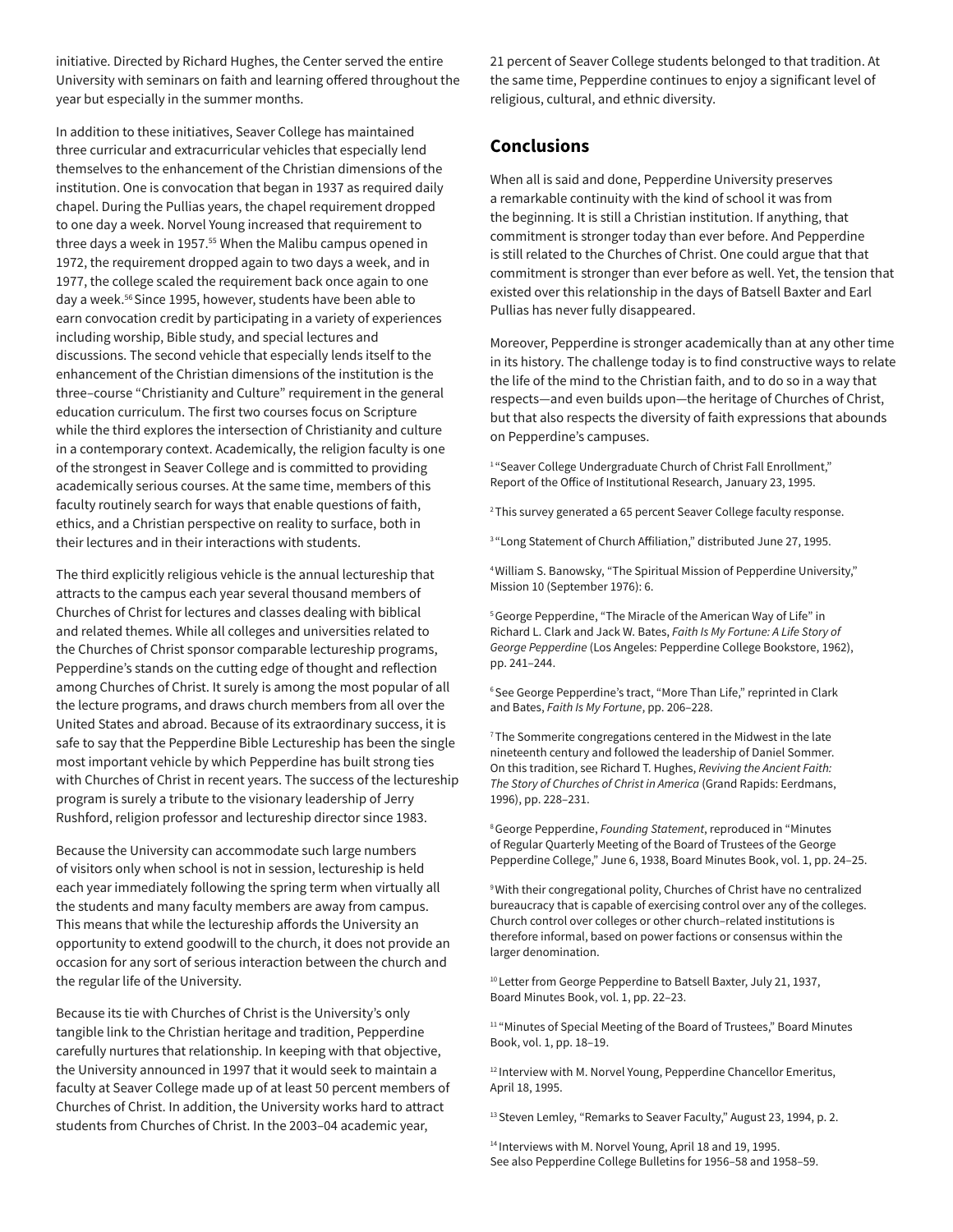<sup>15</sup> M. Norvel Young, "Pepperdine University: A Place, A People, A Purpose," (Princeton: The Newcomen Society, 1982), p. 13.

<sup>16</sup> Young, "Pepperdine University: A Place, A People, A Purpose," p. 15; and Jerry Rushford, ed., *Crest of a Golden Wave: A 50th Anniversary Pictorial History* (Malibu: Pepperdine University Press, 1987), p. 118.

<sup>17</sup> According to Fred Casmir, communication professor at Pepperdine since 1956, "this double image became very clear perhaps by the early 1960s." Interview with Fred Casmir, November 8, 1994.

18 "Pepperdine University Torn by Tragedy, Internal Dissent," *Los Angeles Times* (April 18, 1976), CCII1.

<sup>19</sup> Interview with M. Norvel Young, April 19, 1995. Young estimates that these programs generated the equivalent of a \$50 million endowment.

<sup>20</sup> Information regarding scholarship money came from a telephone interview with Robert Fraley, May 23, 1995. Fraley was dean of admissions from 1972 to 1989. In 1974, 83 percent of the faculty teaching at Pepperdine's Malibu campus belonged to Churches of Christ. See memorandum from Provost Jerry E. Hudson to President William S. Banowsky, December 9, 1974.

<sup>21</sup> Interview with James Smythe, November 8, 1994. Smythe chaired the Humanities Division from 1971 to 1994.

<sup>22</sup> Telephone interview with Jerry E. Hudson, provost for Malibu campus, 1972– 1975, July 31, 1995.

<sup>23</sup> According to retired faculty member and dean of students Jennings Davis, Pepperdine had always been a last stop in Churches of Christ for many of its faculty and staff. These comments were offered in response to an early draft of this chapter, June 15, 1995.

<sup>24</sup> Interview with John Nicks, March 31, 1995. Nicks served as vice president for academic affairs, 1976–81.

25 Banowsky, "A Spirit of Place," pp. 4–6.

<sup>26</sup> Interview with M. Norvel Young, May 2, 1995.

<sup>27</sup> Telephone interview with William S. Banowsky, May 23, 1995.

<sup>28</sup> Interviews with William S. Banowsky, May 19 and 23, 1995.

29 Interview with Jack Scott, April 17, 1995.

<sup>30</sup> Telephone interview with William S. Banowsky, May 23, 1995.

<sup>31</sup> Letter to William S. Banowsky from 30 Seaver College faculty, February 28, 1975. Copy of letter in possession of Richard T. Hughes.

<sup>32</sup> Interview with Jere Yates, chairperson of Business Division, April 16, 1995; and John Nicks, March 31, 1995.

33 In 1976-77, the percentage of Seaver College faculty affiliated with Churches of Christ stood at 65 percent. For this data, see memorandum from Provost Jerry E. Hudson to President William S. Banowsky, December 9, 1974, and "Pepperdine University Full–Time Instructional Headcount, Percentage of Church of Christ," from Office of Institutional Research.

34 Rushford, ed., *Crest of a Golden Wave*, p. 163.

<sup>35</sup> Statistics supplied by dean of admission Paul Long. See especially "Domestic Admission Decision Summary" and "Regularly Admitted/ Enrolled Statistics—Comparison: Domestic Only."

<sup>36</sup> Interviews with David Davenport, April 4, 1995; Steven Lemley, April 16, 1995; and Jere Yates, April 16, 1995.

37 Banowsky, "The Spiritual Mission of Pepperdine University," p. 6.

38 Interviews with Loyd Frashier, chairperson of Natural Science Division, 1970–78, March 16, 1995; Mike O'Neal, vice chancellor, April 18, 1995; and John Watson, vice president for student affairs, 1984–92, April 16, 1995.

<sup>39</sup> Telephone interview with Lydia Reineck, professor of English, July 17, 1995.

<sup>40</sup> Telephone interview with Jerry E. Hudson, July 31, 1995.

<sup>41</sup> "Teaching and Scholarly Activity," a memo from Provost William Adrian to all Pepperdine University faculty, January 12, 1987.

42 Interview with Thomas H. Olbricht, chairperson of Religion Division, May 15, 1995; and William Adrian, May 4, 1995.

43 Telephone interview with Ken Perrin, May 4, 1995. Perrin chaired the Natural Science Division from 1978 to 1991.

44 Telephone interview with Ken Perrin, May 4, 1995.

45 Interviews with W. Royce Clark, religion professor, April 24, 1995; and Randall Chesnutt, religion professor, May 15, 1995.

46 Interview with Thomas H. Olbricht, April 20, 1995.

47 Written statement by William Adrian, May 18, 1995.

48 David Davenport, "Strategic Vision Address to Seaver College Faculty," October 16, 1990, pp. 7–8.

<sup>49</sup>*Challenge of a New World*: 1995 Annual Report of Pepperdine University, p. 13.

<sup>50</sup>*The Mission of Pepperdine University*, adopted by the Board of Regents, March 26, 1999.

51 Seaver College Strategic Plan, 1988, section II.E.

52 Integrated Strategic Plan: Seaver College, 1995, p. 6.

53 Interview with John F. Wilson, April 20, 1995.

54 Interview with David Davenport, April 4, 1995; and Davenport, "Strategic Vision Address to Seaver College Faculty," October 16, 1990, p .5.

55 Telephone interview with M. Norvel Young, June 8, 1995.

<sup>56</sup> Telephone interview with Steven Lemley, June 8, 1995.